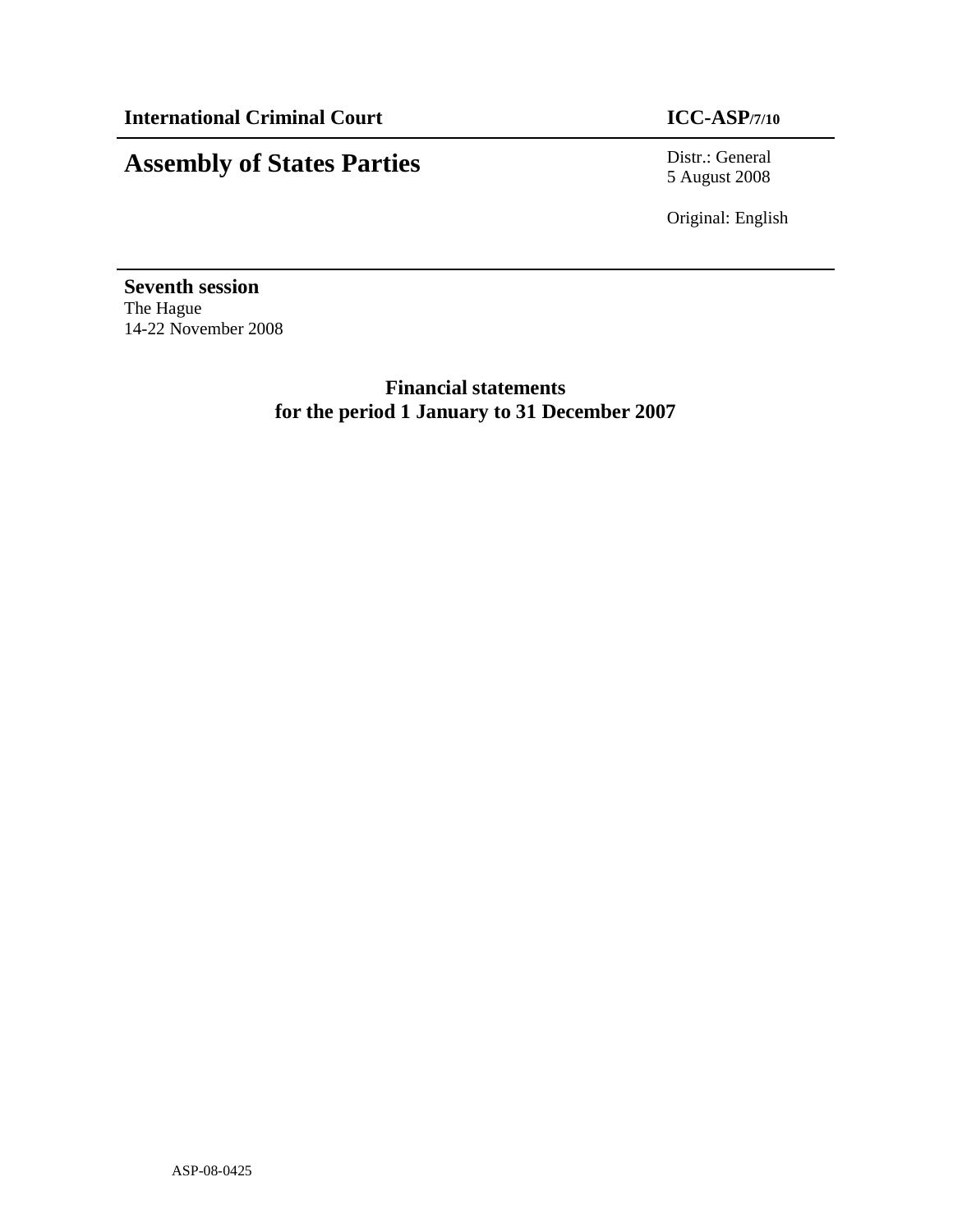#### **Contents**

|               |                                                                    |                                                                     | 4  |  |  |  |  |
|---------------|--------------------------------------------------------------------|---------------------------------------------------------------------|----|--|--|--|--|
|               |                                                                    |                                                                     | 5  |  |  |  |  |
| Statement I:  |                                                                    | Income and expenditure and changes in fund balances for the period  |    |  |  |  |  |
| Statement II: |                                                                    | Assets, liabilities, reserves and fund balances as at 31 December   | 29 |  |  |  |  |
|               | Statement III:                                                     |                                                                     | 30 |  |  |  |  |
|               | Statement IV:                                                      | Appropriations for the period 1 January to 31 December 2007         | 31 |  |  |  |  |
|               | Schedule 1:                                                        |                                                                     | 32 |  |  |  |  |
|               | Schedule 2:                                                        | Status of Working Capital Fund as at 31 December 2007               | 35 |  |  |  |  |
|               | Schedule 3:                                                        | Status of advances to the Working Capital Fund as at 31 December    | 36 |  |  |  |  |
|               | Schedule 4:                                                        |                                                                     | 38 |  |  |  |  |
|               | Schedule 5:                                                        |                                                                     | 39 |  |  |  |  |
|               | Schedule 6:                                                        | Status of voluntary contributions as at 31 December 2007            | 41 |  |  |  |  |
|               | Schedule 7:                                                        |                                                                     | 42 |  |  |  |  |
|               |                                                                    | Notes to the financial statements                                   |    |  |  |  |  |
| 1.            |                                                                    |                                                                     |    |  |  |  |  |
| 2.            | Summary of significant accounting and financial reporting policies |                                                                     | 44 |  |  |  |  |
| 3.            |                                                                    |                                                                     | 48 |  |  |  |  |
| 4.            |                                                                    |                                                                     | 49 |  |  |  |  |
|               |                                                                    |                                                                     | 50 |  |  |  |  |
|               |                                                                    |                                                                     | 50 |  |  |  |  |
|               |                                                                    |                                                                     | 53 |  |  |  |  |
|               |                                                                    |                                                                     | 54 |  |  |  |  |
|               |                                                                    |                                                                     | 54 |  |  |  |  |
| 5.            |                                                                    |                                                                     | 55 |  |  |  |  |
| 6.            |                                                                    |                                                                     | 55 |  |  |  |  |
|               |                                                                    |                                                                     | 56 |  |  |  |  |
|               |                                                                    | Table 7: Summary of non-expendable property funded by other sources | 56 |  |  |  |  |
| 7.            |                                                                    |                                                                     | 56 |  |  |  |  |
| 8.            |                                                                    |                                                                     | 56 |  |  |  |  |
| 9.            |                                                                    |                                                                     | 56 |  |  |  |  |
| 10.           |                                                                    |                                                                     | 57 |  |  |  |  |
| 11.           |                                                                    |                                                                     | 57 |  |  |  |  |
| 12.           |                                                                    |                                                                     | 54 |  |  |  |  |
| 13.           | 54                                                                 |                                                                     |    |  |  |  |  |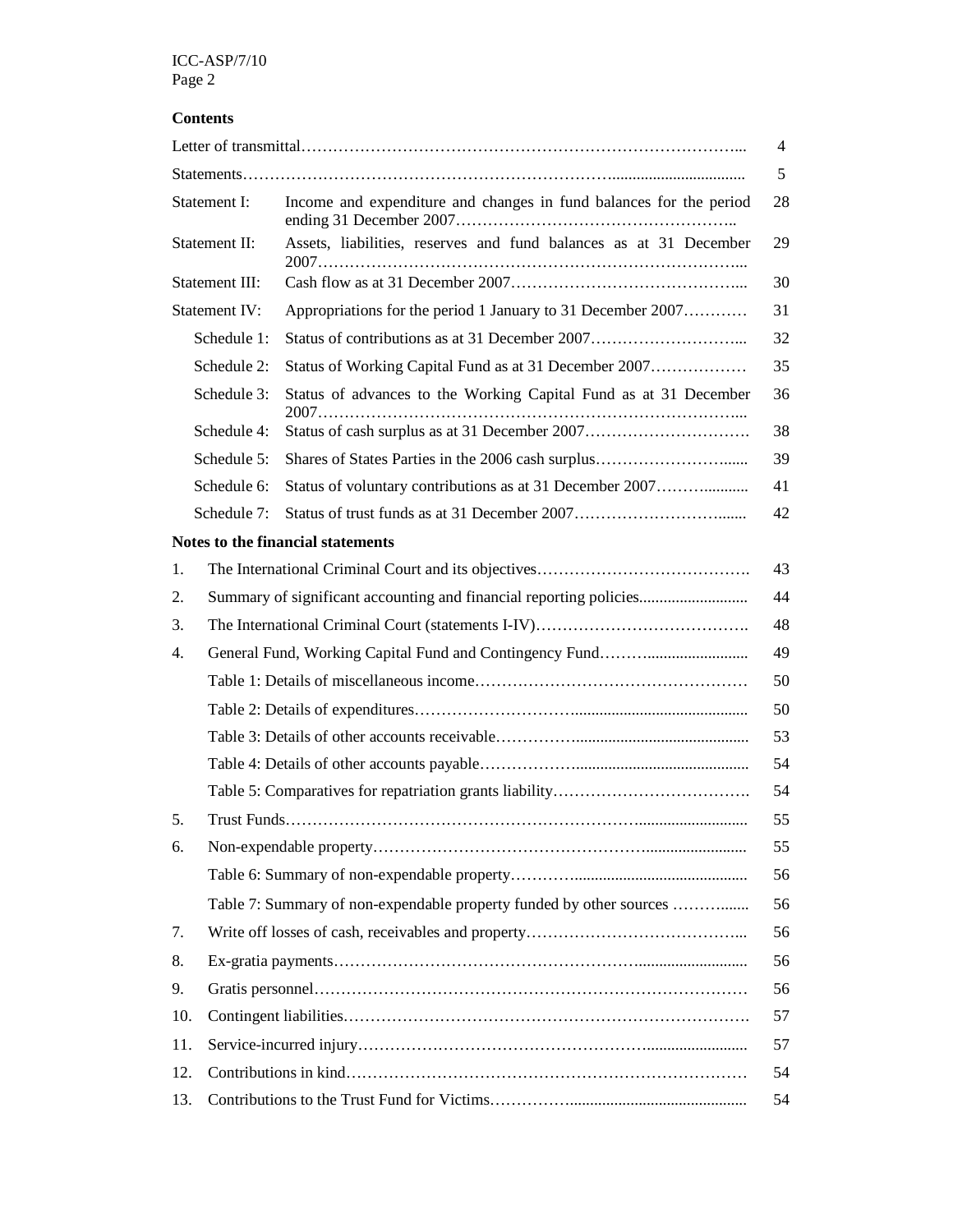#### **Letter of transmittal**

30 March 2008

In accordance with Financial Regulation 11.1, I have the honour to submit the financial statements of the International Criminal Court for the financial period 1 January to 31 December 2007.

> (Signed) Silvana Arbia Registrar

Sir John Bourn Comptroller and Auditor General National Audit Office 157-197 Buckingham Palace Road Victoria London SW1W 9SP United Kingdom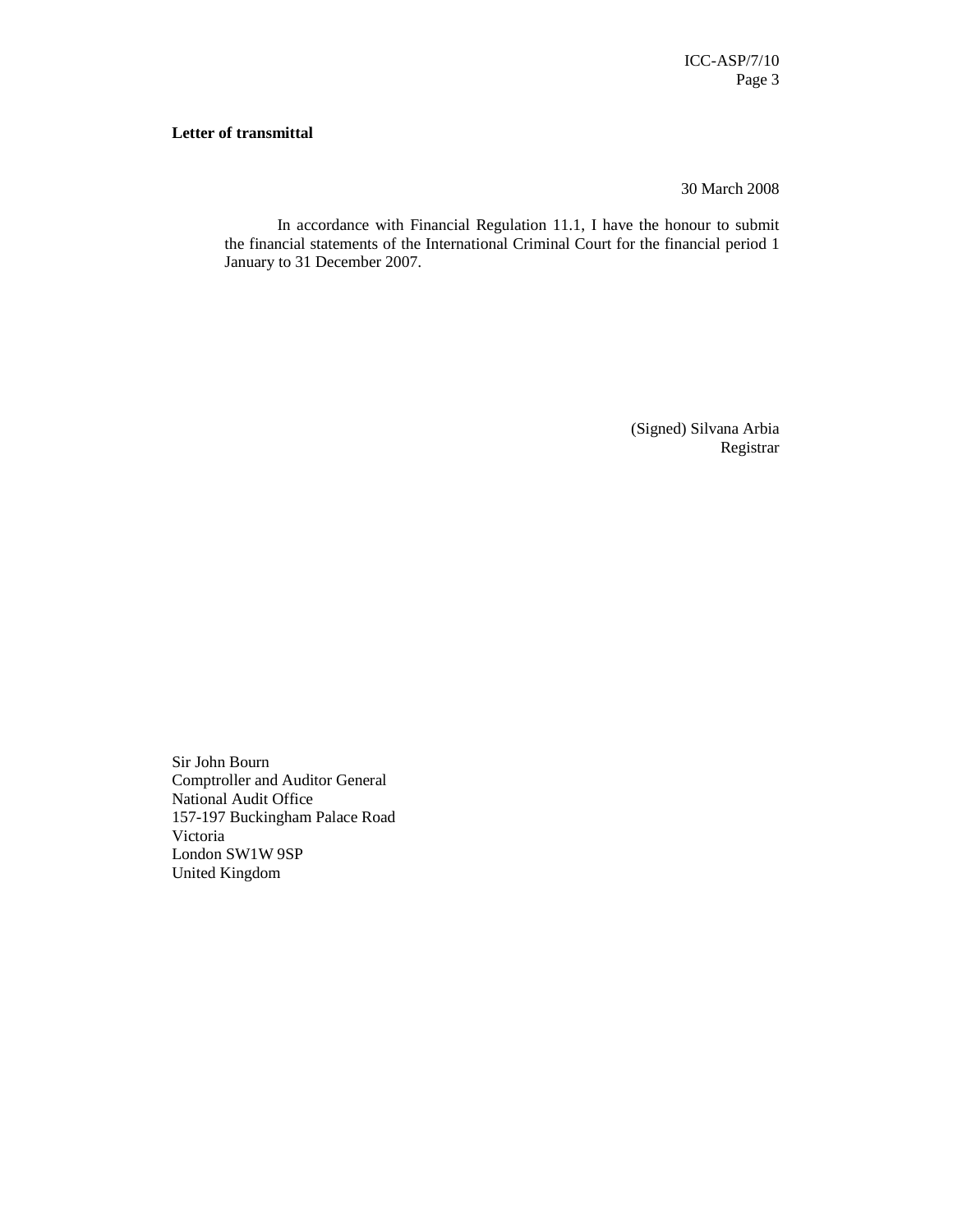### **External Auditor's Report 2007**

#### **The audit of the financial statements of the International Criminal Court for 2007**

#### **Contents**

|                                             | paragraphs |
|---------------------------------------------|------------|
| <b>Executive Summary</b>                    | $1 - 16$   |
| Detailed Findings                           |            |
| <b>Financial Results</b>                    | $17 - 23$  |
| End of year procurement                     | 24-28      |
| SAP system failure                          | 29-39      |
| <b>Budgetary controls</b>                   | $40 - 44$  |
| Other management issues                     |            |
| Adoption of IPSAS                           | 45-48      |
| Accrued annual leave                        | 49-52      |
| <b>Permanent Premises</b>                   | 53-56      |
| <b>Corporate Governance Issues</b>          | 57         |
| <b>Statement of Internal Control</b>        | 58-59      |
| <b>Risk Management</b>                      | $60 - 61$  |
| Internal Oversight Committee (IOC)          | $62 - 63$  |
| Follow up on 2006 Audit Topics              | 64         |
| Acknowledgement                             | 65         |
| Follow up on previous audit recommendations | Annex A    |
| Scope and audit approach                    | Annex B    |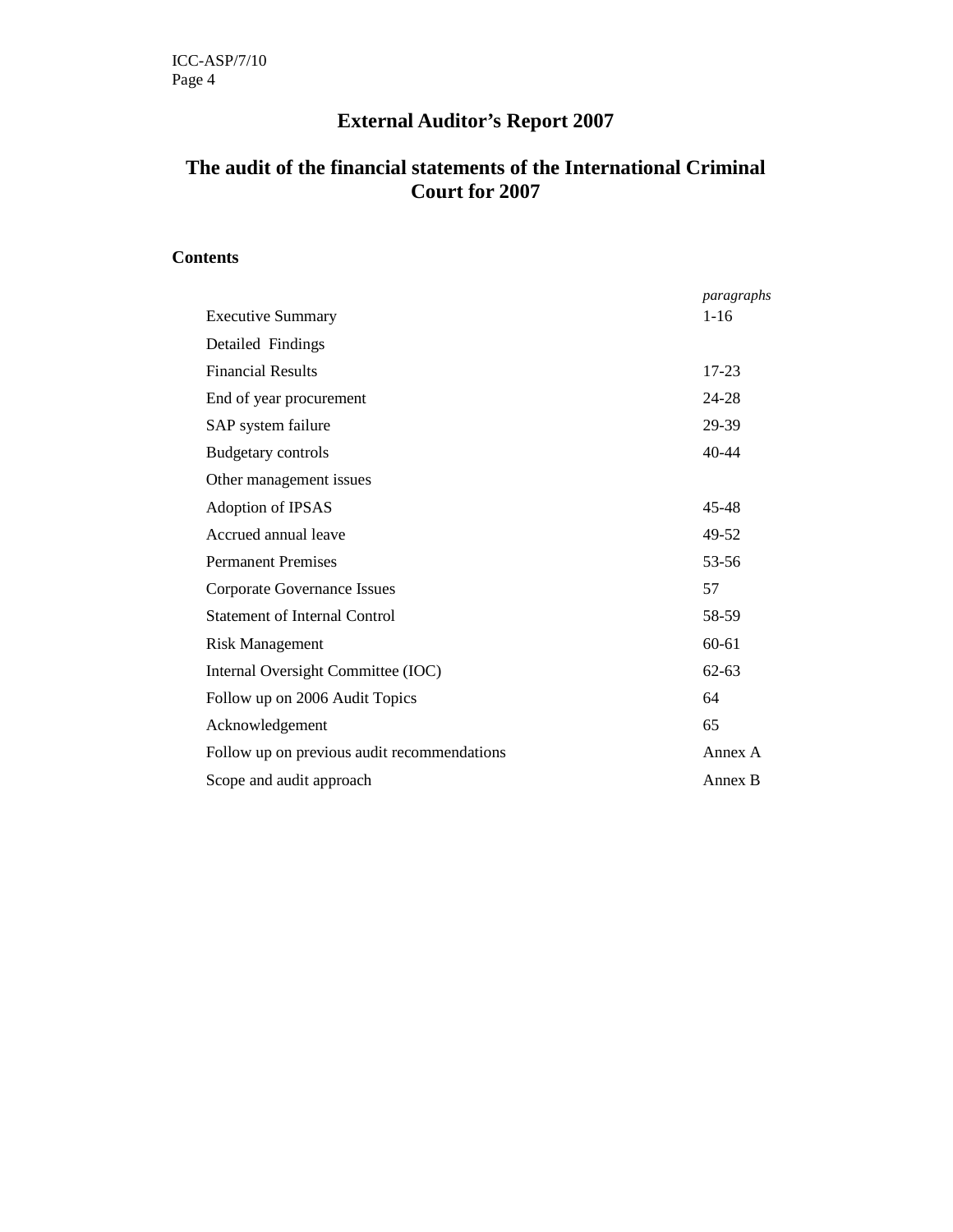#### **Executive Summary**

- An unqualified audit opinion on the 2007 financial statements.
- Review of financial results and other financial matters.
- Significant audit adjustment as a result of some  $\epsilon$ 3 million of purchase orders placed at the end of the year being accounted for in the wrong year of account.
- Successful and accurate recovery of accounting data lost as result of a SAP system failure and the failure of back up data.
- Suggested changes to procedures for budget transfers  $-350$  budget transfers have been made in 2007 totalling some €9.2 million.
- Guidance on the adoption of International Public Sector Accounting Standards and specific issues arising in respect of accrued leave.
- Suggestions to further improve the accountability arrangements for the project director responsible for the permanent premises project.
- Follow up of Corporate Governance issues relating to the Statement of Internal Control, Risk Management and the Audit Committee.
- Follow up on prior year audit recommendations.

#### **Overall results of the audit**

1. We have audited the financial statements of the International Criminal Court in accordance with Article 13 of the Financial Regulations and in conformity with International Standards on Auditing issued by the International Auditing and Assurance Standards Board.

2. The audit examination revealed no weaknesses or errors which we considered to be material to the accuracy, completeness and validity of the financial statements; and the audit opinion confirms that these financial statements present fairly, in all material respects, the financial position as at 31 December 2007 and the results of operations and cash flows for the period then ended, in accordance with United Nations System Accounting Standards and the International Criminal Court's stated accounting policies.

3. The main observations and recommendations from our audit are summarised below, with a more detailed commentary in the section on Detailed Findings. Action taken by management in response to our previous year's recommendations, for 2006, is set out at **Annex A**; and the scope and approach of the audit, which were communicated to the Registrar in a detailed audit strategy, is summarised at **Annex B**.

#### **Financial management issues**

#### **On financial results**

4. In 2007 total income increased by 12 percent over 2006 to  $\epsilon$ 92.2 million while expenditure was  $\epsilon$ 77.5 million, a 17 per cent increase. The increased income is accounted for by the rise in assessed contributions of some  $\epsilon$ 8.4 million while expenditure has increased mainly as a result of the continued increase in recruitment of temporary and permanent staff. The Court also made a further provision of  $\epsilon$ 3.4 milion for the judges' pension scheme. We are pleased to note that contributions collections have increased to some 93.4 percent and that the value of contributions outstanding at the year end has declined to some €8.1 million. In overall terms the Court utilised 87 percent of its approved budget and this continues to reflect the fact that the Court has yet to hold its first trial.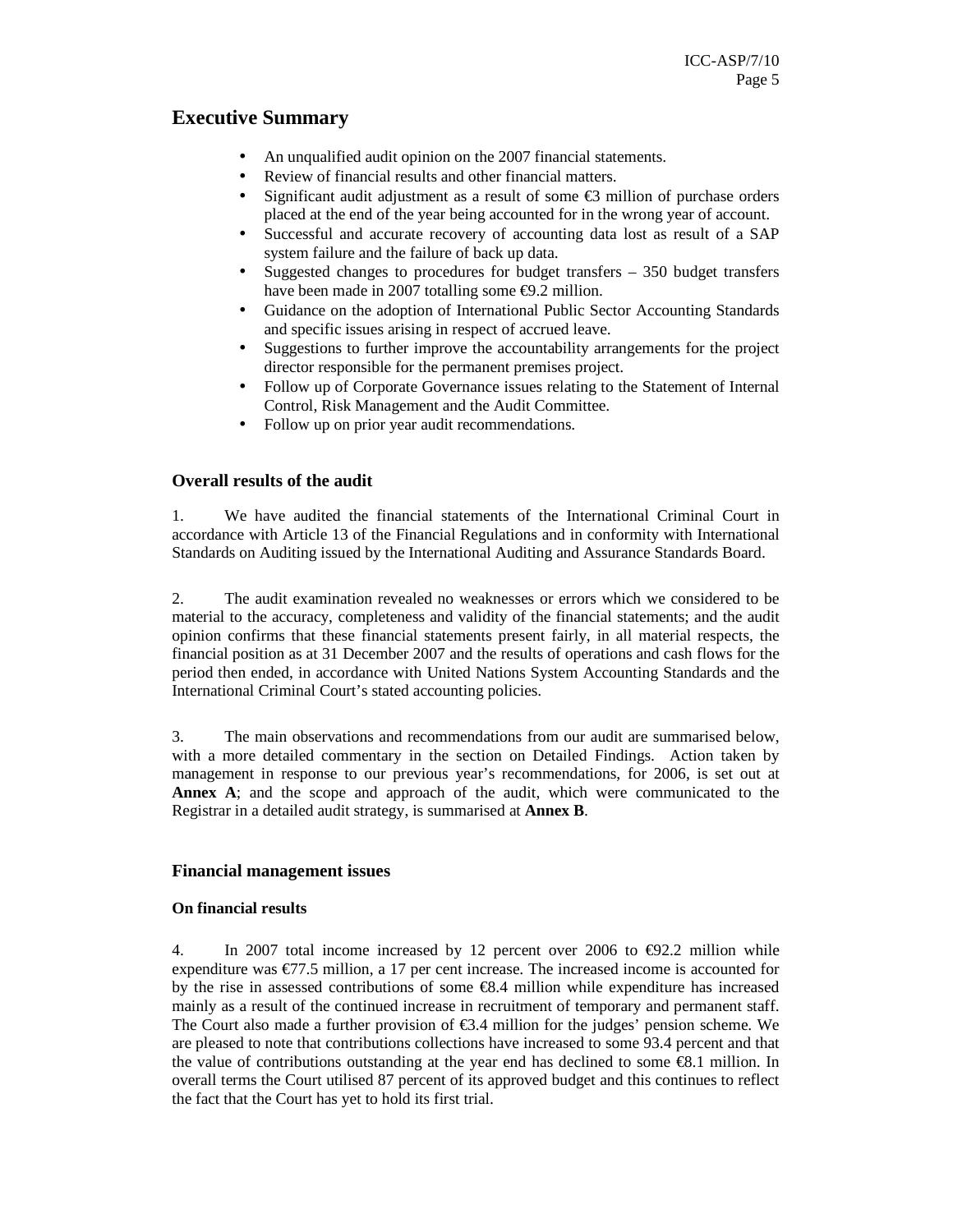#### **On end of year procurement**

5. In our previous reports we have noted the peak in procurement towards the year end. In 2006 we reported on the positive progress made to develop procurement plans and that the rise in year end procurement activity was for legitimate reasons. Nevertheless, procurement in future years was expected to be more evenly spread throughout the year. However, this year there has been a significant rise in unliquidated obligations at the year end. On further investigation we found that some  $\epsilon$ 3 million of purchase orders were raised in December 2007 and in some cases there was no obligating agreement at the year end and all goods and services were due to be delivered in 2008. As these resultant ULOs do not meet the criteria set down in the Court's financial rules and regulations for expenditure recognition at the year end, we requested an accounting adjustment of  $\epsilon$ 3 million and as a result the Court have cancelled these ULOs, reducing expenditure by  $\epsilon$ 3 million. We have recommended that in future years sufficient time should be allowed for the Court's procurement review committee (PRC) to properly examine and approve procurement requests so that proper controls over procurement can be exercised. We have further recommended that the Court should follow the criteria set down their financial rules and regulations for expenditure recognition.

#### **On the SAP system failure**

6. During the period 19 July to 16 August 2008 the Court's financial system SAP experienced a system failure. While such failures are not unusual, the Court also experienced a failure of its back up data, which could not be used to reconstitute the original data. The Court has engaged the UN International Computer Centre to investigate the system and back up failure and UNICC have reported separately on this. The results of that review, while not identifying conclusively the reason for the failure, has provided a number of practical recommendations to improve data back up procedures.

7. The key risk posed by the system failure was that prime financial data for that period may have been lost and consequently there was the risk of material error or fraud remaining undetected during this period. We are pleased to report that the Court have been able to reconstruct the data from source paper documentation for each transaction and that the Court's Office of Internal Audit (OIA) have undertaken a detailed review of the reconstructed data to confirm the completeness, accuracy and compliance of these transactions with the Court's rules and regulations. We liaised closely with IOA to ensure that an adequate level of transaction testing was undertaken and having reviewed the work of IOA we are satisfied that there are no material errors in the accounting data or the financial statements produced thereof. We have recommended that the Court implement the recommendations made by UNICC as a matter of urgency to bring their business continuity arrangements to an acceptable level. We have further recommended that the IT strategy should reflect the arrangements set down in the IT disaster recovery plan that is to be developed.

#### **On budgetary controls**

8. We see budgetary control as a key internal control as accurate budgeting which closely matches actual income and expenditure enables us to take audit assurance on the completeness and accuracy of the Court's financial transactions. In 2007 there had been some 350 budget transfers amounting to some  $\epsilon$ 9.2 million or 10.3 percent of the total budget. This is a significant level of transfers and the report details examples of some of the larger transfers made during the year. The Court has explained that the volume and value of transfers is in part the result of the unpredictable nature of its business and also that the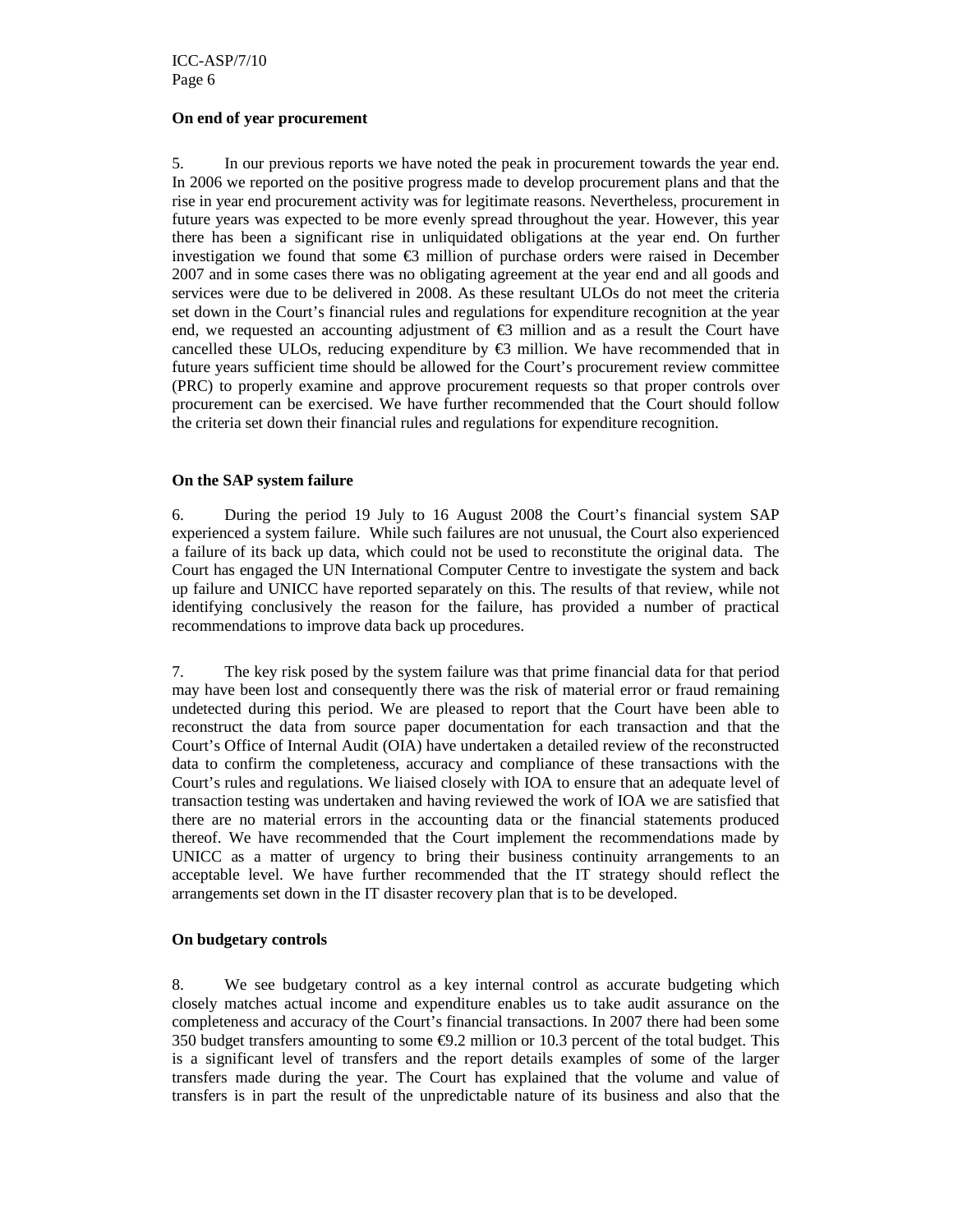Assembly of States Parties (ASP) wants the Court to use its budget headroom to maintain flexibility within the strict rules for such transfers.

9. While recognising the evolving nature of the organization, we believe that such transfers should be minimised to improve the reliability of in year financial management information. We have made recommendations for the Court to more accurately predict future funding needs. We further recommend that the Court minimise the number of transfers and that it should ensure that the in line with the guidelines provided by the Committee on Budget and Finance, the rules allowing transfers are more clearly defined and reflect the need for effective financial management.

#### **Other management issues**

#### **On the adoption of International Public Sector Accounting Standards (IPSAS)**

10. We note that the Court is developing a project plan for the implementation of IPSAS. We recommend that the Court should formally take the decision to adopt IPSAS and develop a strategy for the adoption of these accounting standards. We further recommend that a project team are established for IPSAS implementation and that they report on a regular basis to the Registrar, Committee on Budget and Finance and ASP.

#### **On accrued annual leave**

11. The Court routinely reports the value of accrued leave in the notes to its financial statements and the estimated value of such leave amounts to some €2.6 million. The Court has recently changed the way this information is collected and at present the information is incomplete. The Court's Office of Internal Audit has undertaken a review of this new system. We recommend that the Court ensure that it reviews the forthcoming OIA report on annual leave and ensure that recommended improvements are implemented to ensure that annual leave balances for all staff are accurately recorded, complete and available at the year end. These figures should be collated, reviewed and available for audit ensuring that this figure is fully supported when it becomes a balance sheet liability on the adoption of IPSAS accounting standards.

#### **On permanent premises**

12. We have examined the new governance structure approved by the ASP and we note that while the Project Director will oversee the permanent premises project, the Registrar will have the delegated authority to establish the project office and authorise expenditure in respect of this project. We have identified a risk whereby the Registrar may have little day to day control over the permanent premises project, but will be ultimately responsible for the outcome. This may suggest that the accountability arrangements in place for the project director are deficient. We have recommended that the Court reviews the arrangements to ensure that the project director is accountable for the delivery and success of the project.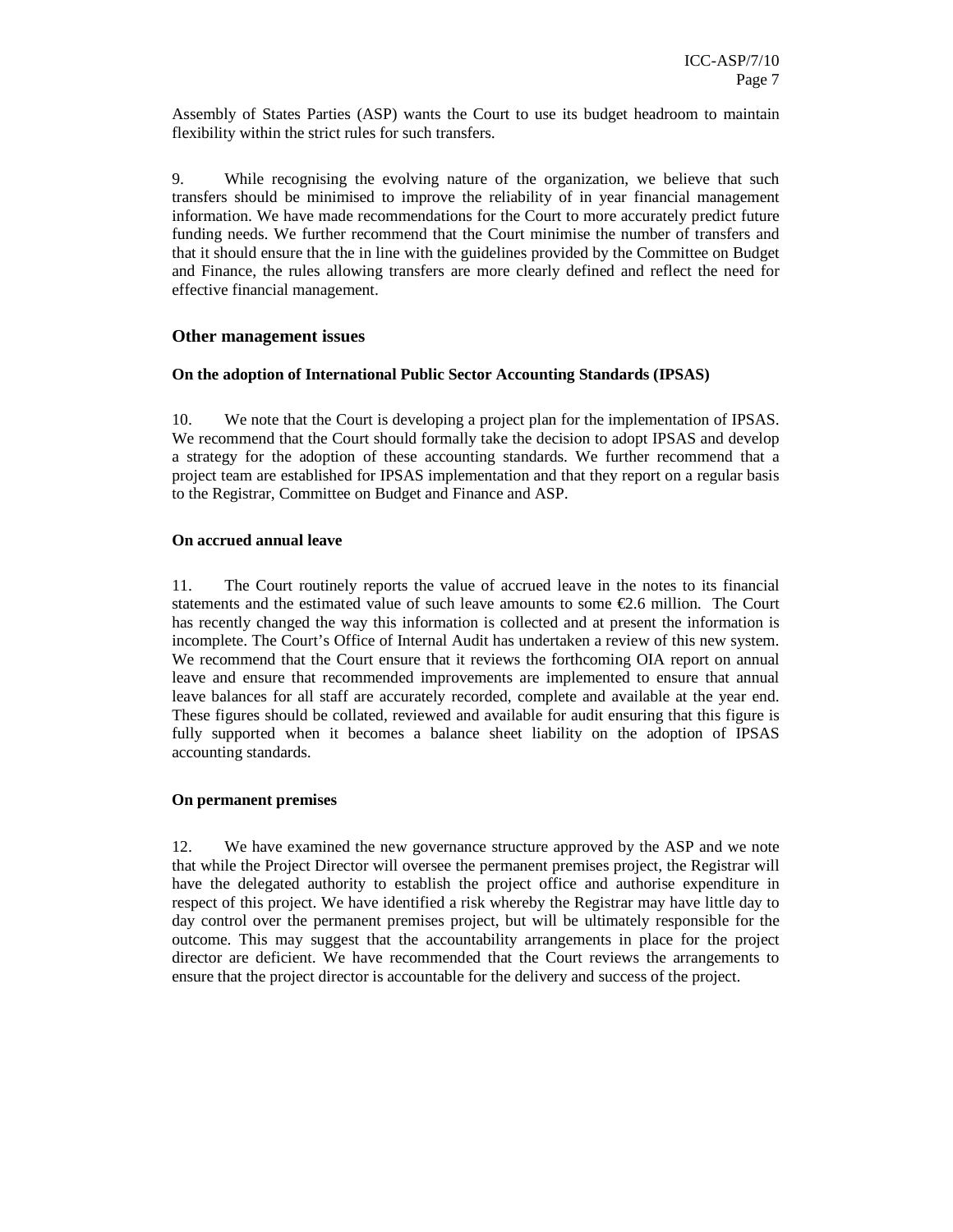ICC-ASP/7/10 Page 8

#### **Corporate Governance**

#### **On the Statement of Internal Control**

13. We note that the Court has declined to produce a Statement of Internal Control (SIC) for 2007 as the Registrar in post during 2007 has now completed his tenure and left the Court. The new Registrar does not feel that it would be appropriate to sign a statement covering a period during which she was not in post. While we recognise the rationale for this decision, we recommend that the Court should establish a system where heads of division provide an annual assurance statement to the Registrar confirming the effectiveness of internal controls in their sphere of responsibility. Such a system would ensure that the SIC is supported by appropriate evidence on the effectiveness of internal controls and that any change in personnel would not have an impact on the validity of the statement.

#### **Follow up of previous audit recommendations**

#### **On risk management**

14. The Court appointed consultants in 2007 to undertake a risk management review to identify and evaluate risks. We note that the risk assessment project charter has been developed which sets down the resources required to undertake risk identification and the overall time frame for the completion of this work which is expected to be completed in November 2008. Once the risk identification exercise is complete, we encourage the Court to collate a manageable number of key business risks into a usable risk register.

#### **On the Internal Oversight Committee**

15. In each of our reports since the start of our appointment we have encouraged the Court to establish an audit committee with a majority of independent members. For some time the Court has operated an Internal Oversight Committee but without the structure of a conventional audit committee. Progress to modify the IOC in to an audit committee has been limited, although we note that in 2008 the IOC is to be reconstituted as the audit committee with at least two independent members. We will report further if such a committee is established in our 2008 report.

#### **On other recommendations**

16. We report on the progress made with previous audit recommendations in Annex A where the Registry have provided details of the progress made against each of our recommendations and we provide our comments on this progress. In overall terms we welcome the progress that the Court are making, but note that in some areas described above progress has been slow and limited.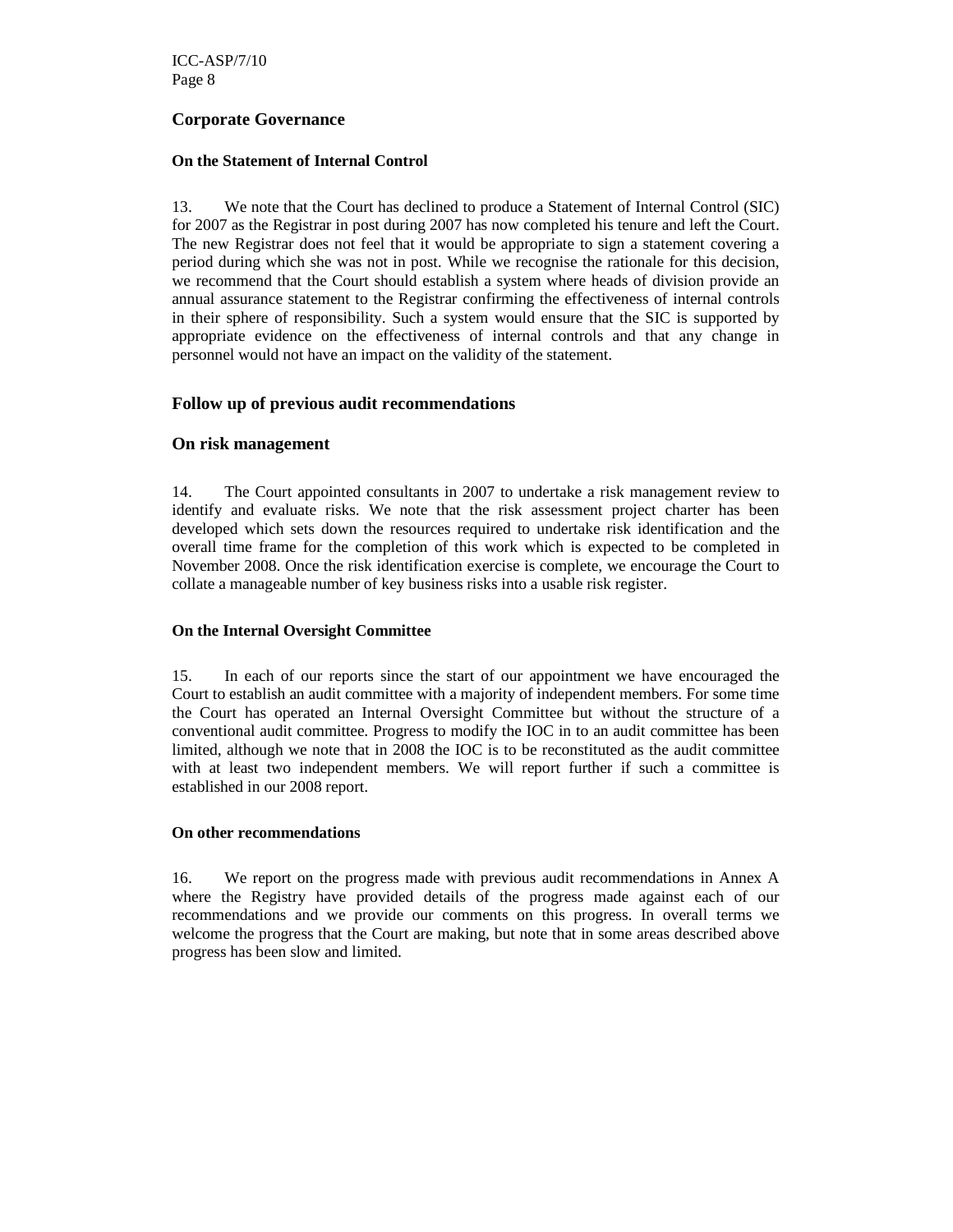#### **Detailed Findings**

#### **Financial Management Issues**

#### **Financial Results**

#### **Income and expenditure**

17. The Financial Statements report that for 2007 total income increased from €82.2 million to  $\epsilon$ 92.2 million, an increase of some 12 percent. A significant portion of this increase is accounted for by a rise in assessed contributions from  $\epsilon$ 80.4 million to  $\epsilon$ 88.9 million and an increase in interest income from  $\epsilon$ 1.7 million to  $\epsilon$ 31 million. The level of assessed contributions is set by the Assembly of States Parties (ASP) based on the budgeted expenditure for the Court.

18. The Court incurred total expenditure of  $\epsilon$ 77.5 million in 2007 compared to  $\epsilon$ 64.7 million in 2006. The majority of this increase in disbursed expenditure is explained by an increase in staff costs from €43.5 million in 2006 to €54.4 million in 2007 as the Court continues to recruit temporary and permanent staff to carry out its full range of functions.  $\epsilon$ 3.4 million of Staff Costs in 2007 relate to an increase in the provision for the judges' pension scheme to the period ending 31 December 2007, net of this the actual increase in staff costs in 2007 was only  $\text{\textsterling}7.5$  million.

19. Travel and hospitality costs in 2007 rose by  $\epsilon$ 0.9 million to  $\epsilon$ 3.7 million (2006:  $\epsilon$ 2.8 million) in line with increased Court activities overseas. Contractual Service costs dropped by  $\text{\textsterling}1.9$  million, this is mainly due to the reduced number of un-disbursed obligations open at the year end in 2007 ( $\epsilon$ 2.3 million) when compared to 2006 ( $\epsilon$ 4.5 million). Operating expenses increased by  $\epsilon$ 3.0 million as the court continues to expand its operations and Acquisition Costs remained approximately the same in 2007 at  $\epsilon$ 4.5 million (2006:  $\epsilon$ 4.4 million).

20. As part of our audit we examined all significant income and expenditure balances; and ensured that there was sufficient reliable evidence to support the receipts and disbursements recorded in the Court's financial statements, and to explain movements in income and expenditure between 2006 and 2007.

#### **Collection of contributions**

21. The Court collected 93.4 percent of 2007 assessed contributions in compared with 91.3 percent in 2006. This is a continued improvement in the collection rate for assessed contributions as seen in previous years and demonstrates the ongoing actions taken by the Court to improve its performance in this regard. Total contribution arrears fell from  $\epsilon 12$ million in 2006 (15 percent of 2006 levy) to €8.1 million outstanding in 2007 (9 percent of 2007 contribution levy). We continue to commend the improving collection rates for older arrears and for assessed contributions in respect of 2007.

#### **Cases of fraud or presumptive fraud**

22. Under the terms of reference governing the external audit, contained in the financial regulations, we are required to bring to the notice of the Assembly of States Parties any cases of fraud or presumptive fraud. Primary responsibility for the prevention and detection of fraud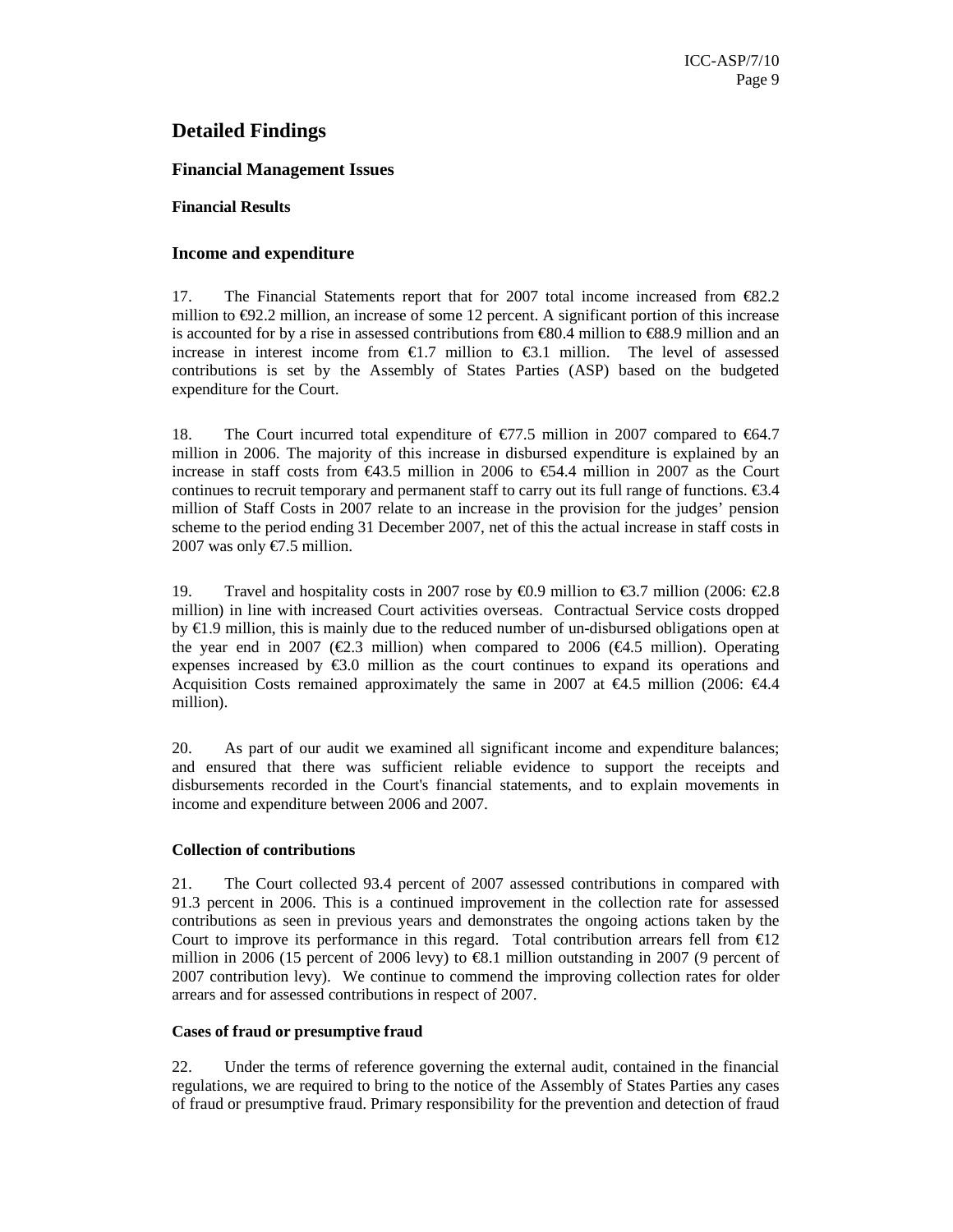ICC-ASP/7/10 Page 10

rests with management. The Court informed us that they had not recorded or investigated any cases of fraud or presumptive fraud during 2007. The acting Director of the Office of Internal Audit (OIA) also confirmed that no cases of fraud or presumptive fraud came to his attention during 2007. Our audit did not identify any cases of fraud or presumptive fraud during the year.

#### **Losses, write-offs and ex-gratia payments**

23. The Property Survey Board wrote off €53,568 of non-expendable property in 2007 and there was an amount of  $\epsilon$ 5,549 written off as aloss of cash. No ex-gratia payments were made by the Court in 2007.

#### **End of Year Procurement**

24. In our 2005 and 2006 audit reports we noted that there continues to be a peak in procurement activity towards the end of the financial year. In 2006 we obtained evidence to confirm that the peak in activity was as a result of the lead time taken to finalise contracts which had been started much earlier in the year, and that in 2006 the level of year end (December) procurement had declined from over  $\epsilon$ 8 million in 2005 to  $\epsilon$ 5.4 million. However during our audit of the 2007 financial statements we noted another significant increase in unliquidated obligations reported in the financial statements – rising from  $\epsilon$ 11.9 million in 2006 to  $E13.9$  million in this year. We investigated this rise in ULO's and found that:

- Some €3 million of ULO's had resulted from purchase orders raised in the last month of the financial year;
- We also noted that in all cases these purchase orders had not been placed with vendors or that an obligating agreement had not been reached in 2007; and
- In all cases the goods and services to which these ULO's related were to be delivered or services started in 2008

25. The Procurement Review Committee (PRC) provides a key control within the procurement process to review and approve purchases made by the Court. A peak of procurement close to the end of the financial period may potentially reduce the time available for reviewing procurement requests effectively.

26. We also noted from our review that although the PRC considered the appropriateness and authorisation of the purchases under review, at the year end there was no consideration of whether the requests were being charged against appropriations relating to the correct accounting period, or if they would constitute a valid obligation before the year ended.

27. We concluded that for  $\epsilon$ 3 million of expenditure recorded in 2007, the ULOs did not meet the criteria set down in the Courts financial rules and regulations, which requires an obligation to have been established by placing a purchase order with a vendor and that the goods or services had not been delivered or started in 2007. Based on this conclusion we requested an audit adjustment to the financial statements to cancel these obligations in respect of 2007. The year end balance of ULO's declined from €13.9 million to €10.9 million as result of this adjustment.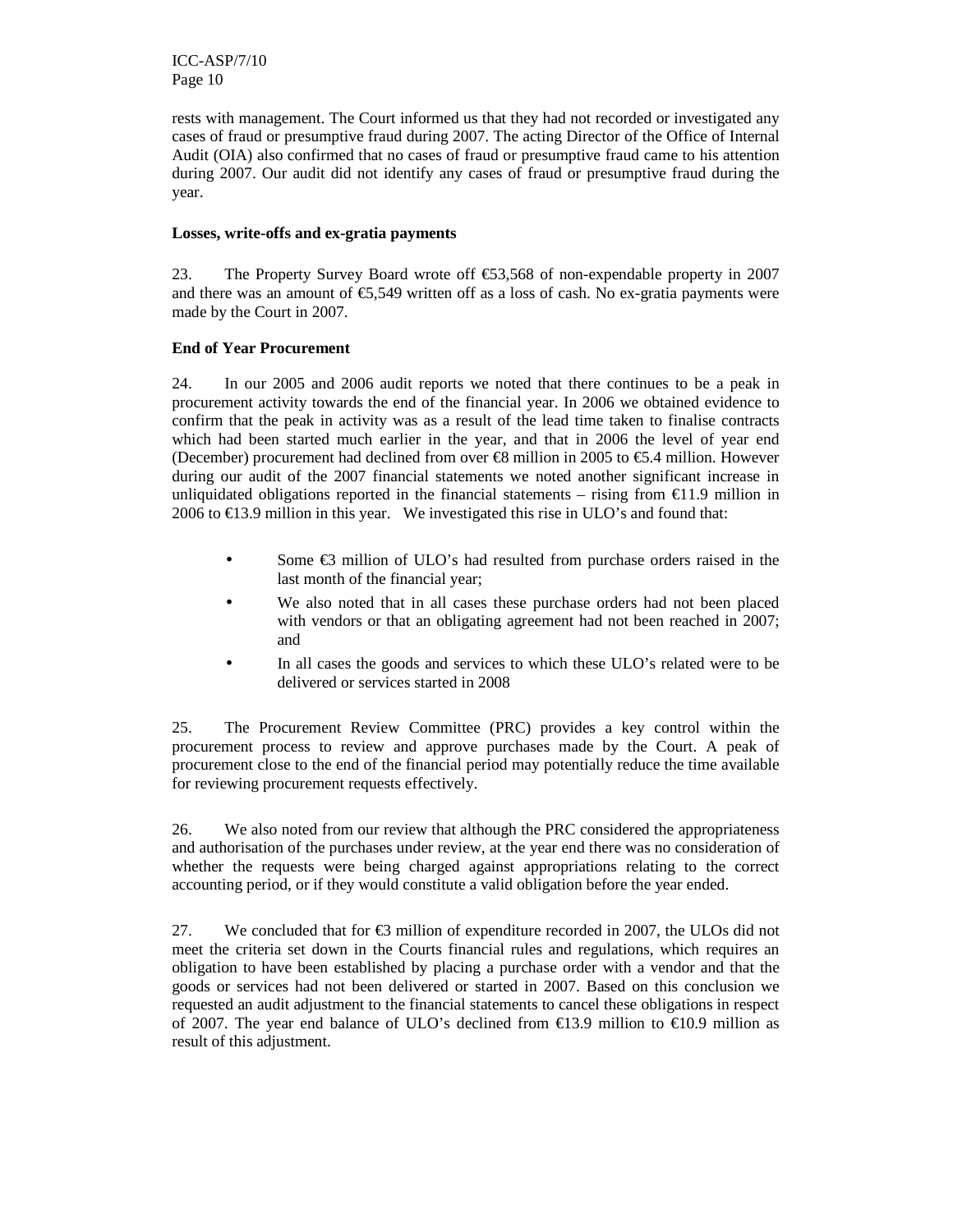#### **Recommendation 1:**

 We recommend that the Court ensure that all procurement requests relating to current year appropriations are submitted in good time for approval by the Procurement Review Committee (PRC). We further recommend that in accordance with the Court's financial rules and regulations purchase orders must be placed with a vendor for a legal obligation to be created and that the goods and services must be due for delivery or started in the financial year.

#### **Recommendation 2:**

 We recommend that year end procurement requests for goods and services due for delivery or use in the following accounting period should be charged against the following year's appropriation for that activity.

#### **Recommendation 3:**

 We recommend that the Court introduce a year end ULO review exercise. This review process should identify year end purchase requests that either do not constitute a valid legal obligation of the Court or obligations that do not relate to the current year. Obligating documents not meeting this requirement should be excluded from the year end ULO balance.

28. The Court is already in the early stages of preparing itself for the adoption of International Public Sector Accounting Standards (IPSAS). The introduction of these standards will remove the ability of the Court to obligate funds at the year end in the way that funds were obligated this year. All expenditures will need to be matched to the accounting period in which they are received or consumed using a full accruals approach. Increasing the Court's awareness and understanding of the importance of year end cut-off for ULO's will not only help prepare it for this transition; it will improve the quality of the information on outturn against budget in reports submitted to the ASP as the expenditure against appropriations will be wholly relevant to that year's appropriation.

#### **SAP System Failure**

29. On the 19th July 2007 the IT system that hosts the SAP ERP system which contains the Court's financial information crashed. The system was not repaired until the  $16<sup>th</sup>$  of August 2007. After the crash it was also discovered that since the  $11<sup>th</sup>$  June 2007 the SAP back up system had not been operating correctly. As the Court could not rely on the back up data they tested and validated back up data during this period.

30. In late August 2007 the Court implemented a data recovery process in order to ensure that financial data in the SAP system (and from which the Court's 2007 financial statements would be derived) was accurate and complete. During this time all financial information relating to the period during which information was not recorded on SAP was re-input into the restored system using the supporting documentation held on file.

31. This data recovery exercise was the subject of an Office of Internal Audit (OIA) review. The primary objective was to test the accuracy and completeness of the re-input exercise through the use of detailed audit transaction testing. We liaised with the OIA division in the planning of this exercise and the sampling and testing regimes were agreed before the work was started.

32. In addition, this testing also provided the external auditor with assurance that relevant financial rules and regulations of the Court had been consistently applied to transactions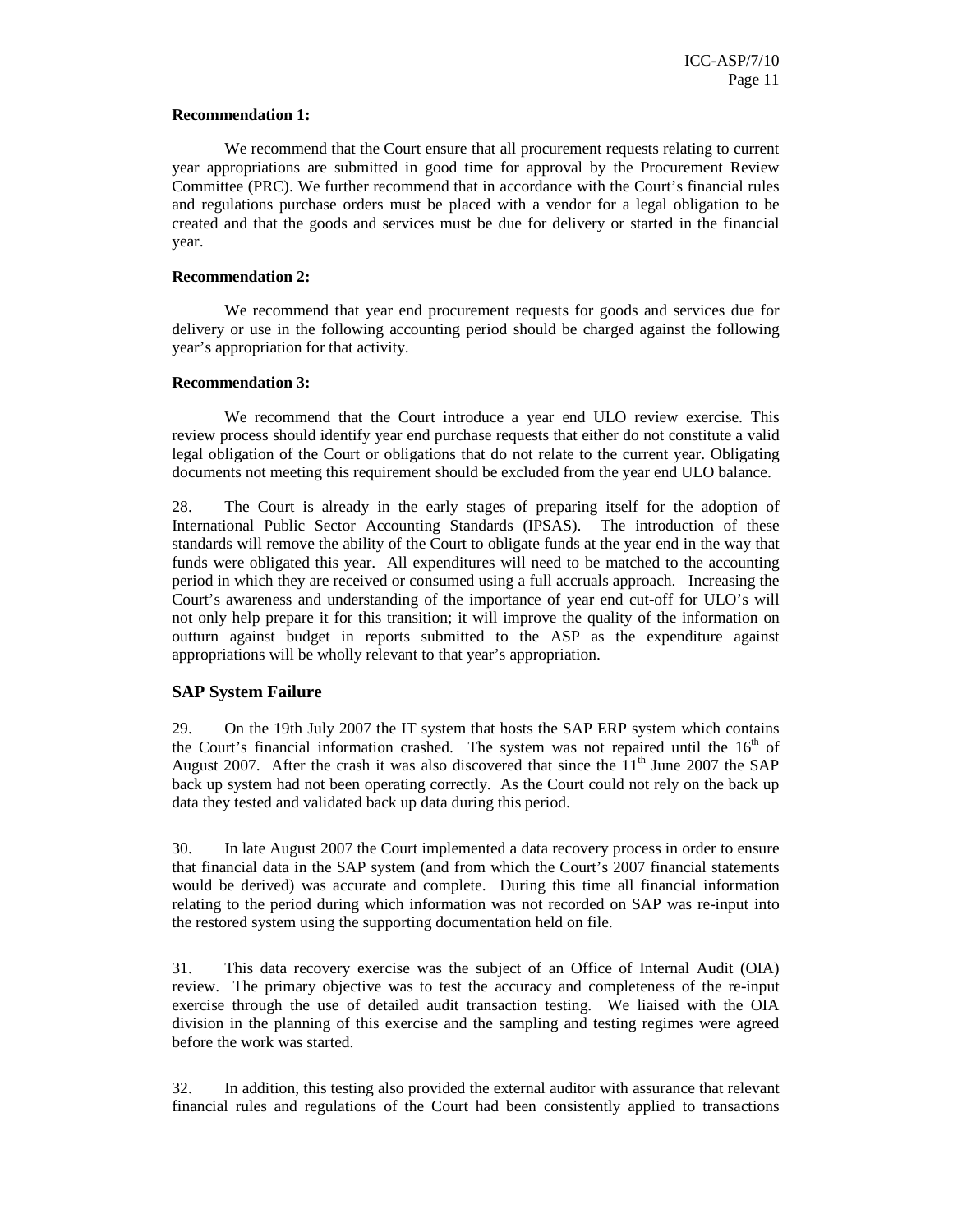processed during this period. The audit did not review or address the causes of the incident which has been the subject of a separate review by the United Nations International Computer Centre (UNICC).

33. As part of our audit we reviewed the results of the OIA examination and the working papers supporting the conclusions of the OIA report. As external auditors we were satisfied that the re-entry of the financial information into the SAP system is complete, accurate and in compliance with the financial rules and regulations of the court.

34. The external auditor would like to commend the OIA for this assurance work. This incident was one of the key audit risks to the audit of the 2007 financial statements as the integrity of the data from which the financial statements are derived was in doubt. The level, detail and results of the testing have provided us with the necessary level of assurance to place reliance on the integrity of the SAP financial information at the year end. We would also like to mention the cross organ team who worked on re-inputting the financial information so diligently ensuring a high quality recovery.

35. However, the fact that this incident occurred is cause for concern. We note from the UN ICC report that the root cause for the SAP crash cannot be determined as log files are no longer available.

36. It has become clear from the review carried out by OIA that there were some lapses in monitoring and controlling the back up procedure behind the SAP system. The subsequent external investigations by SAP, Seimens Veritas and United Nations International Computing Centre (UNICC) have yielded many recommendations for improvements to the IT and IT control environment. As part of our audit we reviewed and discussed the ICT division's progress against these recommendations.

37. From our audit review of the incident and the Court's response to it we have concluded the following:

- As the court continues to grow quickly increasing pressure has been placed on the ICT division.
- This growth has forced the ICT team to adopt a "fire-fighting" role to ensure that the IT systems remain operational and available to users. In particular we note the UN ICC's assessment that there is a skills gap in certain critical areas.
- Since the crash ICT has collated the recommendations made by the external investigation teams and is currently making progress towards implementing these improvements to the IT environment at the Court. We welcome the positive action that has been taken.

38. Although all financial information was recovered and restored or re-input onto SAP and the ICT division are progressing against improvement recommendations made, the failure of the back update which could not be restored represents a weakness in the Court's business continuity arrangements and the UN ICC recommend the development of an IT disaster recovery plan as at the earliest opportunity.

39. We note that the Court's ICT strategy was updated in December 2006. However, given that the SAP system failure occurred more recently and that the Court needs to develop and implement an IT disaster recovery plan, we would encourage the Court to ensure that the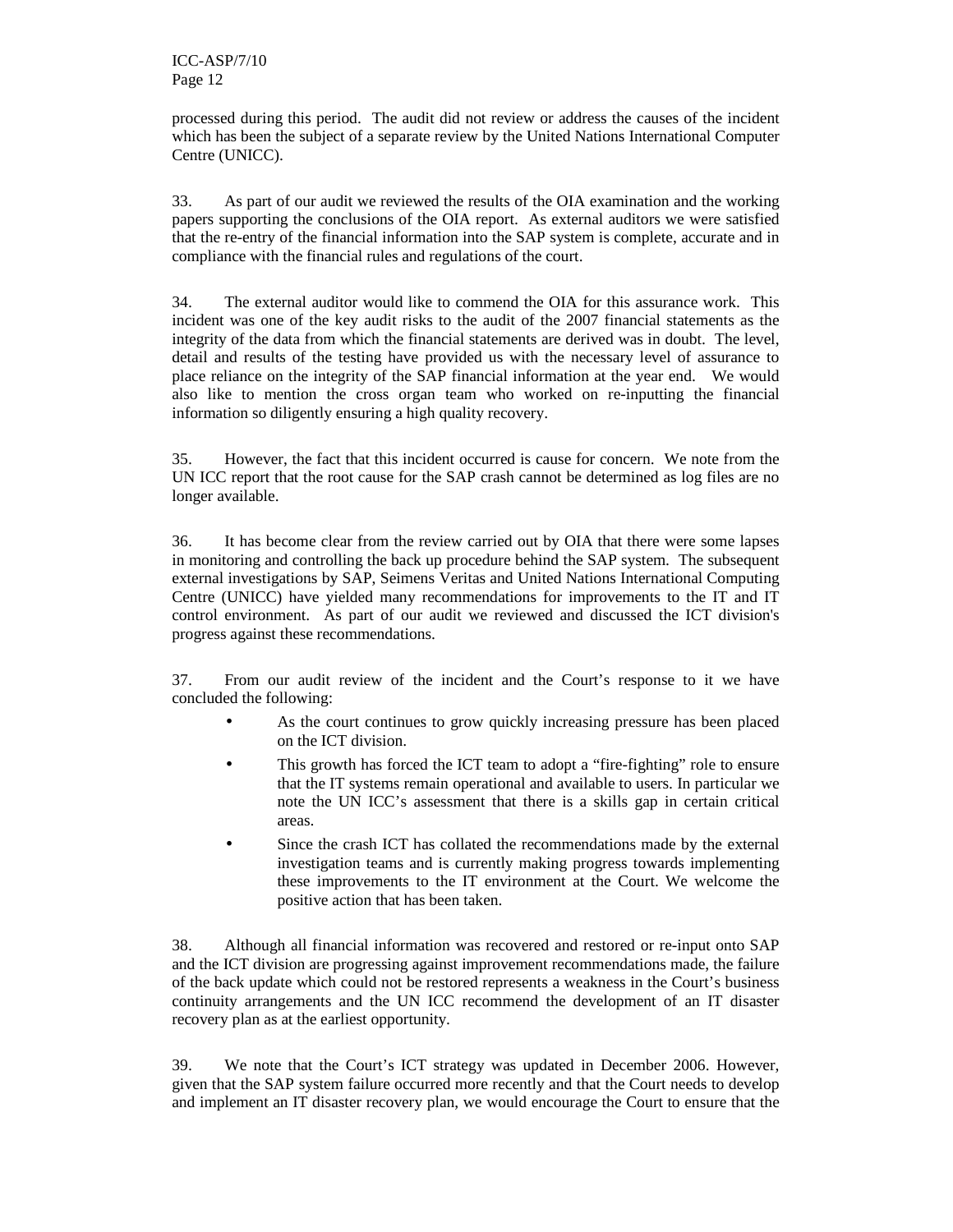ICT Strategy takes account of the arrangements set down in disaster recovery plan when it is developed to reflect current business needs.

#### **Recommendation 4:**

We recommend that the ICT division implement the recommendations of the external investigations into the SAP crash as a matter of urgency and in particular ensure that contingency plans for similar system failure are in place to ensure business continuity. Such plans may help to mitigate the risk that key financial information may be lost through system failure.

#### **Recommendation 5:**

 We also recommend that the Court ensure that its IT strategy reflects the arrangements set down in the IT disaster recovery plan once it has been developed. The IT strategy should show how contingency arrangements are to be achieved and maintained.

#### **Budgetary Controls**

40. As part of our audit work we look at all financial control systems and identify if we can use the effective operation of these systems to support our audit opinion on the financial statements. We see budget monitoring as a key high level control to assist effective decision making within the Court. Where actual financial results closely match budgeted results, we are able to take a high degree of assurance on the accuracy of the financial results and tailor our audit approach to detailed transaction testing accordingly. The Court has improved and upgraded its financial and budgeting systems. However, because of the unpredictable nature of the Court's business and the ASP's requirement for the Court to use the flexibility available within its budget headroom, there are a significant number of budget transfers made within major programmes.

41. In 2007 there were over 350 budget transfers amounting to over €9.2 million (10.3% of the 2007 budget of  $\epsilon$ 88.9 million). Given the material value and volume of transfers made we do not rely on budget information to obtain audit assurance and we undertook detailed testing of these transfers and related expenditure.

42. The key observations from our review of budget transfers are summarised below:

- We identified an accumulation of budget transfers for  $\epsilon$ 380,000 that were processed within the accounting system as a single transaction and that the approval document did not have the Prosecutor's signature.
- At the year end, an open approval for as yet unknown transfers was given by the Registrar to the budget controller in November to enact last minute budget transfers to meet the financing needs of the high number of year end PRC approvals, an area on which we have also commented on in this report.

43. While we understand that budget flexibility is necessary for an evolving organisation where the nature of their activities is unpredictable, it is important that for in year financial management information to be current and of maximum use for decision making such transfers are minimised.

44. We have noted that the level of movement on budgets has been considered by the Committee on Budget and Finance and that they have issued new guidelines for 2008 with the aim of reducing the level of transfer activity.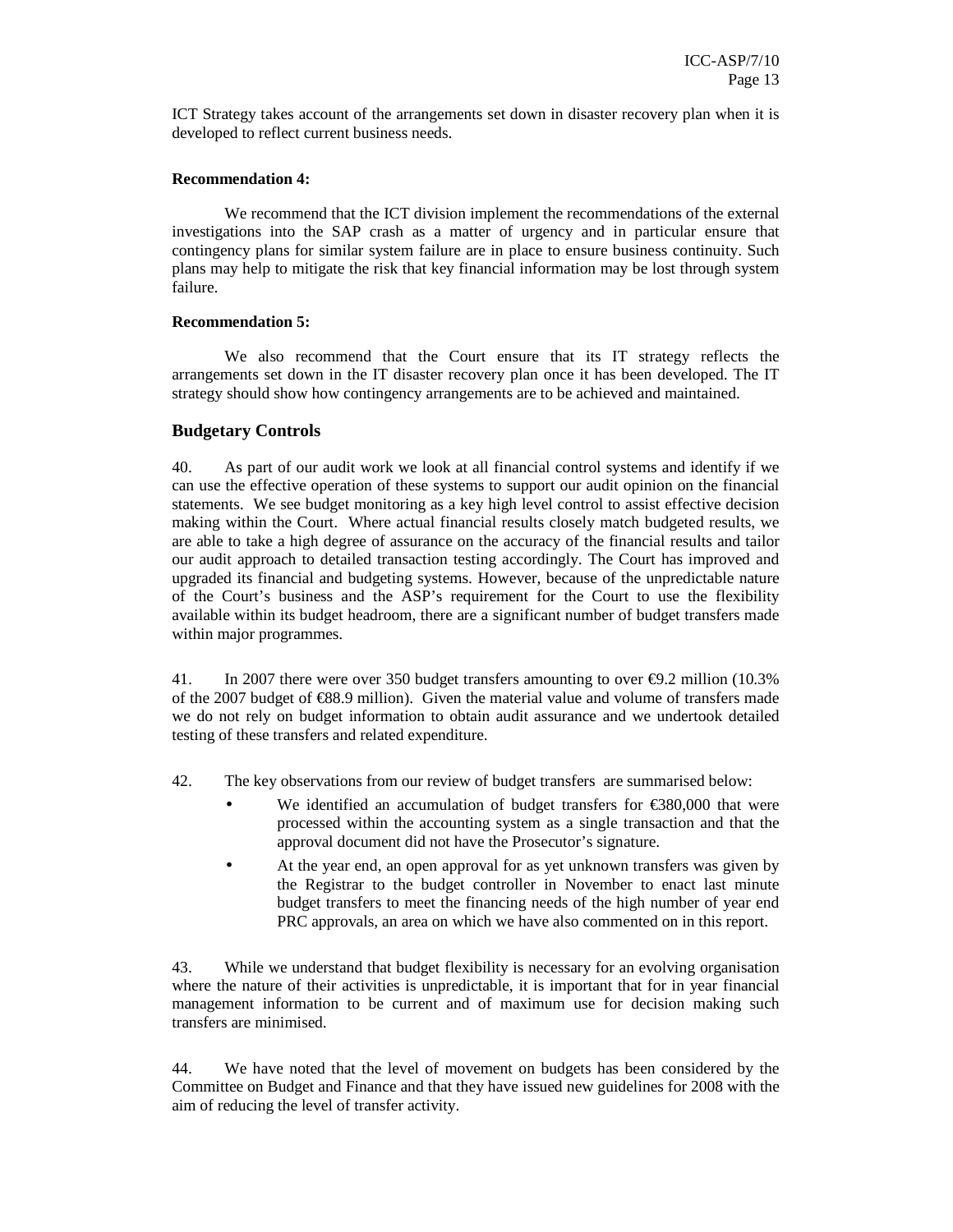ICC-ASP/7/10 Page 14

#### **Recommendation 6:**

 We recommend that the Court ensures that all staff involved in the preparation and modification of the annual budget:

- Ensure that all future budget requests adequately reflect current funding needs for the year, thus minimising the need for transfers.
- In line with the guidance issued by the Committee on Budget and Finance, implement a clear and organization wide set of guidelines for delegated authority for approval of budget transfers and limits.
- Ensure that budget transfer requests are submitted well in advance of the year end, thus ensuring that any purchases dependant upon a re-allocation of funds can be approved by PRC, communicated to the vendor and recorded against current year appropriations.

#### **Other Management Issues**

#### **Adopting International Public Sector Accounting Standards (IPSAS)**

45. The Court's financial statements are prepared in accordance with United Nations System Accounting Standards. In November 2005, the UN's High Level Committee on Management recommended International Public Sector Accounting Standards (IPSAS) as the basis for the preparation of United Nations (UN) financial statements from 2010; and in 2006 the General Assembly decided to approve the adoption of IPSAS as the appropriate financial reporting framework for the UN.

46. It is important for the Court to take a formal decision by the appropriate body to adopt IPSAS and develop a strategy and more detailed plan for the implementation of IPSAS. We will work closely with the Court to provide appropriate advice and assistance with the challenging preparations for implementing IPSAS. We have provided spreadsheet tools and guidance to the Registrar to assist towards compliance with the new standards and help prepare for audit under IPSAS. We will continue to provide support as necessary during our period of appointment..

47. The transition is likely to require changes to the core financial systems, which in turn may lead to an increased risk in the reliability of information produced from these systems. We understand that the Court's SAP system has the capability to be suitably upgraded to accommodate full accruals accounting and fixed assets accounting required for IPSAS.

48. The Court is developing a formal implementation plan for IPSAS. In developing such a plan we encourage the Court need to consider the following issues:

- An agreed date for the adoption of IPSAS;
- The changes that will be required to its financial rules and regulations which will need to be approved by the ASP. In assessing this the Court needs to consider the lead time for the approval of these changes in line with the planned implementation date;
- An assessment of whether the existing accounting system SAP can be upgrade to accommodate IPSAS requirements for full accruals accounting. Again where upgrades and additional modules are required the Court need to consider the lead time for implementation;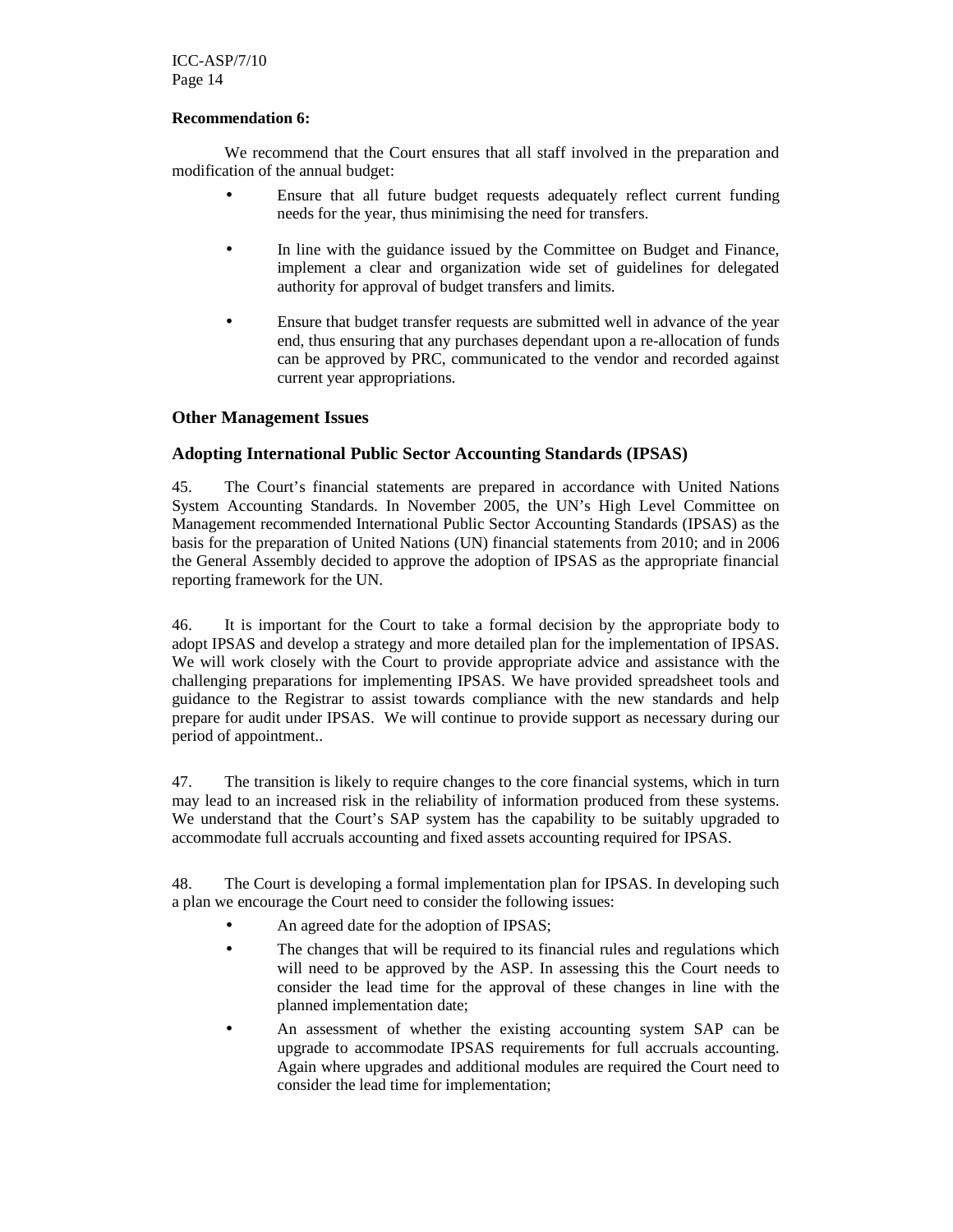- Training requirements for staff in adopting a full accruals based set of accounting standards;
- The impact on the Court's income and expenditure as it accounts for expenditure on a delivery basis matching expenditure to delivered goods and services in the accounting period. The Court will also need to consider the impact of accounting for depreciation;
- The overall cost for implementation taking account of each of the issues raised above. This will need to be built in to any future budgets.

#### **Recommendation 7:**

 We recommend that the Court formally take the decision to adopt IPSAS and develop a strategy for the adoption of these accounting standards. We further recommend that a project team are established for IPSAS implementation and that they report on regular basis to the Registrar, Committee on Budget and Finance and ASP.

#### **Accrued Annual Leave**

49. In July 2007 the responsibility for recording and monitoring staff annual leave was devolved from the Human Resource division to individual sections levels within the Court. In compliance with current United Nations System Accounting Standards (UNSAS) the court has been disclosing the estimated cost of all staff's accrued annual leave as at 31 December in a note to the financial statements. In previous audits we have had some concerns about the completeness of this figure and were keen to ensure that the new administration process was actioned correctly and could be used to produce reliable year end figures.

50. An internal review of the new accrued leave monitoring process was performed by the Court's OIA which looked at the current operation with a view to making recommendations to make any necessary improvements. At the time of completing our audit this report had not yet been finalised, however initial findings suggest that further improvements to control and further training is required to ensure the devolved system operated effectively.

51. As the Court moves towards the adoption of International Public Sector Accounting Standards (IPSAS), in line with other international organisations, this employee benefit liabilities will be reported as a liability in the Court's balance sheet. Given the material nature of the monetary value of accrued leave it is important for this to be accurately valued.

52. The estimated value of this liability as at 31 December 2007 was €2,806,950. This figure is material to the users of the financial statements and as such will need to be supported by a full and valid audit trail. The above figure was derived from the information available from the newly devolved system, but this was not complete due to the unavailability of some staff leave records at the year end. A calculation based on average remaining staff leave days was used to estimate the missing balance (approx.  $\epsilon$ 500,000). We were satisfied with this as the figure is currently only a note in the accounts, but stronger evidence would be needed for a balance sheet figure.

#### **Recommendation 8:**

We recommend that the Court ensure that it review carefully the upcoming OIA report on annual leave and ensure that recommended improvements are implemented to ensure that annual leave balances for all staff are accurately recorded, complete and available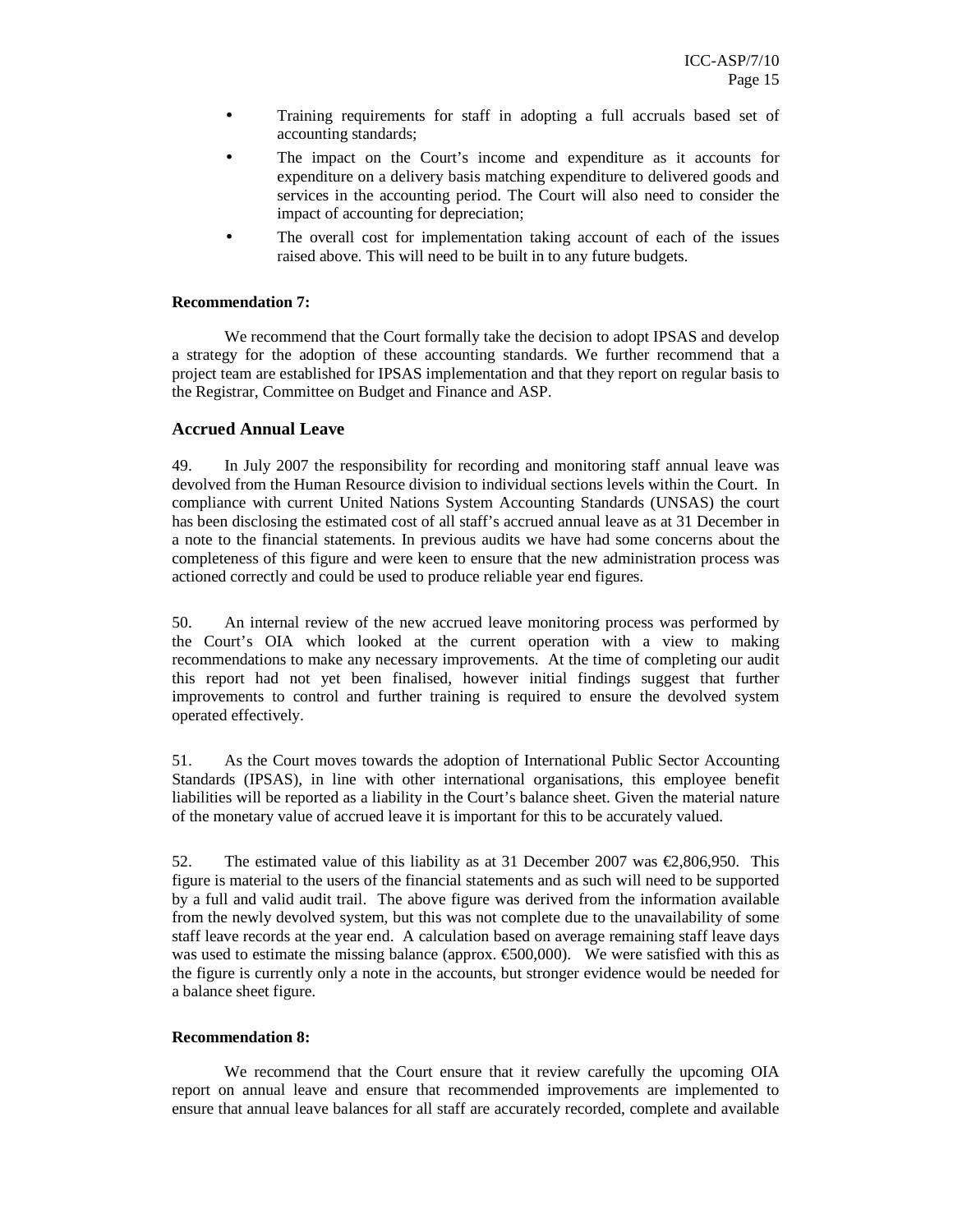ICC-ASP/7/10 Page 16

for the year end. These figures should be collated, reviewed and available for audit ensuring that this figure is fully supported when it becomes a balance sheet liability on the adoption of IPSAS accounting standards.

#### **Permanent Premises**

53. In December 2007 the ASP passed a resolution confirming the arrangements for the permanent premises as follows:

- It decided that the permanent premises of the International Criminal Court should be constructed on the Alexanderkazerne site;
- It further decided that, for the purposes of the architectural design competition, the construction costs of the permanent premises should not exceed  $\epsilon$ 103 million at the 2007 price level;
- It accepted those elements of the offer of the host State contained in the letter dated 25 January 2006 from the Minister of Foreign Affairs of the host State to the President of the Assembly of States Parties relating to the provision of the land of the Alexanderkazerne site free of charge;
- It authorized the host State to launch immediately an architectural design competition setting appropriate conditions for such a competition;
- It decided to establish an Oversight Committee of States Parties as a subsidiary body of the Assembly to provide strategic oversight for the project;
- In doing so it requests the Oversight Committee to:
	- (a) Continue consideration of options for financing the construction of the permanent premises and related costs, including the compatibility of these options with the Financial Regulations and Rules of the Court, with a particular focus on the offer contained in the letter dated 25 January 2006 from the Minister of Foreign Affairs of the host State to the President of the Assembly of States Parties in order to provide recommendations to the Assembly at its next session;
	- (b) Continue identifying and clarifying the estimated overall construction costs of the project with a view to providing recommendations on the cost envelope to the Assembly at its next session;
	- (c) Continue identifying and quantifying the other costs related to the project; and
	- (d) Continuously monitor the functioning and operations of the governance structure for the project and, if necessary, provide recommendations to the Assembly on any adjustments that may be required;
- The ASP decided to establish a Project Board to provide a consultative and cooperative tripartite structure with the Project Director having final responsibility for the overall management of the project;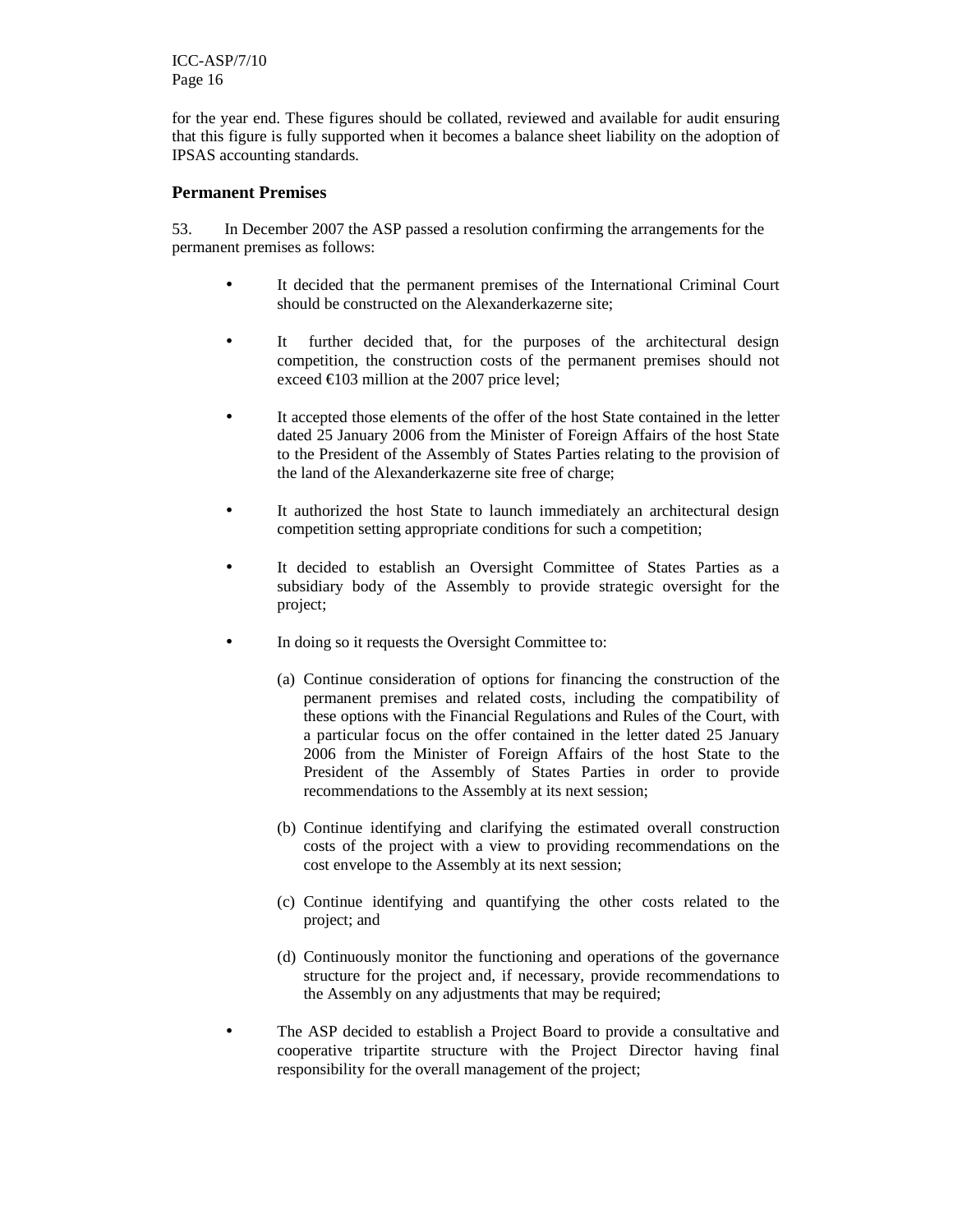- It requested the Registrar of the International Criminal Court to establish a Project Director's Office;
- Further it authorized the Oversight Committee to identify and hire a Project Director;
- The ASP also decided, that as an extraordinary measure, to establish major programme VII (Project Director's Office) with a budget of  $\epsilon$ 208,500 in order to establish the Project Director's Office, hire a Project Director and staff and cover other costs associated with the premises project, identified in annex V to this resolution; and
- It requests the Registrar to establish a permanent premises construction trust fund for the permanent premises construction project; and

54. In 2007 we reviewed the proposed governance structure to assess the suitability of the accountability arrangements this structure provides. The tri-partite nature of the project board provides good representation for the host state, the ICC and the ASP, who will recruit and appoint the project director. It is also clear that the project board will be accountable to the oversight committee, composed of ASP, WGH and CBF representatives.

55. As the project director will lead the project board it would follow that the project director will be the key person with ultimate responsibility for the project and answerable to the ASP, however:

- The project director will have an employment contract with the Court.
- The project office will be created by the Registrar.
- The Registrar will be responsible for creating and managing a fund to account for money donated or allocated for the Permanent Premises
- And, although not yet certain, the Registrar may be that the only person with the ability to sign contracts on behalf of the ASP.

56. In conclusion, the tri-partite structure allows good input for all stakeholders and the structure includes an oversight committee populated by the ASP. However, at present the full accountability arrangements are unclear. In particular, while the Registrar is charged with establishing a project office and project fund and may also approve project expenditure, it appears that the project director will not be accountable to the Registrar and similarly there does not appear to be a reporting line for the Registrar to the Oversight Committee. The proposed structure may give the Court little control over the project as it will mainly rest with the project director and the project office, but it could be ultimately responsible for the outcome of the project.

#### **Recommendation 9:**

 We recommend that the Court in their deliberations to set up the project office, oversight committee for the project and appoint the project director, they ensure that as responsibility for the project rests with the Registrar as the administrative organ of the Court the project office and project director come within the Registrar's sphere of control for day to day decision making and accountability. In turn the Registrar can then report to the Oversight Committee on the progress made with the project. This ensures that the administrative organ of the Court has overall responsibility and accountability for the permanent premises project.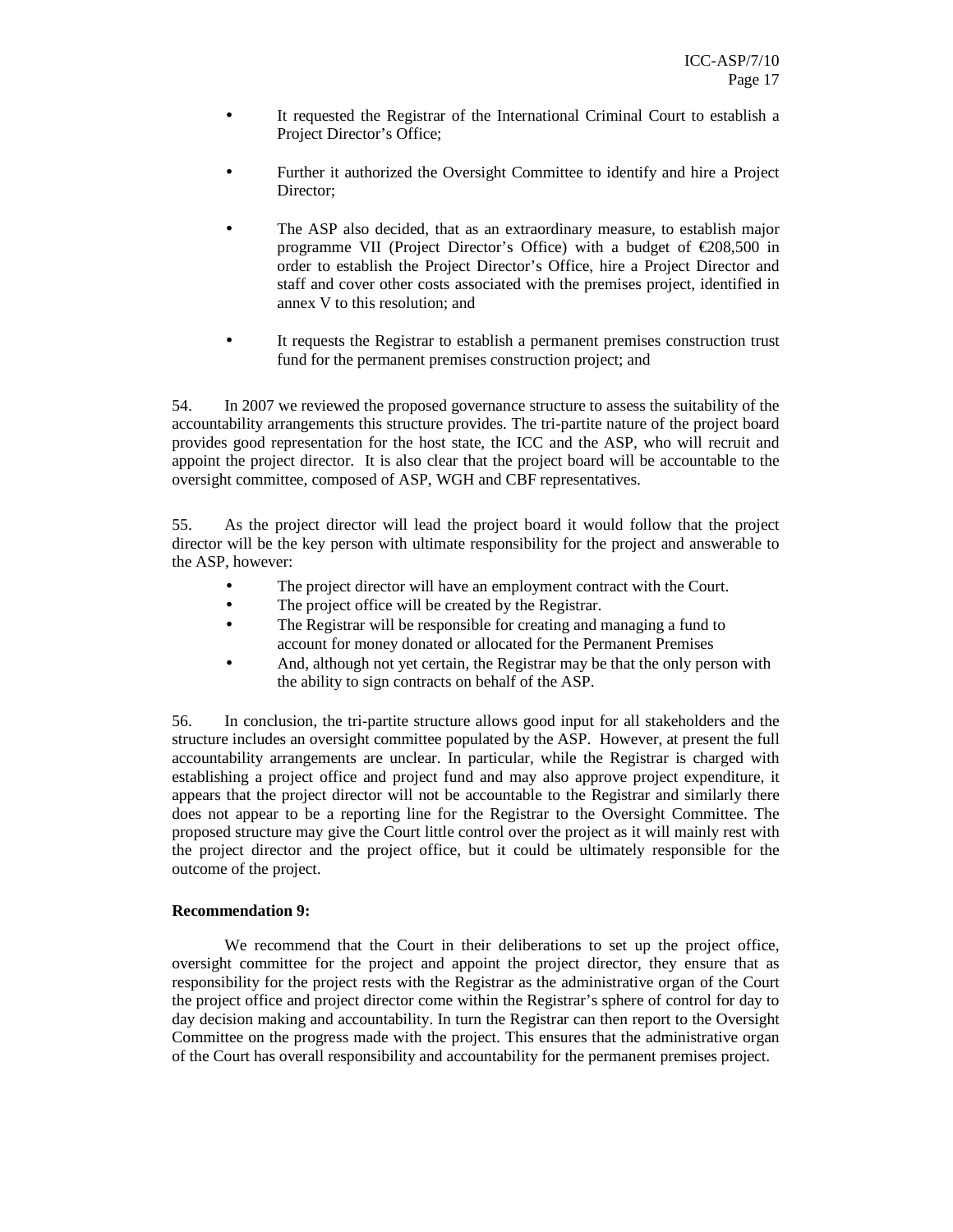#### **Corporate Governance**

57. In previous years we have made recommendations to the Court in our reports that specifically deal with the improvement of corporate governance arrangements. Below are some topics we have specifically followed up on in 2007.

#### **Introduction of a Statement of Internal Control (SIC)**

58. From discussions with the OIA during our interim audit visit we were informed that preparations were underway to draft and submit a SIC with the financial statements for 2007. However the Registrar in office during 2007 had completed his tenure at the Court and the new Registrar did not feel it was appropriate to sign off a SIC produced for an accounting period during which she was not in office.

59. Although we understand the rationale for this decision we feel that with adequate planning the SIC for 2007 could have been generated and signed by the departing Registrar before completion of his term. In particular a SIC should be supported by a process where heads of division provide formal assurance to the Registrar reporting on the effectiveness of internal controls operating in their sphere of control. Such a system of certifications needs to be established to support the 2008 SIC so that the assurances given in the SIC are soundly based with appropriate evidence that internal controls are operating effectively.

#### **Recommendation 10:**

 We recommend that the Court endeavour to introduce a Statement of Control into the 2008 financial statements in line with current corporate governance best practice. We further recommend that the Court establishes a system where heads of division provide an annual assurance statement confirming that the internal controls operating in their sphere of controls are working effectively or where necessary such a statement should report on control failure.

#### **Risk Management**

60. During our 2007 audit work we followed up on the Court's progress in developing a Risk management system. At the time of writing our 2006 report the Court had decided to appoint consultants to conduct a risk identification and assessment exercise. At the time of this report the Court had selected a consultant for this post through a tendering exercise.

61. We welcome the fact that the Court is progressing this area and note that the risk assessment project charter has been developed which sets down the resources required to undertake risk identification and the overall time frame for the completion of this work which is expected to be completed in November 2008. Once the risk identification exercise is complete, we encourage the Court to collate a manageable number of key business risks into a usable risk register. The risk register should be reviewed and updated regularly and used by senior management and the Oversight Committee.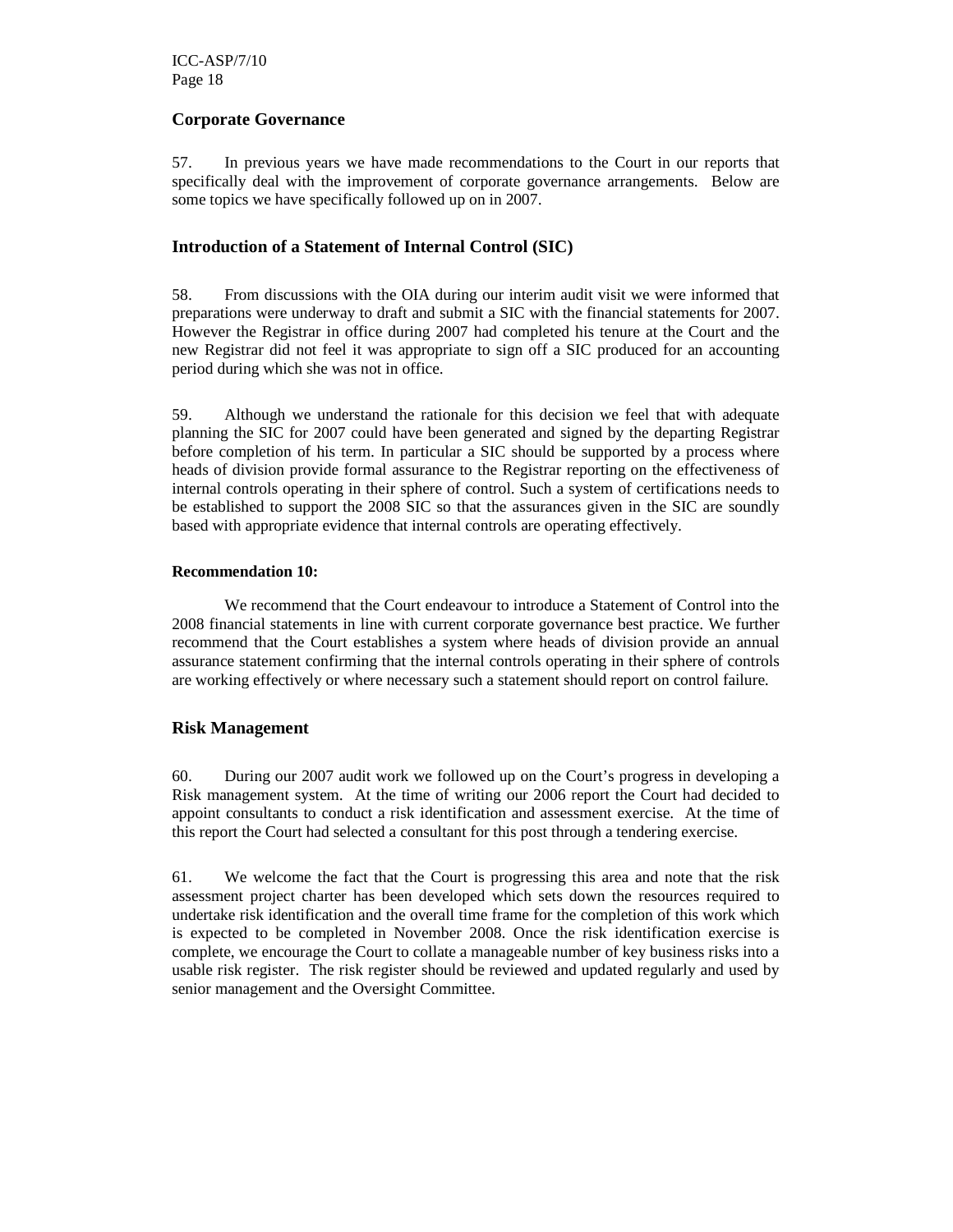#### **Internal Oversight Committee (IOC)**

62. In prior years we have made recommendations for the Court to improve the format and mandate of the IOC in line with current best practice and to enhance its governance structure to that of a comparable Audit Committee.

63. During 2007 we noted that there was little change to the existing structure of the IOC, which only met once in the year. However, the Court has been working on a new mandate for the IOC, which is to be re-named the "Audit Committee". The new mandate incorporates some of our recommendations, including the addition of 2 independent members, and there are plans to implement the remaining best practice changes in an incremental fashion.

Due to the lack of meetings in 2007 and limited changes in the format we have not reviewed the IOC any further, we will fully review the new Audit Committee's performance in our 2008 report.

#### **Recommendation 11:**

 We recommend that the new Audit Committee mandate be implemented fully and that the modified committee endeavour to meet adequately throughout 2008 with the aim of providing adequate financial audit oversight.

#### **Follow up on 2006 Audit Topics**

64. We report on the progress made with previous audit recommendations in Annex A where the Registry have provided details of the progress made against each of our recommendations and we provide our comments on this progress. In overall terms we welcome the progress that the Court has made in relation to our recommendations on information technology controls and policies. Similarly the Court has made good progress with improving controls over bank reconciliations and also finalising the judges' pension scheme. However, we note that in some areas discussed in this report such as the creation of an audit committee and embedding of risk management progress has been slower.

#### **Acknowledgement**

65. We are grateful for the continued assistance and co-operation provided by the Registrar and staff of the International Criminal Court during our audit.

> T J Burn Comptroller and Auditor General, United Kingdom External Auditor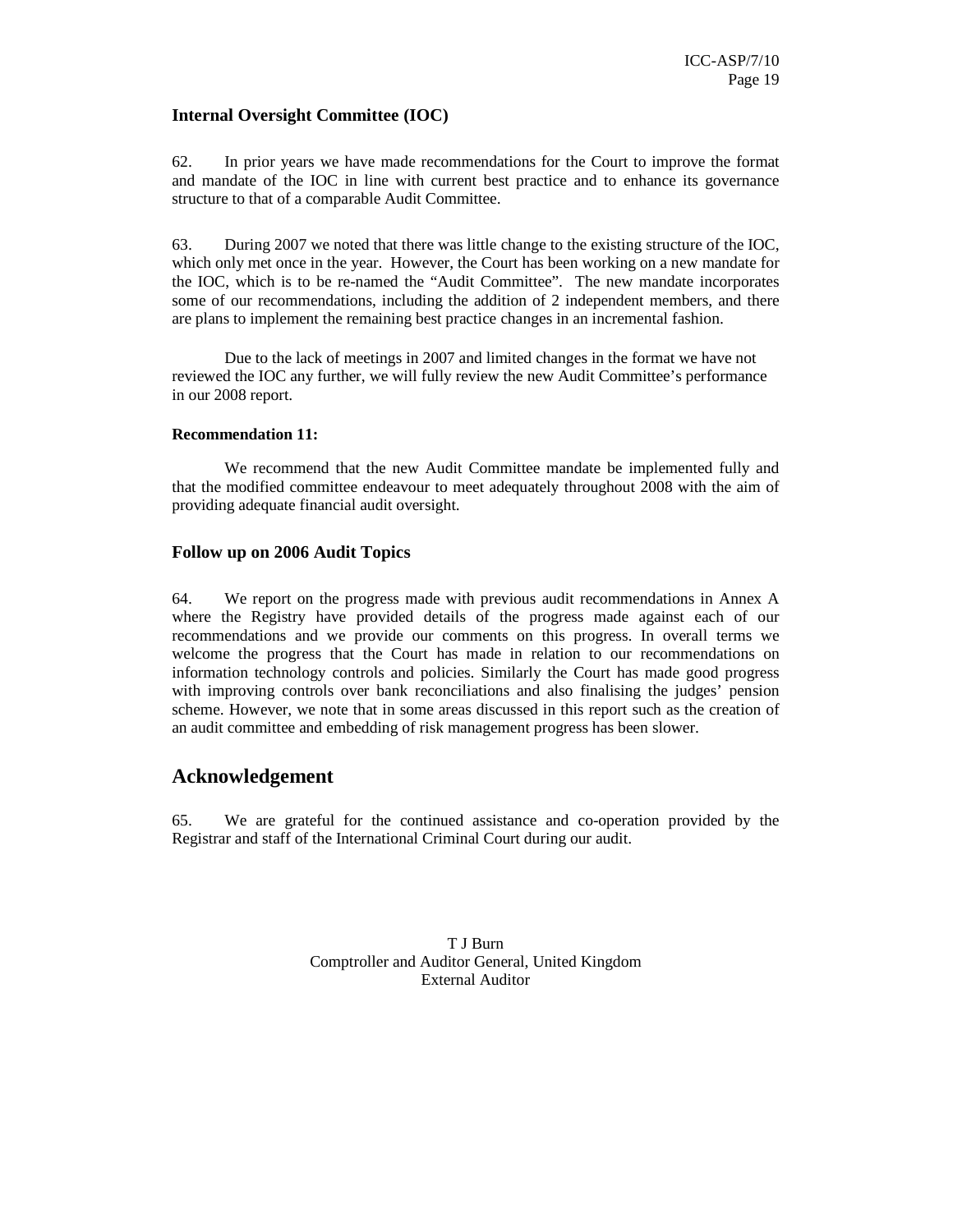#### **Follow up of previous audit recommendations**

| Rec            | <b>Recommendation</b>                                                                                                                                                                                                                                                                                | <b>Responsibility</b> | <b>Action Plan</b>                                                                                                                                                                                                                                                                                                                                                               | <b>Expected completion</b> | <b>Audit Comment</b>                                                              |
|----------------|------------------------------------------------------------------------------------------------------------------------------------------------------------------------------------------------------------------------------------------------------------------------------------------------------|-----------------------|----------------------------------------------------------------------------------------------------------------------------------------------------------------------------------------------------------------------------------------------------------------------------------------------------------------------------------------------------------------------------------|----------------------------|-----------------------------------------------------------------------------------|
|                |                                                                                                                                                                                                                                                                                                      |                       |                                                                                                                                                                                                                                                                                                                                                                                  | date                       |                                                                                   |
| 1              | We recommend that the<br>Court should ensure the<br>effective operation of the<br>travel claims module and<br>that they should review the<br>implementation of<br>outstanding planned SAP<br>modules and functionalities<br>to obtain business critical<br>functionality as a matter of<br>priority. | Registry              | The majority of<br>the issues with of the<br>travel claims module has<br>been resolved. The<br>backlog has been<br>removed. The<br>planned outstanding<br>modules have been<br>reviewed. There are<br>no business critical<br>functionalities<br>outstanding except for<br>Asset Management. The<br>completion of Asset<br>Management is tied<br>to the IPSAS<br>implementation. | Complete                   | We confirmed that the year end travel module<br>issues had been resolved in 2007. |
| $\overline{2}$ | We recommend that the<br>Security Policy be clarified<br>to include enforcement<br>procedures for breaches of<br>the policy; approved by<br>Senior Management and<br>released to all staff.                                                                                                          | Registry              | The draft SAP security<br>policy has been superseded<br>in 2007 with the<br>promulgation of the<br>Administrative<br>Instructions<br>ICC/AI/2007/001,<br>ICC/AI/2007/003 and<br>ICC/AI/2007/005.                                                                                                                                                                                 | Complete                   | We have confirmed the issue and content of these<br>Administrative Instructions.  |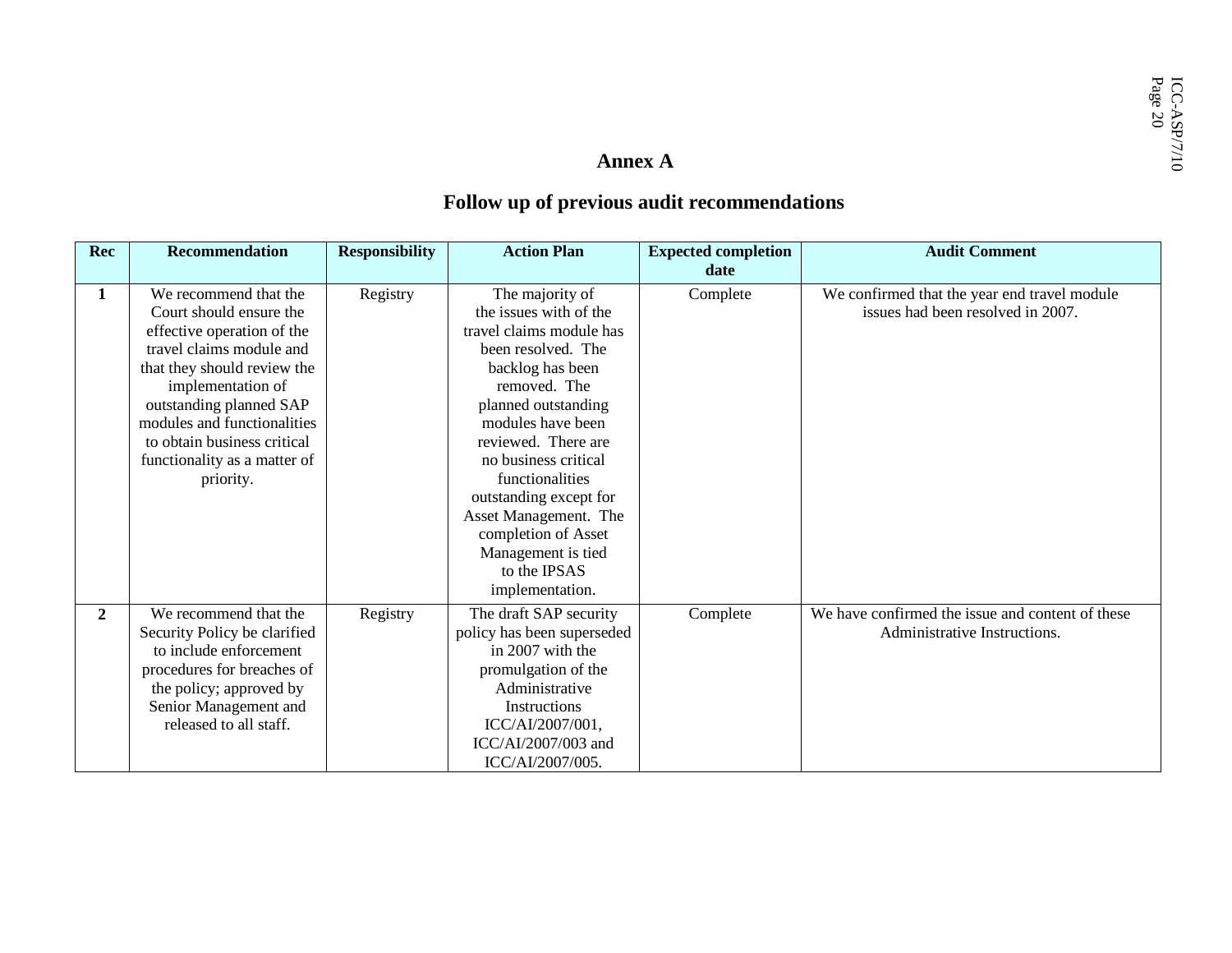| 3                | We also recommend that,<br>periodically, staff be<br>required to confirm<br>awareness and compliance<br>with the IT security policy.                                                                                                       | Registry | Staff is briefed on controls<br>like passwords etc during<br>the induction training. A<br>pilot will be undertaken to<br>address this<br>recommendation further.<br>Users may be required to<br>accept the terms of the<br>policy during the password<br>change regime.                     | The pilot is underway,<br>currently being tested<br>by the ICT division.<br>Implementation is<br>expected by end of<br>June 2008. | The implementation of this will be confirmed as part<br>of our 2008 audit.                                                 |
|------------------|--------------------------------------------------------------------------------------------------------------------------------------------------------------------------------------------------------------------------------------------|----------|---------------------------------------------------------------------------------------------------------------------------------------------------------------------------------------------------------------------------------------------------------------------------------------------|-----------------------------------------------------------------------------------------------------------------------------------|----------------------------------------------------------------------------------------------------------------------------|
| $\boldsymbol{4}$ | We recommend that<br>periodic changing of<br>passwords is enforced and<br>that, in the absence of log-<br>in restrictions, the Court<br>should consider monitoring<br>exception reports detailing<br>unsuccessful user access<br>attempts. | Registry | Periodic changing of<br>passwords are enforced<br>and the Court does enforce<br>log-in restrictions.                                                                                                                                                                                        | Complete                                                                                                                          | Prompting for passwords and log on restrictions<br>seen in obtaining our IT profiles at the court for<br>the audit period. |
| 5                | We also recommend that<br>units provide periodic<br>feedback to the IT division<br>confirming the business<br>requirement for unit user<br>access profiles.                                                                                | Registry | All access profiles are<br>confirmed by the units.<br>Any changes to the access<br>rights are confirmed by the<br>owners of the<br>information On-going<br>regular practice: units<br>provide periodic feedback<br>to confirm the business<br>requirement for unit user<br>access profiles. | Complete                                                                                                                          | We confirmed that this was the case during our<br>review of ICT in the 2007 audit.                                         |
| 6                | We recommend that the<br>Court consider its approach<br>to system support to ensure<br>that adequate cost-effective<br>support systems are<br>maintained in the most cost<br>effective way.                                                | Registry | The Court's approach to<br>system support has been<br>reviewed. To ensure more<br>adequate cost-effective<br>support is has been<br>decided to plan for the<br>creation of a Customer                                                                                                       | The Customer<br><b>Competency Centre</b><br>has been created and<br>recruitment of<br>additional staff is<br>currently ongoing.   | This has been confirmed as part of our audit and<br>long form report work with the IT division.                            |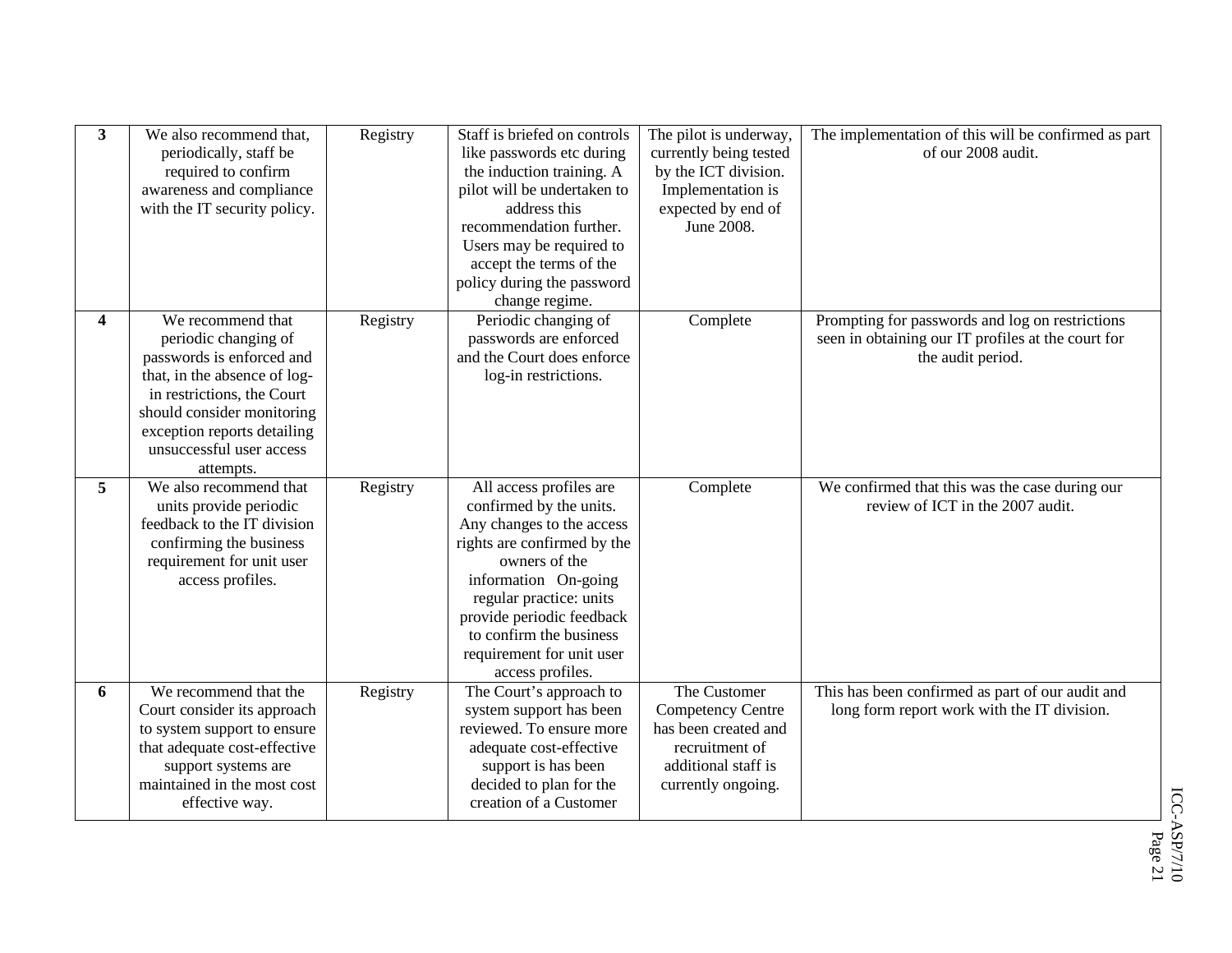|   |                                                                                                                                                                                                                                                                           |          |                                                                                                                                                                                                                                                                           |          | ICC-ASP/7/10<br>Page 22                                                                                                                                                                                                 |
|---|---------------------------------------------------------------------------------------------------------------------------------------------------------------------------------------------------------------------------------------------------------------------------|----------|---------------------------------------------------------------------------------------------------------------------------------------------------------------------------------------------------------------------------------------------------------------------------|----------|-------------------------------------------------------------------------------------------------------------------------------------------------------------------------------------------------------------------------|
|   |                                                                                                                                                                                                                                                                           |          | Competency Centre which<br>will include 3 additional<br>staff members to support<br>SAP. The centre will be<br>proposed in the Court's                                                                                                                                    |          |                                                                                                                                                                                                                         |
|   |                                                                                                                                                                                                                                                                           |          | budget 2008.                                                                                                                                                                                                                                                              |          |                                                                                                                                                                                                                         |
|   | If the Court continues its<br>reliance on external<br>consultancy support we<br>recommend that the<br>contract for the support<br>services be competitively<br>tendered to provide<br>assurance that best value is<br>being achieved.                                     | Registry | The Court is planning to<br>reduce its reliance on<br>external consultancy<br>support (see previous<br>recommendation answer).<br>In the few cases where<br>external consultancy<br>support will still be<br>required, the Court will<br>organise a full-scope<br>tender. | Complete | Agreed as per above point.                                                                                                                                                                                              |
| 8 | We also recommend that<br>software consultant access<br>to the production system<br>should be strictly limited.<br>In the event that access has<br>to be provided, a system log<br>of changes should be<br>reviewed to detect any<br>unauthorised or improper<br>actions. | Registry | The recommendation has<br>been implemented and<br>access to the production<br>system is now strictly<br>limited. Only in very<br>specific cases of<br>troubleshooting of<br>specialised areas, does a<br>full login have to be<br>enabled.                                | Complete | This was confirmed during the audit with the<br>head of the IT division within the court.                                                                                                                               |
| 9 | To ensure that this key<br>control operates effectively<br>throughout the reporting<br>period, we recommend that<br>ICC ensure regular and<br>timely reconciliation of all<br>bank accounts. In the<br>absence of such a key                                              | Registry | $\overline{\ln 2006}$ , there was a delay<br>in the first half of the year<br>to process bank<br>reconciliations due to SAP<br>configuration errors. After<br>resolving this SAP<br>problem, all bank<br>reconciliations have been                                        | Complete | We confirmed that the reconciliation process<br>improved greatly during 2007. By the end of the<br>period we were satisfied that all significant<br>accounts were being reconciled within an<br>acceptable time period. |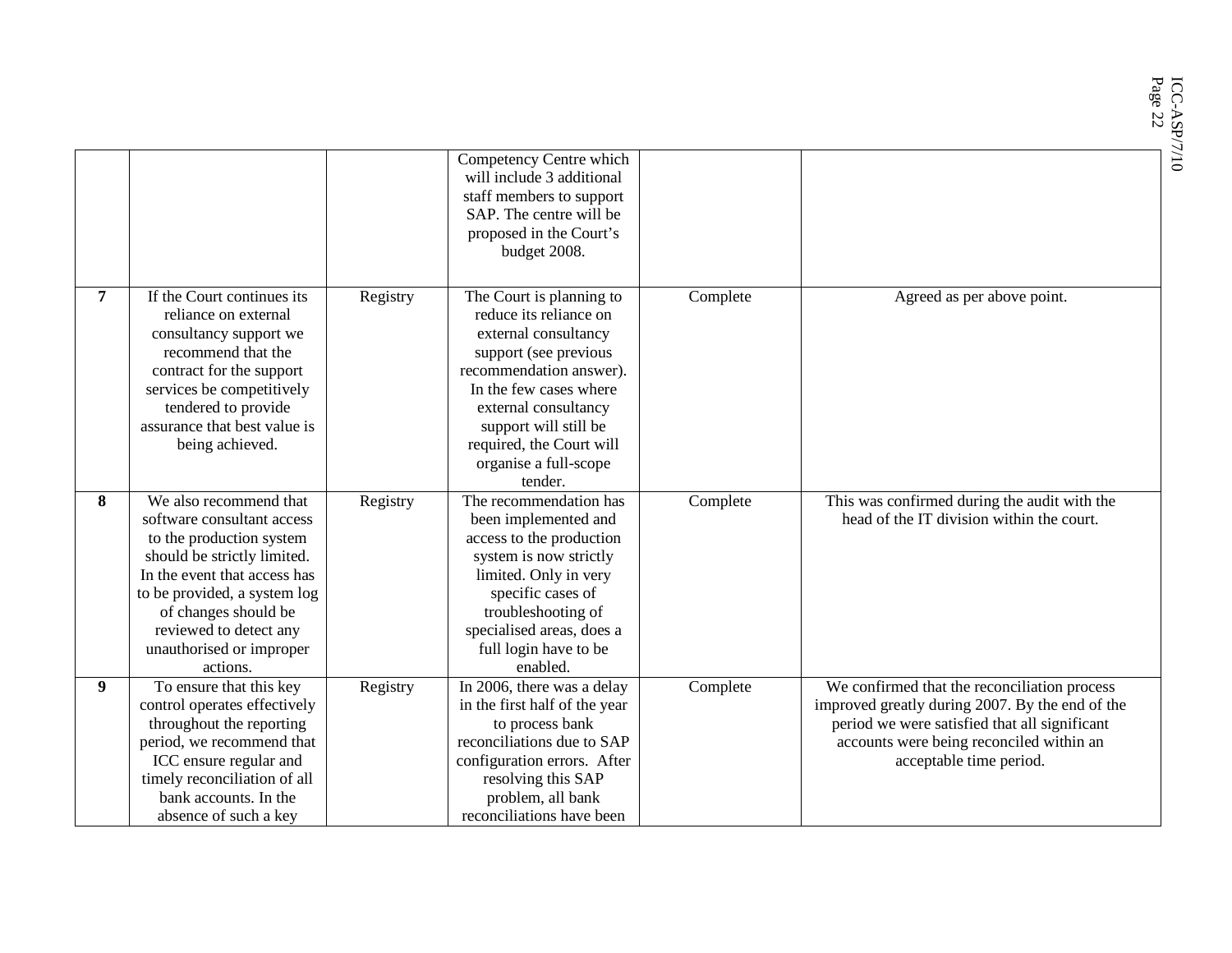|           | control, ICC should ensure    |          | processed retrospectively    |                      |                                                    |
|-----------|-------------------------------|----------|------------------------------|----------------------|----------------------------------------------------|
|           | that alternative checking     |          | and have been completed      |                      |                                                    |
|           | procedures are invoked to     |          | within one month after the   |                      |                                                    |
|           | mitigate the risk of fraud or |          | end of the month in later    |                      |                                                    |
|           | error.                        |          | months. As mentioned in      |                      |                                                    |
|           |                               |          | the audit report, no errors  |                      |                                                    |
|           |                               |          | or fraud had been found      |                      |                                                    |
|           |                               |          | upon completion of the       |                      |                                                    |
|           |                               |          | delayed bank                 |                      |                                                    |
|           |                               |          | reconciliations.             |                      |                                                    |
| <b>10</b> | We continue to encourage      | Registry | The Court is currently       | <b>June 2008</b>     | As with our 2006 report we continue to encourage   |
|           | the Court to finalise the     |          | negotiating the contract     | clarification        | the court to conclude this process and ensure a    |
|           | arrangements for the Judges   |          | with Allianz NL and          | addendum under       | pension administrator is in place prior to a judge |
|           | Pension Scheme so that it     |          | expects to sign the          | preparation by legal | retiring.                                          |
|           | has suitable arrangements     |          | agreement with Allianz in    | adviser              |                                                    |
|           | in place to administer the    |          | July 2007 at which time,     |                      |                                                    |
|           | scheme when pension           |          | pension payments already     |                      |                                                    |
|           | payments become due.          |          | being processed by the       |                      |                                                    |
|           |                               |          | Court will be transferred to |                      |                                                    |
|           |                               |          | Allianz NL.                  |                      |                                                    |
| 11        | We recommend that the         | Registry | With the assistance of       | <b>June 2008</b>     | We commend the court in engaging Actuaries to      |
|           | Court confirms that all       |          | Ernst & Young                | clarification        | ensure that all entitlements are factored into the |
|           | entitlements have been        |          | Actuaries, the Court will    | addendum under       | Judges scheme.                                     |
|           | accounted for by Allianz in   |          | ensure that the contract     | preparation by legal |                                                    |
|           | determining the premium       |          | with Allianz will cover all  | adviser              |                                                    |
|           | payable for the               |          | benefits to judges in        |                      |                                                    |
|           | administration of the         |          | accordance with the ICC's    |                      |                                                    |
|           | <b>Judges Pension Scheme</b>  |          | pension scheme for judges.   |                      |                                                    |
|           | prior to contracting them to  |          |                              |                      |                                                    |
|           | insure the scheme.            |          |                              |                      |                                                    |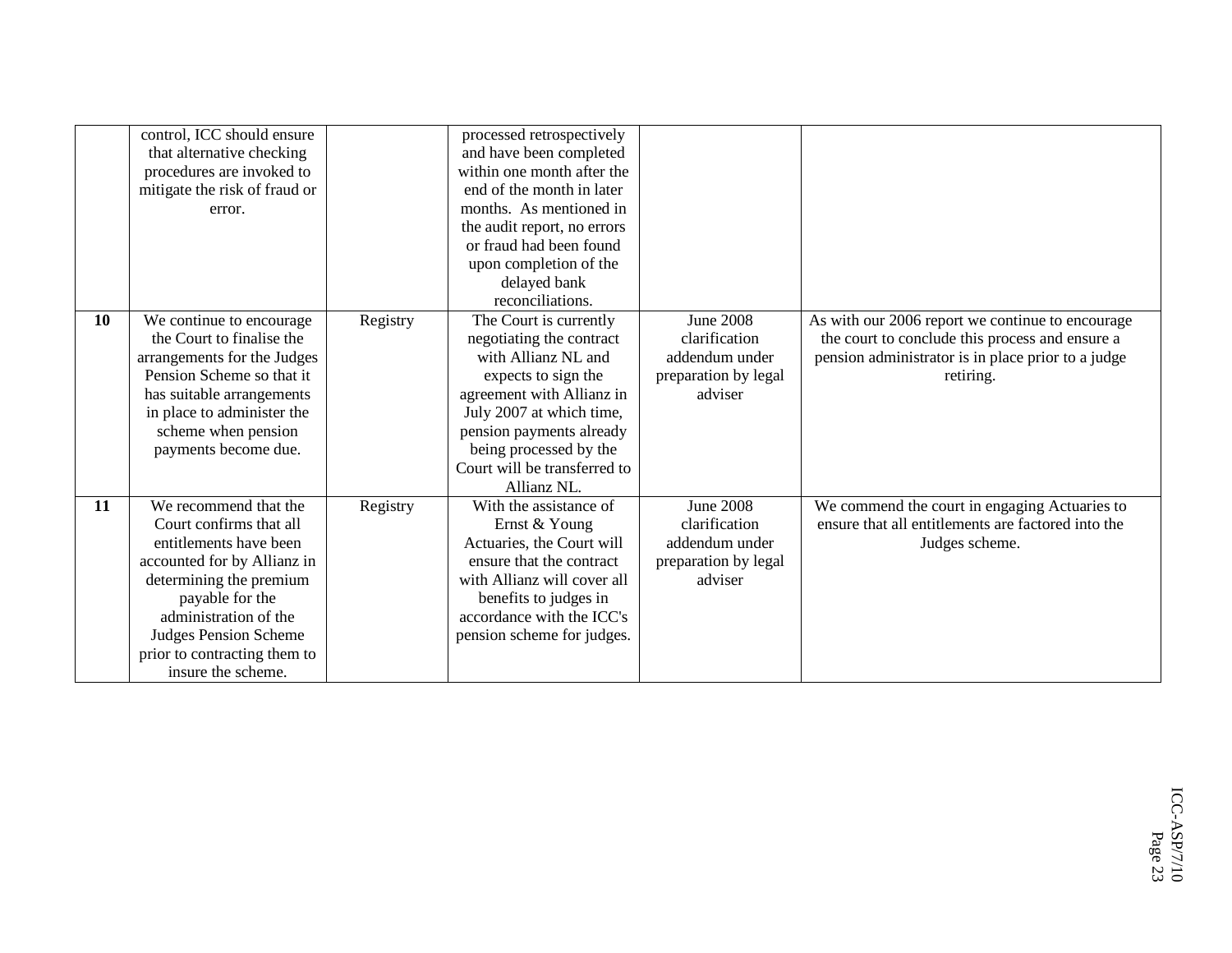| 12 | We recommend that the<br>Court considers the<br>potential cost of disability<br>payments that may have to<br>be made for judges over<br>65 years of age if they<br>were to become disabled.<br>and whether any financial<br>provision should be | Registry    | The Court has obtained the<br>estimated actuary valuation<br>from Ernst & Young<br>Actuaries, and will include<br>this either as a provision in<br>the budget, or in the<br>accounts on a yearly basis. | Management decision is<br>needed as to whether or<br>not Court will fund.<br>Allianz will not insure | We encourage the Court's management to<br>make a decision on this issue. As<br>experienced in 2007 - providing for<br>disability payments can be very expensive<br>if incurred in one year. If insurance is not<br>possible then a provision may be necessary. |
|----|-------------------------------------------------------------------------------------------------------------------------------------------------------------------------------------------------------------------------------------------------|-------------|---------------------------------------------------------------------------------------------------------------------------------------------------------------------------------------------------------|------------------------------------------------------------------------------------------------------|----------------------------------------------------------------------------------------------------------------------------------------------------------------------------------------------------------------------------------------------------------------|
|    | established for this                                                                                                                                                                                                                            |             |                                                                                                                                                                                                         |                                                                                                      |                                                                                                                                                                                                                                                                |
|    | liability.                                                                                                                                                                                                                                      | <b>POPP</b> |                                                                                                                                                                                                         |                                                                                                      | Noted, we will continue to monitor the                                                                                                                                                                                                                         |
| 13 | We recommend that any                                                                                                                                                                                                                           |             | At present the states parties<br>have only expressed their                                                                                                                                              | The Assembly of<br><b>States Parties will take</b>                                                   | progress of the Permanent Premises Project.                                                                                                                                                                                                                    |
|    | permanent premises into<br>which the Court moves                                                                                                                                                                                                |             | preference for new built                                                                                                                                                                                | decisions on the                                                                                     |                                                                                                                                                                                                                                                                |
|    | should be adaptable                                                                                                                                                                                                                             |             | premises for the Court, but                                                                                                                                                                             | Court's permanent                                                                                    |                                                                                                                                                                                                                                                                |
|    | according to the level of                                                                                                                                                                                                                       |             | did not yet exclude                                                                                                                                                                                     | premises at its next                                                                                 |                                                                                                                                                                                                                                                                |
|    | Court activities, so that if                                                                                                                                                                                                                    |             | completely other options                                                                                                                                                                                | session in November                                                                                  |                                                                                                                                                                                                                                                                |
|    | the workload of the Court                                                                                                                                                                                                                       |             | such as staying at the ARC.                                                                                                                                                                             | 2007. Meanwhile, the                                                                                 |                                                                                                                                                                                                                                                                |
|    | were to reduce, parts of                                                                                                                                                                                                                        |             | As regards the possible                                                                                                                                                                                 | dialogue with the states                                                                             |                                                                                                                                                                                                                                                                |
|    | the building could be                                                                                                                                                                                                                           |             | construction of tailor-made                                                                                                                                                                             | is maintained through                                                                                |                                                                                                                                                                                                                                                                |
|    | easily separated from the                                                                                                                                                                                                                       |             | premises, the Court                                                                                                                                                                                     | The Hague Working                                                                                    |                                                                                                                                                                                                                                                                |
|    | court in order to rent to                                                                                                                                                                                                                       |             | submitted a detailed                                                                                                                                                                                    | Group ("HWG"). The                                                                                   |                                                                                                                                                                                                                                                                |
|    | third parties.                                                                                                                                                                                                                                  |             | functional brief as early as                                                                                                                                                                            | Court participated in                                                                                |                                                                                                                                                                                                                                                                |
|    |                                                                                                                                                                                                                                                 |             | March 2007. This brief                                                                                                                                                                                  | three expert meetings                                                                                |                                                                                                                                                                                                                                                                |
|    |                                                                                                                                                                                                                                                 |             | states the basic requirements                                                                                                                                                                           | convened by the HWG                                                                                  |                                                                                                                                                                                                                                                                |
|    |                                                                                                                                                                                                                                                 |             | of the Court as the user of                                                                                                                                                                             | so as to explain its                                                                                 |                                                                                                                                                                                                                                                                |
|    |                                                                                                                                                                                                                                                 |             | the building. Two important                                                                                                                                                                             | requirements. Another                                                                                |                                                                                                                                                                                                                                                                |
|    |                                                                                                                                                                                                                                                 |             | concepts, that had already                                                                                                                                                                              | meeting of experts is                                                                                |                                                                                                                                                                                                                                                                |
|    |                                                                                                                                                                                                                                                 |             | been mentioned in the                                                                                                                                                                                   | scheduled for                                                                                        |                                                                                                                                                                                                                                                                |
|    |                                                                                                                                                                                                                                                 |             | project presentation                                                                                                                                                                                    | September. (to be                                                                                    |                                                                                                                                                                                                                                                                |
|    |                                                                                                                                                                                                                                                 |             | submitted by the Court in                                                                                                                                                                               | updated)                                                                                             |                                                                                                                                                                                                                                                                |
|    |                                                                                                                                                                                                                                                 |             | 2005, have been integrated                                                                                                                                                                              |                                                                                                      |                                                                                                                                                                                                                                                                |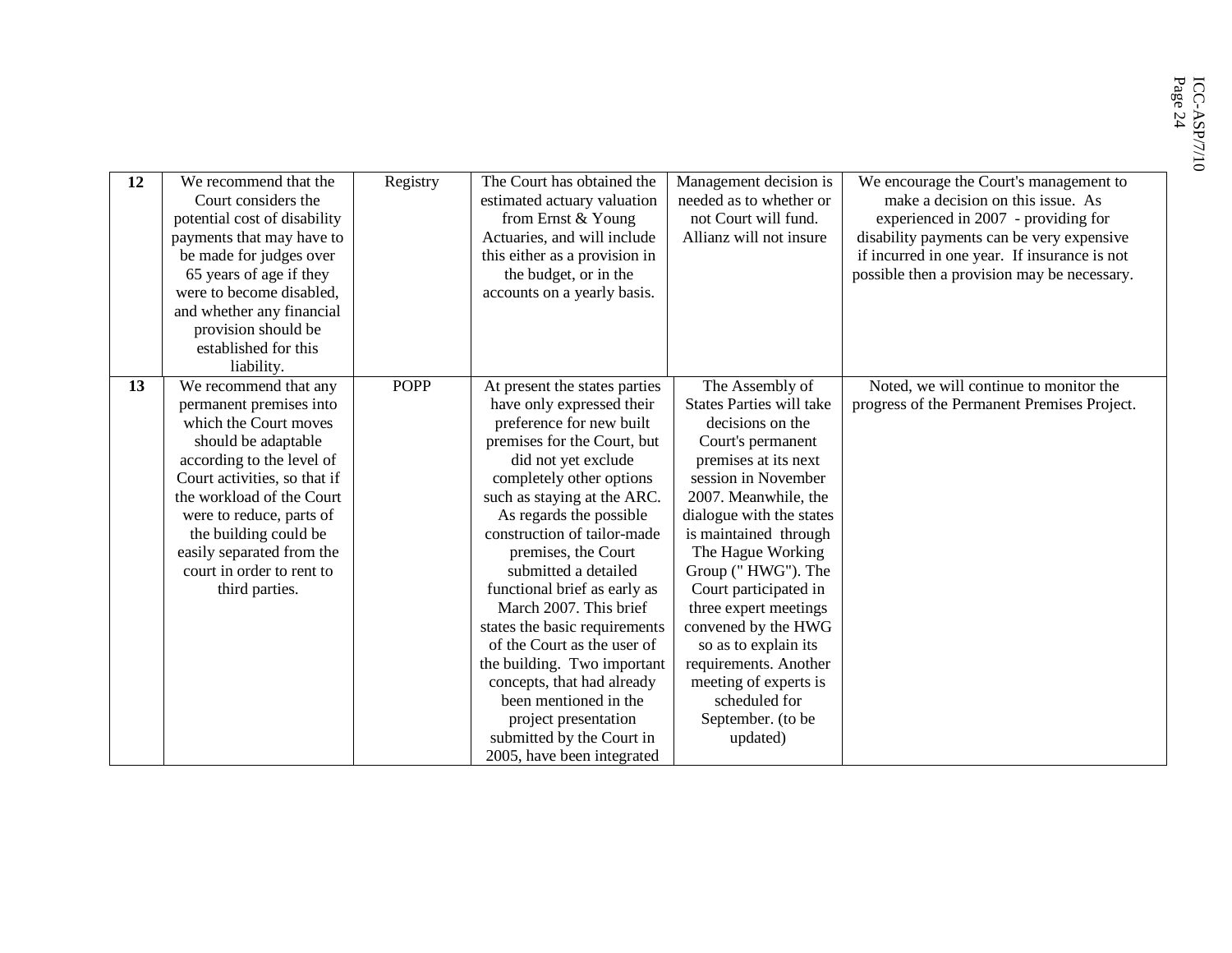|    |                            |          | in this brief. A) Flexibility,  |                              |                                            |
|----|----------------------------|----------|---------------------------------|------------------------------|--------------------------------------------|
|    |                            |          | which should allow growth       |                              |                                            |
|    |                            |          | within existing premises and    |                              |                                            |
|    |                            |          | B) Scalability, which means     |                              |                                            |
|    |                            |          | that a possible extension of    |                              |                                            |
|    |                            |          | the building should already     |                              |                                            |
|    |                            |          | be considered in the design.    |                              |                                            |
|    |                            |          | These concepts will             |                              |                                            |
|    |                            |          | subsequently have to be         |                              |                                            |
|    |                            |          | translated by the architect. In |                              |                                            |
|    |                            |          | this respect the Court is       |                              |                                            |
|    |                            |          | seeking to be integrated in     |                              |                                            |
|    |                            |          | the governance structure of     |                              |                                            |
|    |                            |          | the project, so as to ensure    |                              |                                            |
|    |                            |          | the dialogue with the           |                              |                                            |
|    |                            |          | architect.                      |                              |                                            |
| 14 | We recommend that          |          | All data in the SAP             | Complete: all SAP            | Noted.                                     |
|    |                            | Registry |                                 |                              |                                            |
|    | before Field Offices are   |          | system will reside              | system data reside in        |                                            |
|    | granted remote access to   |          | in Headquarters, The            | the Headquarters, and        |                                            |
|    | SAP, an extensive review   |          | Hague. All SAP data is          | is encrypted if accessed     |                                            |
|    | is carried out of risks to |          | encrypted if accessed           | outside the SAP              |                                            |
|    | data security, with        |          | outside the SAP application     | application controls.        |                                            |
|    | mitigating controls put in |          | controls. Physical controls     | Physical controls are        |                                            |
|    | place.                     |          | will be reviewed as             | performed.                   |                                            |
|    |                            |          | recommended.                    |                              |                                            |
| 15 | We also recommend that     | Registry | Operational procurement         | Petty cash level has         | Noted; this change was noted by the        |
|    | if there is delegation of  |          | authority takes place within    | been increased and           | external auditor as part of our testing of |
|    | extra procurement          |          | SAP, which is not available     | <b>Field Office Managers</b> | 2007 expenditures.                         |
|    | authorities to the field.  |          | in the field. Nevertheless,     | (FOM) allowed to use         |                                            |
|    | approval still needs to be |          | additional procurement          | these funds for              |                                            |
|    | sought from the Head of    |          | authority will be given         | payment of DSA in            |                                            |
|    | Field Office for each      |          | through petty cash increase     | certain cases. FOM           |                                            |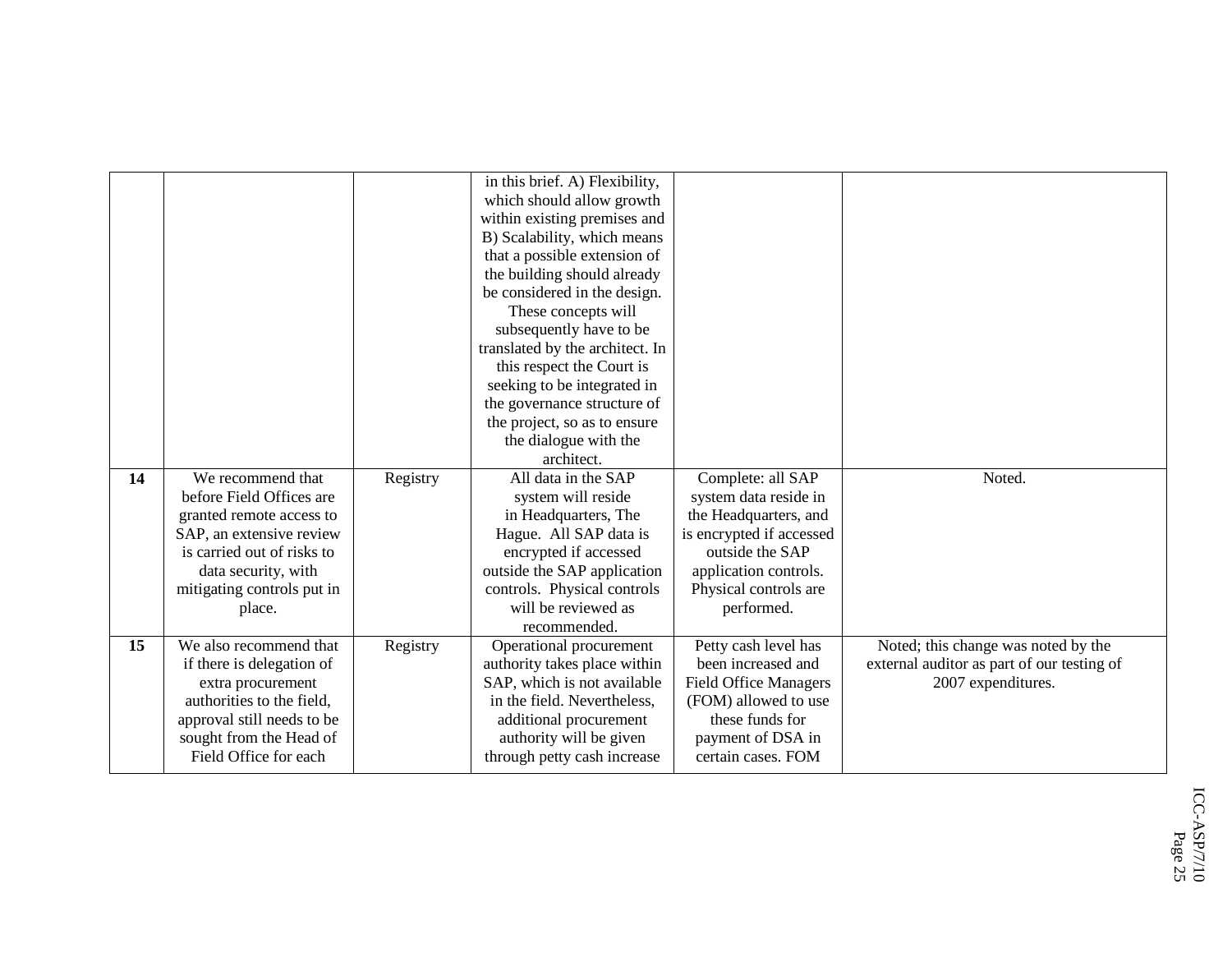|    | purchase.                   |       | or other measures. Approval    | also became one of the   |                                              |
|----|-----------------------------|-------|--------------------------------|--------------------------|----------------------------------------------|
|    |                             |       | will be given by the Section   | signatories of their     |                                              |
|    |                             |       | Head as certifying officer.    | local banks allowing     |                                              |
|    |                             |       | The process for approval       | them to act locally on   |                                              |
|    |                             |       | will be strictly monitored by  | instructions from        |                                              |
|    |                             |       | the logistic assistants who    | headquarters. Process    |                                              |
|    |                             |       | will be responsible for 2 or 3 | review ongoing.          |                                              |
|    |                             |       | countries, advising Field      |                          |                                              |
|    |                             |       | Office Manager on the          |                          |                                              |
|    |                             |       | process and forwarding         |                          |                                              |
|    |                             |       | relevant information for the   |                          |                                              |
|    |                             |       | section head to make an        |                          |                                              |
|    |                             |       | informed decision.             |                          |                                              |
| 16 | We recommend that the       | Court | The Court is grateful for the  | The current version of   | We have confirmed as part of our audit that  |
|    | appointed consultant        |       | recommendation, which will     | the project charter      | the Court has selected consultant to perform |
|    | responsible for carrying    |       | be taking into careful         | defined by the Court     | risk management exercise. We will review     |
|    | out the risk assessment for |       | consideration when             | and the risk             | the progress of this review in our 2008      |
|    | the Court provides a risk   |       | implementing the risk          | management               | audit.                                       |
|    | evaluation matrix           |       | management plan. The pros      | consultants comprises    |                                              |
|    | demonstrating the key       |       | and cons of the                | a risk matrix similar to |                                              |
|    | risks to the Court. The     |       | recommendation will            | the one proposed by      |                                              |
|    | Court should use this       |       | weighted against industry      | the external auditor,    |                                              |
|    | information to prioritise   |       | best practices in order to     | ranking risks in terms   |                                              |
|    | risks and allocate          |       | ensure maximum efficiency      | of likelihood and        |                                              |
|    | resources to establish      |       | for the Court.                 | impact. The matrix will  |                                              |
|    | mitigating controls         |       |                                | be used as one of the    |                                              |
|    | accordingly.                |       |                                | tool in the first phase  |                                              |
|    |                             |       |                                | of the process to        |                                              |
|    |                             |       |                                | determine the highest    |                                              |
|    |                             |       |                                | ranking risks and their  |                                              |
|    |                             |       |                                | associated priority      |                                              |
|    |                             |       |                                | levels.                  |                                              |
|    |                             |       |                                |                          |                                              |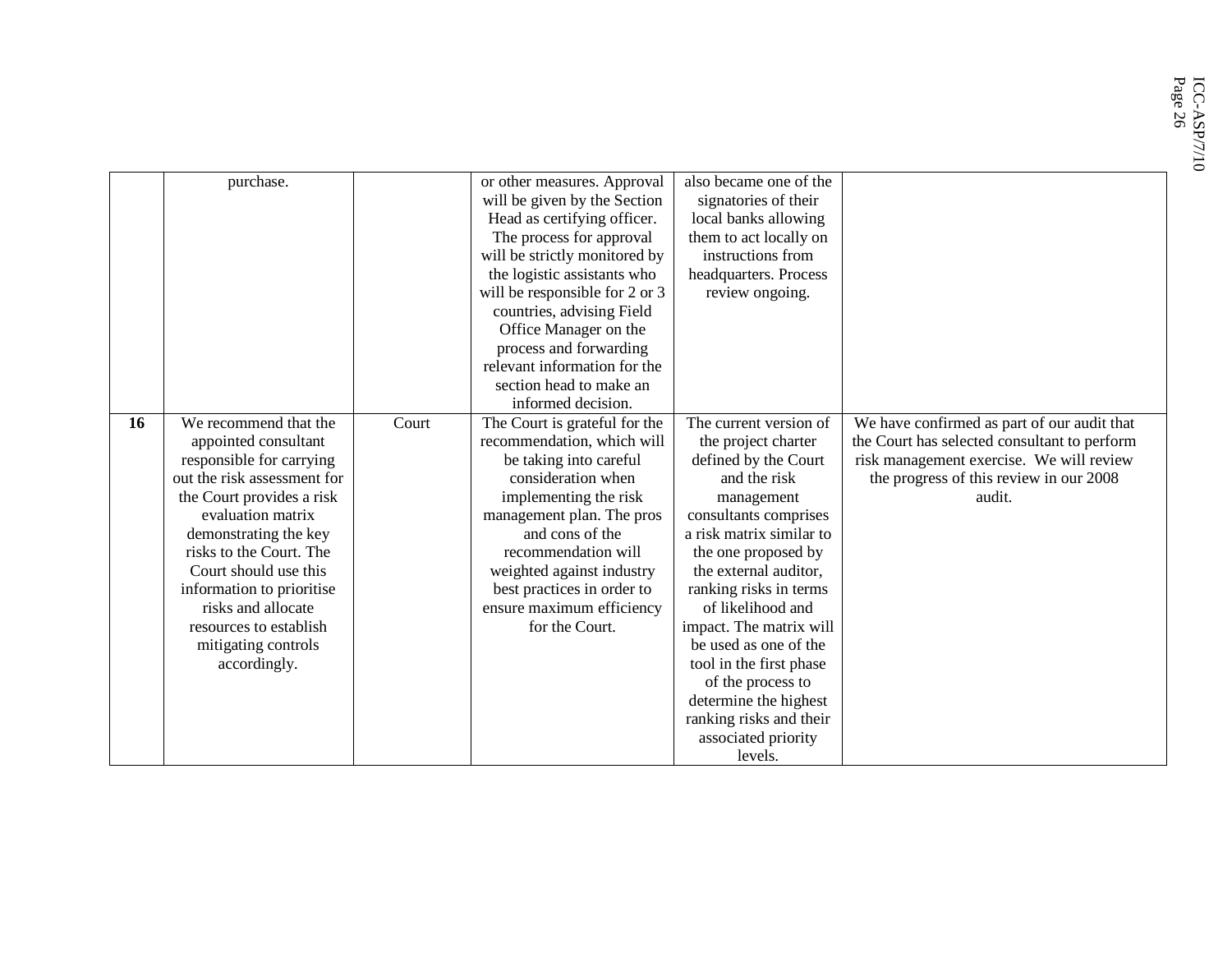| 17 | A risk register containing    | Court | See recommendation 16 | We will confirm the post consultant court |
|----|-------------------------------|-------|-----------------------|-------------------------------------------|
|    | the information set out       |       | above                 | monitoring and review of relevant risks.  |
|    | above should be used by       |       |                       |                                           |
|    | the Court as an active        |       |                       |                                           |
|    | diagnostic tool to manage     |       |                       |                                           |
|    | risks on an ongoing basis.    |       |                       |                                           |
|    | The risk register should be   |       |                       |                                           |
|    | reviewed by the Oversight     |       |                       |                                           |
|    | Committee and an annual       |       |                       |                                           |
|    | submission should be          |       |                       |                                           |
|    | made to the Court's           |       |                       |                                           |
|    | governing body to bring       |       |                       |                                           |
|    | key risks to their attention. |       |                       |                                           |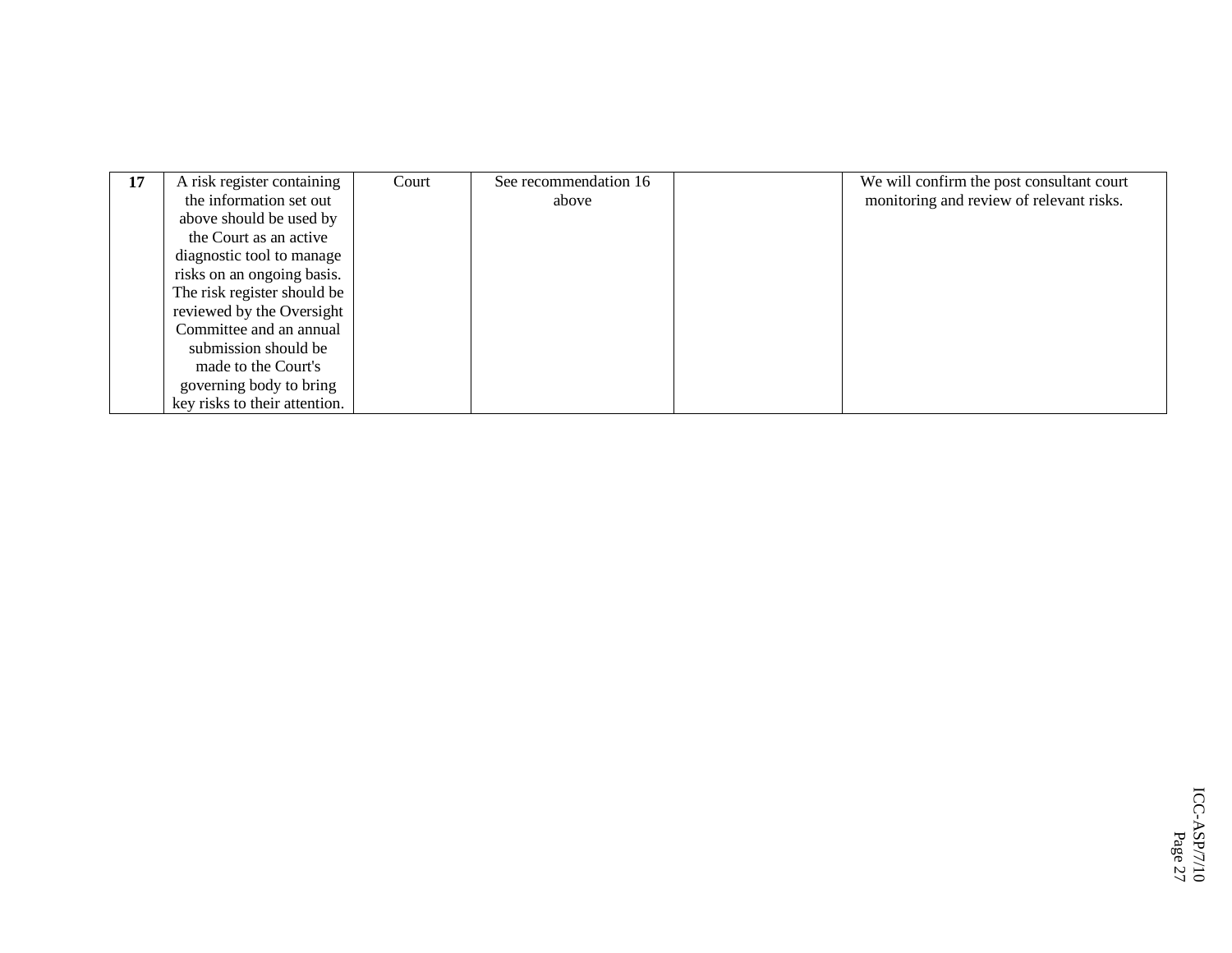#### **Annex B**

#### **Scope and audit approach**

#### **Audit Scope and objectives**

Our audit examined the financial statements of the International Criminal Court for the financial period ended 31 December 2007 in accordance with the Financial Regulations. The main purpose of the audit was to enable us to form an opinion on whether the financial statements fairly presented the Fund's financial position, its surplus, funds and cash flows for the year ended 31 December 2007; and whether they had been properly prepared in accordance with the Financial Regulations.

#### **Audit Standards**

Our audit was conducted in accordance with International Standards on Auditing as issued by the International Auditing and Assurance Standards Board. These standards required us to plan and carry out the audit so as to obtain reasonable assurance that the financial statements are free from material misstatement. Management were responsible for preparing these financial statements and the External Auditor is responsible for expressing an opinion on them, based on evidence obtained during the audit.

#### **Audit Approach**

Our audit included a general review of the accounting systems and such tests of the accounting records and internal control procedures as we considered necessary in the circumstances. The audit procedures are designed primarily for the purpose of forming an opinion on the Court's financial statements. Consequently our work did not involve detailed review of all aspects of financial and budgetary systems from a management perspective, and the results should not be regarded as a comprehensive statement of all weaknesses that exist or all improvements that might be made.

Our audit also included focused work in which all material areas of the financial statements were subject to direct substantive testing. A final examination was carried out to ensure that the financial statements accurately reflected the Court's accounting records; that the transactions conformed to the relevant financial regulations and governing body directives; and that the audited accounts were fairly presented.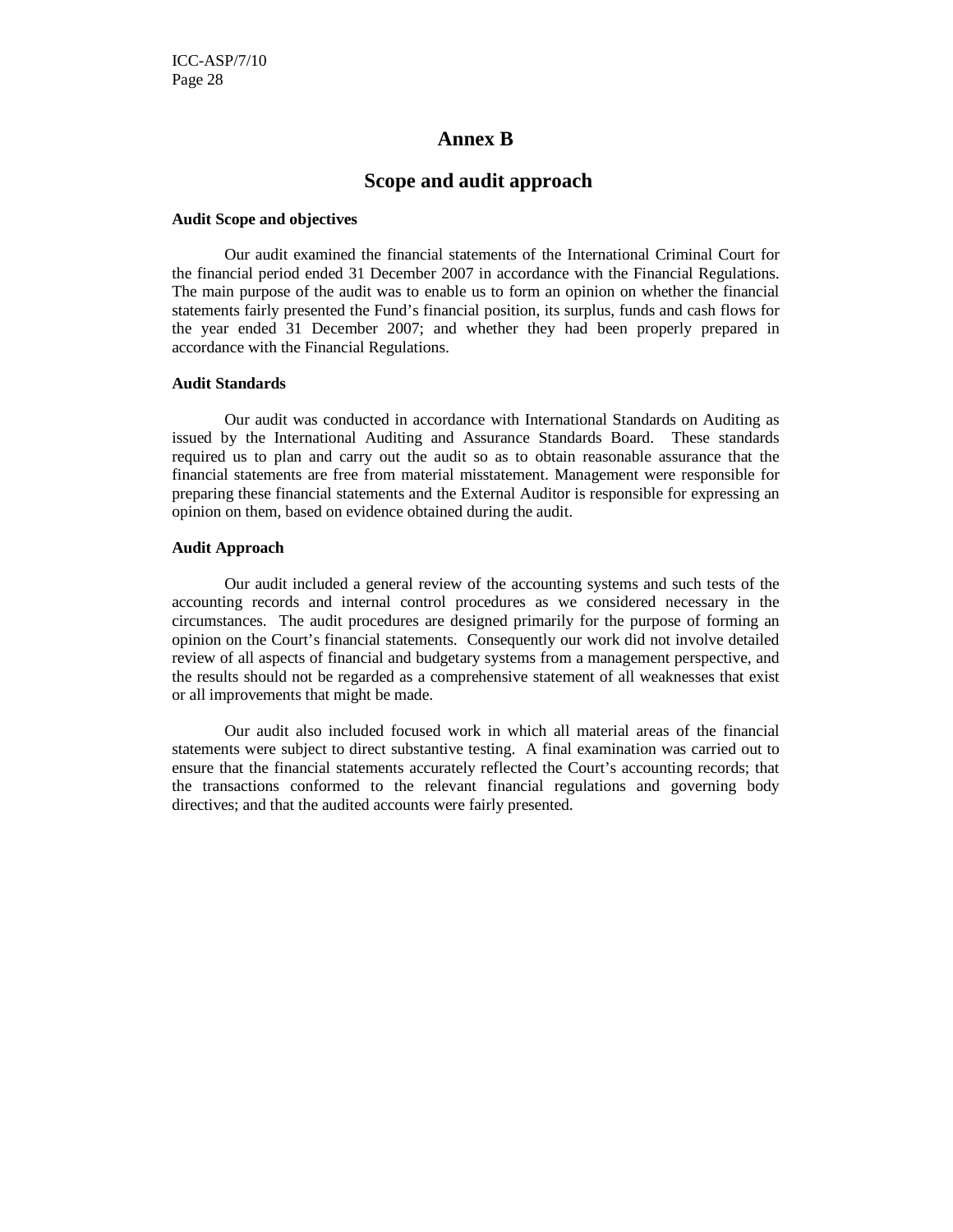#### International Criminal Court

#### Statement of income and expenditure and changes in fund balances for the period ending 31 December 2007

|                                                               | General Fund &<br><b>Working Capital Fund</b> |                          | Notes<br>ref. |                | <b>Trust Funds</b>       | Notes<br>ref.   |         | Total    |
|---------------------------------------------------------------|-----------------------------------------------|--------------------------|---------------|----------------|--------------------------|-----------------|---------|----------|
|                                                               | 2007                                          | 2006                     |               | 2007           | 2006                     |                 | 2007    | 2006     |
| Income                                                        |                                               |                          |               |                |                          |                 |         |          |
| Assessed contributions                                        | 88,872                                        | 80,417                   | 4.1           |                |                          |                 | 88,872  | 80,417   |
| Voluntary contributions                                       | $\overline{a}$                                | $\overline{\phantom{a}}$ |               | 1,339          | 1,641                    | $5.1\,$         | 1,339   | 1,641    |
| Interest income                                               | 3,104                                         | 1,662                    | 4.2           | 24             | 41                       | $5.2\,$         | 3,128   | 1,703    |
| Other/miscellaneous income                                    | 204                                           | 104                      | 4.3           | $\overline{a}$ | ä,                       |                 | 204     | 104      |
| Total income                                                  | 92,180                                        | 82,183                   |               | 1,363          | 1,682                    |                 | 93,543  | 83,865   |
| Expenditure                                                   |                                               |                          |               |                |                          |                 |         |          |
| Disbursed expenditures                                        | 63,052                                        | 52,831                   | 4.4           | 1,081          | 1,615                    | $\mathfrak{S}7$ | 64,133  | 54,446   |
| Unliquidated obligations                                      | 10,914                                        | 11,721                   | 4.4           | 193            | 138                      | S7              | 11,107  | 11,859   |
| Provision for pension liabilities                             | 3,424                                         | ÷.                       | $4.5\,$       |                | $\sim$                   |                 | 3,424   |          |
| Provision for ILO cases                                       | 74                                            | 126                      | 4.6           | ٠              |                          |                 | 74      | 126      |
| Total expenditure                                             | 77,464                                        | 64,678                   |               | 1,274          | 1,753                    |                 | 78,738  | 66,431   |
| Excess/(shortfall) of income over<br>expenditure              | 14,716                                        | 17,505                   |               | 89             | (71)                     |                 | 14,805  | 17,434   |
| Savings on, or cancellation of, prior<br>periods' obligations | 2,933                                         | 1,867                    | 4.7           | 15             | 20                       |                 | 2,948   | 1,887    |
| Credits to States Parties                                     | (6,326)                                       | (10,024)                 | $4.8\,$       | $\sim$         | $\overline{\phantom{a}}$ |                 | (6,326) | (10,024) |
| Refund to donors                                              |                                               | $\overline{\phantom{a}}$ |               | (93)           | (125)                    | 5.3             | (93)    | (125)    |
| Net increase in Working Capital Fund                          | 705                                           | 1,127                    | $4.9\,$       | $\sim$         | $\overline{\phantom{a}}$ |                 | 705     | 1,127    |
| Reserve for pension of judges                                 |                                               | (2,038)                  | 4.5           | i.             | $\overline{a}$           |                 | ÷,      | (2,038)  |
| Fund balances at beginning of financial<br>period             | 44,778                                        | 36,341                   |               | 453            | 629                      |                 | 45,231  | 36,970   |
| Fund balances as at 31 December                               | 56,806                                        | 44,778                   |               | 464            | 453                      |                 | 57,270  | 45,231   |

(in thousands of euros)

Signed (Marian Kashou')

Chief Finance Officer ……………………………………………

#### Statement I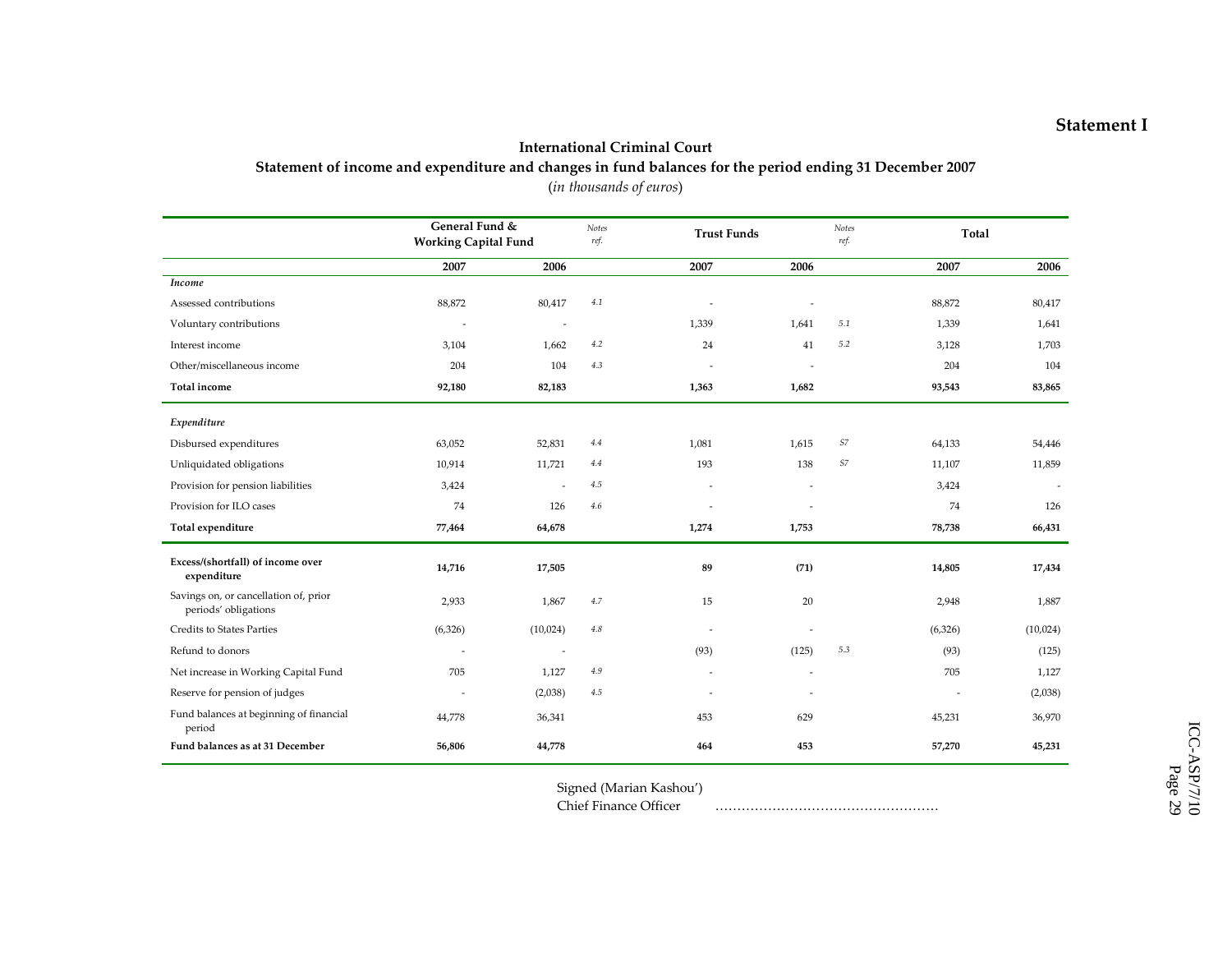# International Criminal Court<br>
Statement of assets, liabilities, reserves and fund balances as at 31 December 2007<br>
(in thousands of euros)

| <i>(in thousurius of euros)</i><br>Notes                        |                                               |                          |               |                |                          |     |        |        |
|-----------------------------------------------------------------|-----------------------------------------------|--------------------------|---------------|----------------|--------------------------|-----|--------|--------|
|                                                                 | General Fund &<br><b>Working Capital Fund</b> |                          | Notes<br>ref. |                | <b>Trust Funds</b>       |     | Total  |        |
|                                                                 | 2007                                          | 2006                     |               | 2007           | 2006                     |     | 2007   | 2006   |
| Assets                                                          |                                               |                          |               |                |                          |     |        |        |
| Cash and term deposits                                          | 77,236                                        | 56,265                   |               | 687            | 708                      |     | 77,923 | 56,973 |
| Assessed contributions receivable from<br><b>States Parties</b> | 8,149                                         | 11,969                   | 4.10          | $\overline{a}$ | $\overline{\phantom{a}}$ |     | 8,149  | 11,969 |
| Voluntary contributions receivable                              | $\overline{\phantom{a}}$                      | $\overline{\phantom{a}}$ |               | 207            | 156                      |     | 207    | 156    |
| Other contributions receivable                                  | 19                                            | 95                       | 4.11          | ÷,             |                          |     | 19     | 95     |
| Interfund balances receivable                                   | 26                                            | 91                       | 4.12          | ä,             |                          |     | 26     | 91     |
| Other accounts receivable                                       | 4,426                                         | 4,051                    | 4.13          | 8              | $\overline{7}$           | 5.4 | 4,434  | 4,058  |
| Deferred charges - education grants                             | 330                                           | 270                      | 4.14          |                |                          |     | 330    | 270    |
| <b>Total assets</b>                                             | 90,186                                        | 72,741                   |               | 902            | 871                      |     | 91,088 | 73,612 |
| Liabilities                                                     |                                               |                          |               |                |                          |     |        |        |
| Contributions/payments received in<br>advance                   | 9,161                                         | 7,744                    | 4.15          | 223            | 191                      | 5.5 | 9,384  | 7,935  |
| Unliquidated obligations                                        | 10,914                                        | 11,721                   |               | 193            | 138                      |     | 11,107 | 11,859 |
| Interfund balances payable                                      | $\sim$                                        | $\overline{\phantom{a}}$ |               | 22             | 88                       | 5.6 | 22     | 88     |
| Provision for accrued pension of judges                         | 9,715                                         | 6,291                    | 4.5           |                | $\overline{\phantom{a}}$ |     | 9,715  | 6,291  |
| Provision for ILO cases                                         | 74                                            | 126                      | $4.6\,$       |                |                          |     | 74     | 126    |
| Other accounts payable                                          | 3,516                                         | 2,081                    | 4.16          |                |                          |     | 3,516  | 2,081  |
| <b>Total liabilities</b>                                        | 33,380                                        | 27,963                   |               | 438            | 417                      |     | 33,818 | 28,380 |
| Reserves and fund balances                                      |                                               |                          |               |                |                          |     |        |        |
| Working Capital Fund                                            | 7,406                                         | 6,701                    | 4.9           |                |                          |     | 7,406  | 6,701  |
| Contingency Fund                                                | 9,169                                         | 9,169                    | 4.17          |                |                          |     | 9,169  | 9,169  |
| Reserve for unpaid contributions                                | 2,298                                         | 5,078                    | 4.18          |                |                          |     | 2,298  | 5,078  |
| Cumulative surplus                                              | 37,933                                        | 23,830                   | S4            | 464            | 454                      |     | 38,397 | 24,284 |
| Total reserves and fund balances                                | 56,806                                        | 44,778                   |               | 464            | 454                      |     | 57,270 | 45,232 |
| Total liabilities, reserves and fund<br>balances                | 90,186                                        | 72,741                   |               | 902            | 871                      |     | 91,088 | 73,612 |

Signed (Marian Kashou')

Chief Finance Officer …………………………………………….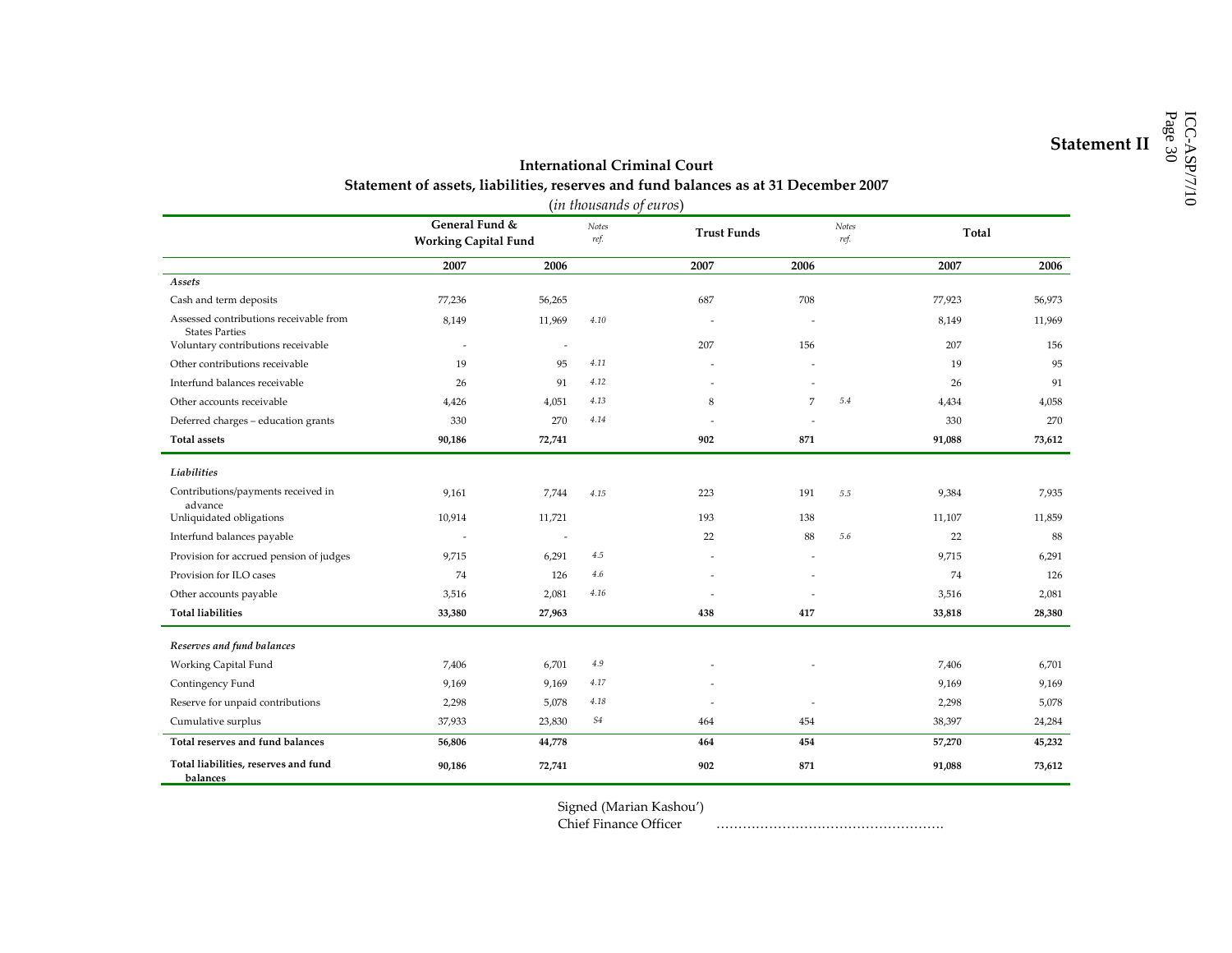#### Statement III

#### International Criminal Court Statement of cash flow as at 31 December 2007 (in thousands of euros)

|                                                                 | General Fund &<br><b>Working Capital Fund</b> |          | <b>Trust Funds</b>       |                | Total    |          |
|-----------------------------------------------------------------|-----------------------------------------------|----------|--------------------------|----------------|----------|----------|
|                                                                 | 2007                                          | 2006     | 2007                     | 2006           | 2007     | 2006     |
| Cash flows from operating activities                            |                                               |          |                          |                |          |          |
| Net excess/(shortfall) of income over expenditure (Statement I) | 14,716                                        | 17,505   | 89                       | (71)           | 14,805   | 17,434   |
| Contributions receivable (increase)/decrease                    | 3,896                                         | 3,380    | (51)                     | (152)          | 3,845    | 3,228    |
| Interfund balances receivable (increase)/decrease               | 65                                            | 97       | $\overline{\phantom{a}}$ | $\overline{a}$ | 65       | 97       |
| Other accounts receivable (increase)/decrease                   | (375)                                         | (1,695)  | (1)                      |                | (376)    | (1,695)  |
| Deferred charges (increase)/decrease                            | (60)                                          | (101)    |                          | $\sim$         | (60)     | (101)    |
| Contributions received in advance increase/(decrease)           | 1,417                                         | 4,173    | 31                       | (633)          | 1,448    | 3,540    |
| Unliquidated obligations increase/(decrease)                    | (807)                                         | (1, 511) | 55                       | (85)           | (752)    | (1, 596) |
| Interfund balances payable increase/(decrease)                  |                                               | ۰.       | (66)                     | (97)           | (66)     | (97)     |
| Provision for accrued pension of judges increase/(decrease)     | 3,424                                         | 2,038    | ÷.                       | $\overline{a}$ | 3,424    | 2,038    |
| Provision for ILO cases increase/(decrease)                     | (52)                                          | 126      |                          |                | (52)     | 126      |
| Accounts payable increase/(decrease)                            | 1,435                                         | 456      |                          | $\sim$         | 1,435    | 456      |
| Less: interest income                                           | (3, 104)                                      | (1,662)  | (24)                     | (41)           | (3, 128) | (1,703)  |
| Net cash from operating activities                              | 20,555                                        | 22,806   | 33                       | (1,079)        | 20,588   | 21,727   |
| Cash flows from investing and financing activities              |                                               |          |                          |                |          |          |
| Plus: interest income                                           | 3,104                                         | 1,662    | 24                       | 41             | 3,128    | 1,703    |
| Net cash from investing and financing activities                | 3,104                                         | 1,662    | 24                       | 41             | 3,128    | 1,703    |
| Cash flows from other sources                                   |                                               |          |                          |                |          |          |
| Net increase/(decrease) in Working Capital Fund                 | 705                                           | 1,127    |                          |                | 705      | 1,127    |
| Savings on, or cancellation of, prior periods' obligations      | 2,933                                         | 1,867    | 15                       | 20             | 2,948    | 1,887    |
| Reserve for pension of judges                                   |                                               | (2,038)  |                          |                |          | (2,038)  |
| <b>Credits to States Parties</b>                                | (6,326)                                       | (10,024) | $\overline{\phantom{a}}$ | $\overline{a}$ | (6,326)  | (10,024) |
| Refund to donors                                                |                                               |          | (93)                     | (125)          | (93)     | (125)    |
| Net cash from other resources                                   | (2,688)                                       | (9,068)  | (78)                     | (105)          | (2,766)  | (9, 173) |
| Net increase/(decrease) in cash and term deposits               | 20,971                                        | 15,400   | (21)                     | (1, 143)       | 20,950   | 14,257   |
| Cash and term deposits at beginning of financial period         | 56,265                                        | 40,865   | 708                      | 1,851          | 56,973   | 42,716   |
| Cash and term deposits at 31 December (Statement II)            | 77,236                                        | 56,265   | 687                      | 708            | 77,923   | 56,973   |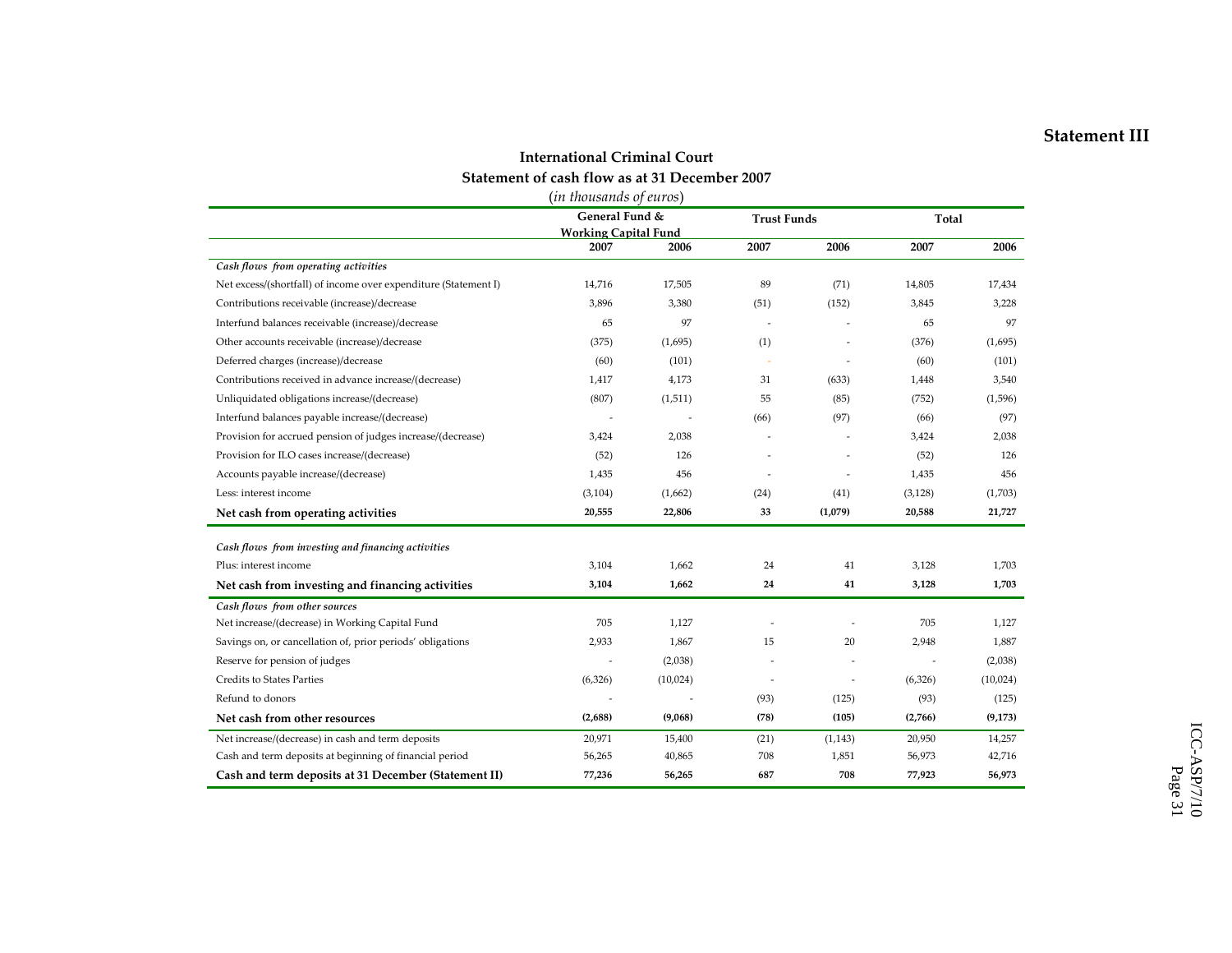## International Criminal Court<br>
Statement of appropriations for the period 1 January to 31 December 2007 (in thousands of euros)

| <b>Major Programme</b>                              | Appropriation<br>approved | Appropriation<br>transfer <sup>a/</sup> | Total<br>Appropriation | <b>Disbursements</b> | Unliquidated<br>obligations | Provisions               | Total<br>expenditures | Unencumbered<br>balance |
|-----------------------------------------------------|---------------------------|-----------------------------------------|------------------------|----------------------|-----------------------------|--------------------------|-----------------------|-------------------------|
| Judiciary                                           | 9,999                     | 237                                     | 10,236                 | 6,636                | 176                         | 3,424                    | 10,236                | $\mathbf{0}$            |
| Office of the Prosecutor                            | 23,371                    | $\overline{\phantom{a}}$                | 23,371                 | 17,221               | 1,134                       | 74                       | 18,429                | 4,942                   |
| Registry                                            | 48,841                    | $\overline{\phantom{a}}$                | 48,841                 | 36,730               | 8,100                       | $\overline{\phantom{a}}$ | 44,830                | 4,011                   |
| Secretariat of the<br>Assembly of States<br>Parties | 4,378                     | (237)                                   | 4,141                  | 1,929                | 847                         | $\overline{\phantom{a}}$ | 2,776                 | 1,365                   |
| Investment in the<br>Court's Premises               | 2,283                     | $\overline{\phantom{0}}$                | 2,283                  | 536                  | 657                         | $\overline{\phantom{a}}$ | 1,193                 | 1,090                   |
| <b>Total</b>                                        | 88,872                    | ۰                                       | 88,872                 | 63,052               | 10,914                      | 3,498                    | 77,464                | 11,408                  |

a/ In accordance with resolution ICC-ASP/6/Res.7, an appropriation transfer of €236,722 was made from the Secretariat of the Assembly of States Parties to the Judiciary to fund the liabilities of the pension of judges.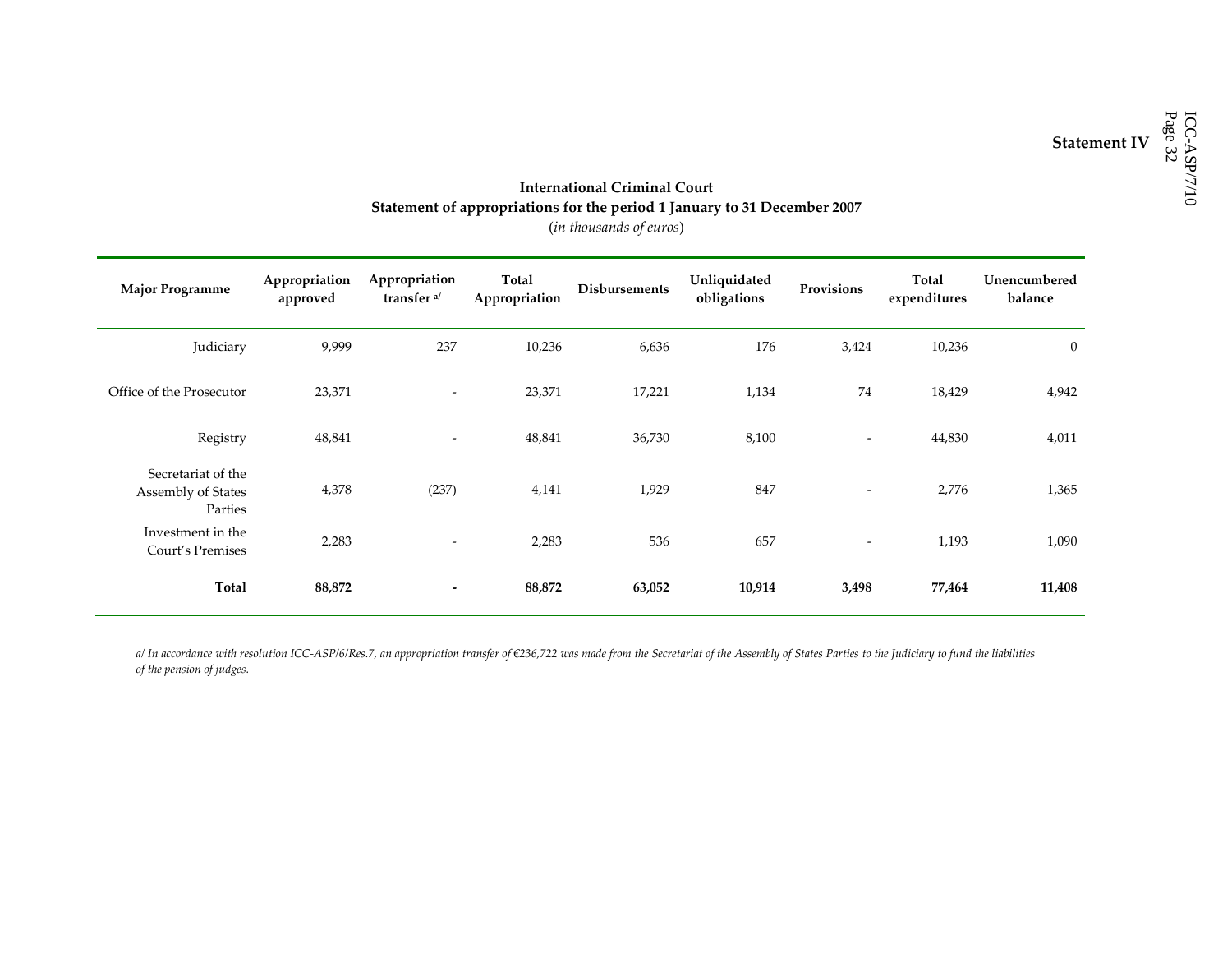#### International Criminal Court Status of contributions as at 31 December 2007

(in euros)

| <b>States Parties</b>    | Outstanding<br>as at<br>1 January<br>2007 | Collections              | Outstanding              | Assessed  | Credits from<br>2006     | Collections              | Outstanding              | Total<br>outstanding     | Credit on<br>2007<br>receipts | Receipts<br>relating<br>to 2008 |
|--------------------------|-------------------------------------------|--------------------------|--------------------------|-----------|--------------------------|--------------------------|--------------------------|--------------------------|-------------------------------|---------------------------------|
|                          |                                           | Prior years              |                          |           | 2007                     |                          |                          |                          |                               |                                 |
| Afghanistan              | 2,818                                     | 417                      | 2,401                    | 1,603     | $\overline{\phantom{a}}$ | $\overline{\phantom{a}}$ | 1,603                    | 4,004                    | $\overline{\phantom{a}}$      |                                 |
| Albania                  |                                           |                          |                          | 9,618     | $\sim$                   | 9,618                    |                          | ÷,                       | 1,401                         |                                 |
| Andorra                  |                                           |                          |                          | 12,824    | 1,040                    | 11,784                   |                          |                          | 1,006                         |                                 |
| Antigua and Barbuda      |                                           |                          | ÷                        | 3,206     | 792                      | 2,414                    |                          | $\overline{\phantom{a}}$ | 2,659                         |                                 |
| Argentina                | 2,652,451                                 | 686,401                  | 1,966,050                | 520,972   | $\sim$                   | $\sim$                   | 520,972                  | 2,487,022                | $\sim$                        |                                 |
| Australia                | $\overline{a}$                            | $\sim$                   | $\overline{\phantom{a}}$ | 2,864,543 | 331,240                  | 2,533,303                |                          | $\overline{\phantom{a}}$ | 225,398                       |                                 |
| Austria                  |                                           |                          |                          | 1,421,852 | 178,686                  | 1,243,166                |                          | $\overline{a}$           | 110,337                       |                                 |
| Barbados                 |                                           |                          |                          | 14,427    | 2,081                    | 1,647                    | 10,699                   | 10,699                   | $\overline{\phantom{a}}$      |                                 |
| Belgium                  |                                           |                          | $\overline{\phantom{a}}$ | 1,766,495 | 222,423                  | 1,544,072                |                          | $\overline{\phantom{a}}$ | 276,860                       |                                 |
| Belize a/                | $\sim$                                    | $\overline{a}$           | $\overline{\phantom{a}}$ | 1,603     | 1,603                    | $\overline{\phantom{a}}$ | $\sim$                   | $\omega$                 | 565                           |                                 |
| Benin                    | 2,818                                     | 2,818                    | $\sim$                   | 1,603     | $\sim$                   | 1,603                    | $\sim$                   | $\omega$                 | 3,362                         |                                 |
| Bolivia                  | 36,715                                    | 1,202                    | 35,513                   | 9,618     | $\overline{\phantom{a}}$ | $\overline{\phantom{a}}$ | 9,618                    | 45,131                   | $\overline{\phantom{a}}$      |                                 |
| Bosnia & Herzegovina     | $\sim$                                    | $\sim$                   | $\overline{a}$           | 9,618     | 2,274                    | 7,344                    | $\sim$                   | $\sim$                   | 1,139                         |                                 |
| Botswana                 | $\overline{\phantom{a}}$                  | $\overline{\phantom{a}}$ | $\overline{\phantom{a}}$ | 22,442    | 2,515                    | 19,927                   | $\overline{\phantom{a}}$ | $\overline{\phantom{a}}$ | 1,764                         |                                 |
| Brazil                   | 5,888,605                                 | 5,888,605                | $\overline{\phantom{a}}$ | 1,404,219 | $\sim$                   | 271,186                  | 1,133,033                | 1,133,033                | $\overline{\phantom{a}}$      |                                 |
| Bulgaria                 | $\sim$                                    | $\overline{a}$           | $\sim$                   | 32,060    | 3,536                    | 28,524                   |                          | $\overline{\phantom{a}}$ | 4,711                         |                                 |
| Burkina Faso             | 6,872                                     | 6,872                    | $\overline{\phantom{a}}$ | 3,206     | $\sim$                   | 3,206                    | $\overline{\phantom{a}}$ | $\overline{\phantom{a}}$ | 513                           |                                 |
| Burundi                  | 2,982                                     | 148                      | 2,834                    | 1,603     | $\overline{\phantom{a}}$ | $\overline{\phantom{a}}$ | 1,603                    | 4,437                    | $\sim$                        |                                 |
| Cambodia                 | 184                                       | 184                      | $\overline{\phantom{a}}$ | 1,603     | $\sim$                   | 234                      | 1,369                    | 1,369                    | $\overline{\phantom{a}}$      |                                 |
| Canada                   | $\sim$                                    | $\sim$                   | $\sim$                   | 4,772,102 | 105                      | 4,771,997                | $\sim$                   | $\sim$                   | 738,136                       |                                 |
| Central African Republic | 2,982                                     | 148                      | 2,834                    | 1,603     | $\overline{\phantom{a}}$ | ÷                        | 1,603                    | 4,437                    | $\sim$                        |                                 |
| Chad                     |                                           |                          | $\overline{\phantom{a}}$ | 1,603     |                          | $\overline{a}$           | 1,603                    | 1,603                    | $\sim$                        |                                 |
| Colombia                 | $\overline{\phantom{a}}$                  |                          | $\overline{\phantom{a}}$ | 168,314   | 36,427                   | 131,887                  | $\overline{\phantom{a}}$ | $\sim$                   | 32,985                        | 83,766                          |
| Comoros                  | 267                                       |                          | 267                      | 1,603     |                          | $\sim$                   | 1,603                    | 1,870                    |                               |                                 |
| Congo                    | 3,439                                     | 3,439                    | $\sim$                   | 1,603     | $\sim$                   | 1,603                    |                          | $\overline{\phantom{a}}$ | $\sim$                        |                                 |
| Costa Rica               | 77,251                                    | 77,251                   | $\sim$                   | 51,295    |                          | 30,388                   | 20,907                   | 20,907                   |                               |                                 |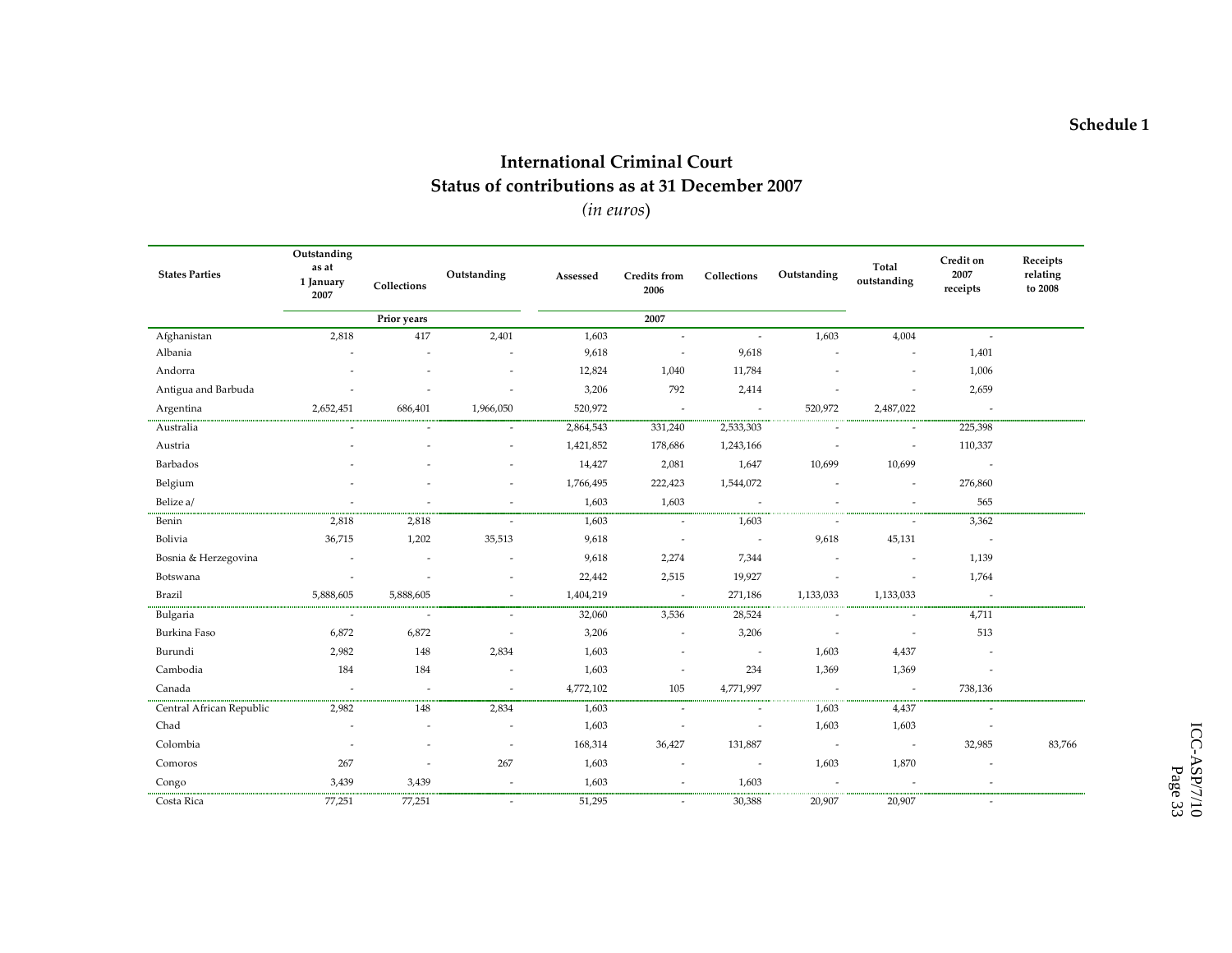| <b>States Parties</b>               | Outstanding<br>as at<br>1 January<br>2007 | Collections              | Outstanding              | Assessed   | Credits from<br>2006     | Collections              | Outstanding              | Total<br>outstanding     | Credit on<br>2007<br>receipts | Receipts<br>relating<br>to 2008 |
|-------------------------------------|-------------------------------------------|--------------------------|--------------------------|------------|--------------------------|--------------------------|--------------------------|--------------------------|-------------------------------|---------------------------------|
|                                     |                                           | Prior years              |                          |            | 2007                     |                          |                          |                          |                               |                                 |
| Croatia                             | $\sim$                                    | $\sim$                   | $\sim$                   | 80,149     | $\sim$                   | 80,149                   | $\sim$                   | $\sim$                   | 11,058                        |                                 |
| Cyprus                              | $\overline{\phantom{a}}$                  | $\overline{\phantom{a}}$ | $\overline{\phantom{a}}$ | 70,532     | $\mathbf{1}$             | 70,531                   | $\overline{\phantom{a}}$ | $\overline{\phantom{a}}$ | 10,572                        |                                 |
| Democratic Republic of<br>the Congo | 12,187                                    | 461                      | 11,726                   | 4,809      | $\sim$                   | $\sim$                   | 4,809                    | 16,535                   | $\overline{\phantom{a}}$      |                                 |
| Denmark                             | $\overline{\phantom{a}}$                  | $\overline{\phantom{a}}$ | $\overline{\phantom{a}}$ | 1,184,610  | 194,692                  | 989,918                  | $\sim$                   | $\overline{\phantom{a}}$ | 93,328                        |                                 |
| Djibouti                            | 1,410                                     | 154                      | 1,256                    | 1,603      | $\sim$                   | $\overline{\phantom{a}}$ | 1,603                    | 2,859                    |                               |                                 |
| Dominica                            | 1,524                                     | 154                      | 1,370                    | 1,603      |                          | $\overline{\phantom{a}}$ | 1,603                    | 2,973                    |                               |                                 |
| Dominican Republic                  | 76,138                                    | $\overline{\phantom{a}}$ | 76,138                   | 38,472     | $\sim$                   | $\overline{\phantom{a}}$ | 38,472                   | 114,610                  | $\sim$                        |                                 |
| Ecuador                             | 4,569                                     | 4,569                    | $\overline{\phantom{a}}$ | 33,663     | $\overline{\phantom{a}}$ | 33,663                   | $\overline{\phantom{a}}$ | $\overline{\phantom{a}}$ | 2,816                         |                                 |
| Estonia                             | $\overline{\phantom{a}}$                  | $\overline{\phantom{a}}$ |                          | 25,648     | 2,496                    | 23,152                   | $\sim$                   | $\sim$                   | 3,560                         |                                 |
| Fiji                                | 5,657                                     | 5,657                    |                          | 4,809      | $\sim$                   | 696                      | 4,113                    | 4,113                    | $\overline{\phantom{a}}$      |                                 |
| Finland                             |                                           |                          |                          | 904,086    | 110,902                  | 793,184                  | $\bar{a}$                | $\sim$                   | 70,159                        |                                 |
| France                              | $\overline{\phantom{a}}$                  | $\overline{\phantom{a}}$ | $\sim$                   | 10,100,440 | 1,254,641                | 8,845,799                | $\sim$                   | $\sim$                   | 1,572,265                     |                                 |
| Gabon                               | 18,152                                    | 14,834                   | 3,318                    | 12,824     | $\overline{\phantom{a}}$ | $\overline{\phantom{a}}$ | 12,824                   | 16,142                   | $\overline{\phantom{a}}$      |                                 |
| Gambia                              | 1,410                                     | 154                      | 1,256                    | 1,603      | $\overline{a}$           | $\sim$                   | 1,603                    | 2,859                    | $\sim$                        |                                 |
| Georgia                             | 4,288                                     | 4,288                    | $\sim$                   | 4,809      | $\overline{\phantom{a}}$ | 4,809                    | $\sim$                   | $\overline{\phantom{a}}$ | 373                           |                                 |
| Germany                             | $\overline{\phantom{a}}$                  | $\overline{\phantom{a}}$ | $\overline{\phantom{a}}$ | 13,748,845 | 322                      | 13,748,523               |                          | $\overline{\phantom{a}}$ | 1,083,828                     |                                 |
| Ghana a/                            | $\sim$                                    | $\overline{\phantom{a}}$ | $\sim$                   | 6,412      | 6,412                    | $\overline{\phantom{a}}$ | $\overline{\phantom{a}}$ | $\overline{\phantom{a}}$ | 10,671                        |                                 |
| Greece                              | $\sim$                                    | $\sim$                   | $\overline{\phantom{a}}$ | 955,382    | 110,251                  | 845,131                  | $\overline{\phantom{a}}$ | $\overline{\phantom{a}}$ | 74,139                        |                                 |
| Guinea                              | 12,878                                    | 639                      | 12,239                   | 1,603      | $\overline{\phantom{a}}$ | $\overline{\phantom{a}}$ | 1,603                    | 13,842                   |                               |                                 |
| Guyana                              | 1,460                                     | 1,460                    | $\overline{\phantom{a}}$ | 1,603      | $\overline{a}$           | 1,520                    | 83                       | 83                       |                               |                                 |
| Honduras                            | 13,627                                    | 769                      | 12,858                   | 8,014      | $\overline{a}$           | $\overline{\phantom{a}}$ | 8,014                    | 20,872                   |                               |                                 |
| Hungary                             | $\sim$                                    | $\sim$                   | $\overline{a}$           | 391,130    | 26,215                   | 364,915                  | $\sim$                   | $\overline{\phantom{a}}$ | 30,598                        |                                 |
| Iceland                             | $\overline{\phantom{a}}$                  | $\overline{\phantom{a}}$ | $\overline{\phantom{a}}$ | 59,311     | 7,076                    | 52,235                   | $\overline{\phantom{a}}$ | $\overline{\phantom{a}}$ | 9,049                         |                                 |
| Ireland                             | ä,                                        |                          |                          | 713,331    | 72,825                   | 640,506                  |                          | ÷,                       | 101,119                       |                                 |
| Italy                               | 2,131,916                                 | 2,131,916                |                          | 8,141,586  | $\sim$                   | 8,141,586                |                          | $\overline{\phantom{a}}$ | 1,270,723                     |                                 |
| Japan                               |                                           |                          |                          | 4,887,949  | ÷,                       | 4,887,949                |                          |                          | $\sim$                        |                                 |
| Jordan                              | $\overline{a}$                            |                          |                          | 19,236     | $\sim$                   | 19,236                   |                          |                          | 1,514                         |                                 |
| Kenya                               | $\sim$                                    | ×,                       |                          | 16,030     | $\sim$                   | 16,030                   |                          | $\overline{\phantom{a}}$ | 3,186                         |                                 |
| Latvia                              |                                           |                          |                          | 28,854     | 3,120                    | 25,734                   |                          | $\overline{a}$           | 2,944                         |                                 |
| Lesotho a/                          | $\overline{\phantom{a}}$                  |                          |                          | 1,603      | 1,603                    | $\sim$                   |                          |                          | 266                           |                                 |
| Liberia                             | 3,073                                     | 3,073                    |                          | 1,603      | $\sim$                   | 1,603                    |                          |                          | $\overline{\phantom{a}}$      |                                 |
| Liechtenstein                       | ä,                                        | ÷,                       | $\sim$                   | 16,030     | 1,039                    | 14,991                   | $\sim$                   | $\sim$                   | 1,898                         |                                 |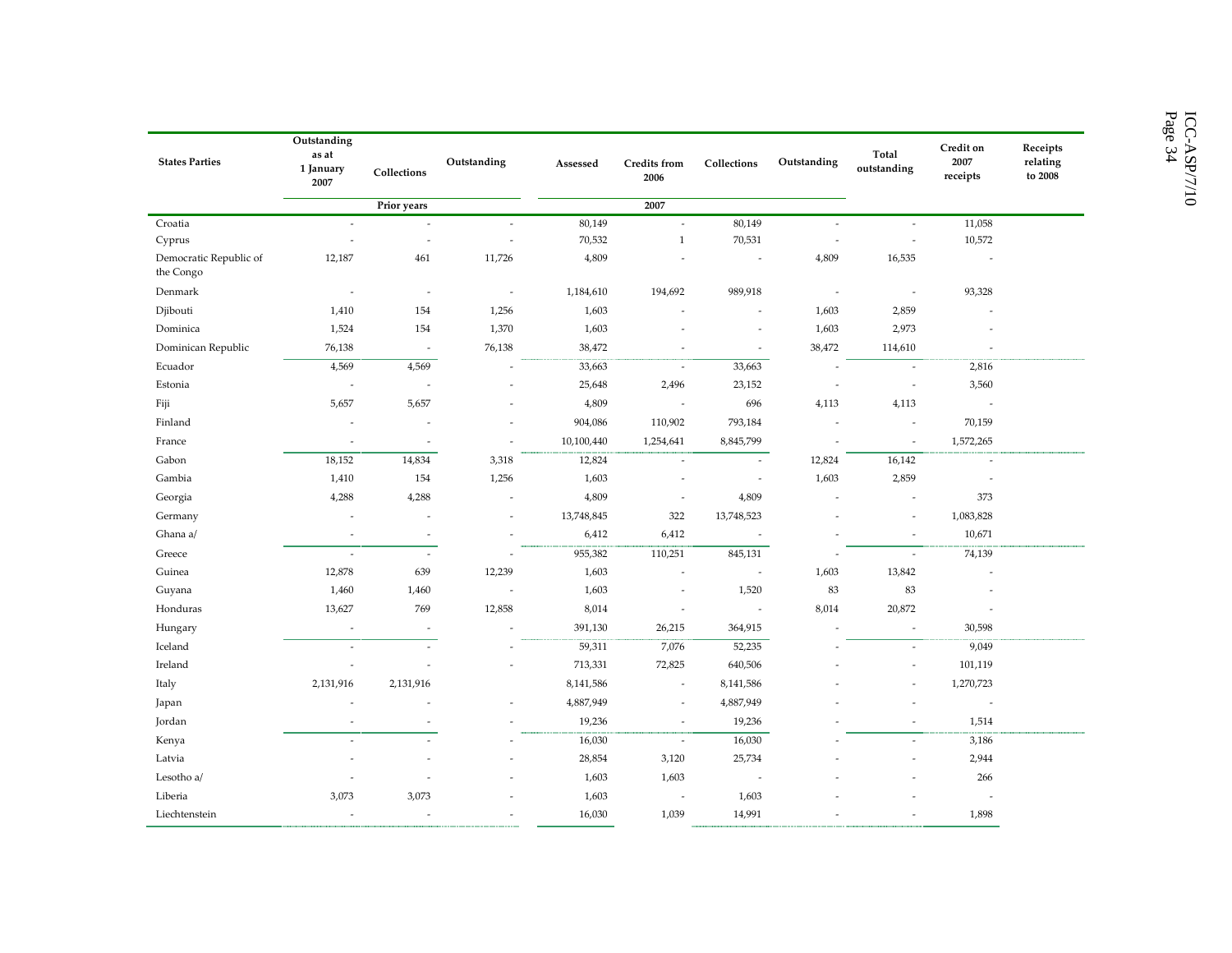|                                     | Outstanding                |                          |                          |                 |                             |                          |                          |                          | Credit on                         | Receipts            |
|-------------------------------------|----------------------------|--------------------------|--------------------------|-----------------|-----------------------------|--------------------------|--------------------------|--------------------------|-----------------------------------|---------------------|
| <b>States Parties</b>               | as at<br>1 January<br>2007 | Collections              | Outstanding              | Assessed        | <b>Credits</b> from<br>2006 | Collections              | Outstanding              | Total<br>outstanding     | 2007<br>receipts                  | relating<br>to 2008 |
|                                     |                            | Prior years              |                          |                 | 2007                        |                          |                          |                          |                                   |                     |
| Lithuania                           | $\bar{a}$                  | $\sim$                   | $\overline{\phantom{a}}$ | 49,693          | $\sim$                      | 49,693                   | $\sim$                   | $\overline{\phantom{a}}$ | $\overline{\phantom{a}}$          |                     |
| Luxembourg                          | $\overline{\phantom{a}}$   | $\overline{\phantom{a}}$ | $\overline{\phantom{a}}$ | 136,254         | 3                           | 136,251                  | $\overline{\phantom{a}}$ | $\overline{\phantom{a}}$ | 10,723                            |                     |
| Malawi                              | 4,946                      | 154                      | 4,792                    | 1,603           | $\sim$                      | $\overline{\phantom{a}}$ | 1,603                    | 6,395                    | $\overline{\phantom{a}}$          |                     |
| Mali                                | 2,818                      | 2,818                    | ÷,                       | 1,603           |                             | 1,603                    |                          | $\sim$                   | 8,096                             |                     |
| Malta                               | $\overline{\phantom{a}}$   | $\overline{\phantom{a}}$ | $\overline{a}$           | 27,251          | 9                           | 27,242                   | $\sim$                   | $\overline{\phantom{a}}$ | 3,946                             |                     |
| Marshall Islands<br>Mauritius       | 3,076                      | 131                      | 2,945                    | 1,603<br>17,633 | $\sim$                      | ÷,<br>17,633             | 1,603                    | 4,548                    | $\overline{\phantom{a}}$<br>2,806 |                     |
|                                     |                            |                          |                          |                 |                             |                          |                          |                          |                                   |                     |
| Mexico                              |                            |                          |                          | 3,617,948       | 70                          | 3,617,878                |                          | ł,                       | 280,758                           |                     |
| Mongolia                            | $\overline{a}$             | $\overline{a}$           | $\overline{a}$           | 1,603           | $\sim$                      | 1,603                    |                          | $\sim$                   | 255                               |                     |
| Montenegro                          | $\sim$                     | $\sim$                   | $\overline{a}$           | 1,603           | $\overline{\phantom{a}}$    | 1,603                    | $\sim$                   | $\sim$                   | 124                               |                     |
| Namibia                             | ×,                         | $\overline{\phantom{a}}$ | $\overline{\phantom{a}}$ | 9,618           | $\sim$                      | 9,618                    | $\overline{\phantom{a}}$ | ÷,                       | 761                               |                     |
| Nauru                               | 2,798                      | 154                      | 2,644                    | 1,603           | $\overline{\phantom{a}}$    | $\overline{\phantom{a}}$ | 1,603                    | 4,247                    | $\overline{\phantom{a}}$          |                     |
| Netherlands                         |                            |                          | ÷,                       | 3,002,400       | 351,634                     | 2,650,766                |                          | $\overline{\phantom{a}}$ | 232,991                           |                     |
| New Zealand                         | ÷,                         | $\overline{\phantom{a}}$ | ÷,                       | 410,365         | 45,984                      | 364,381                  | $\sim$                   | $\overline{\phantom{a}}$ | 60,742                            |                     |
| Niger                               | 4,528                      | 154                      | 4,374                    | 1,603           | $\sim$                      | $\bar{z}$                | 1,603                    | 5,977                    | $\overline{\phantom{a}}$          |                     |
| Nigeria                             | 116,359                    | 116,359                  | i.                       | 76,944          | $\sim$                      | 76,944                   |                          | ÷.                       | 5,126                             |                     |
| Norway                              | $\overline{\phantom{a}}$   |                          | $\overline{a}$           | 1,253,538       | 27                          | 1,253,511                | $\sim$                   | ÷,                       | 97,276                            |                     |
| Panama                              | 6,740                      | 6,740                    | ä,                       | 36,869          | $\sim$                      | 27,653                   | 9,216                    | 9,216                    |                                   |                     |
| Paraguay                            |                            |                          |                          | 8,014           | 3,297                       | 2,616                    | 2,101                    | 2,101                    |                                   |                     |
| Peru                                | 210,009                    | 65,471                   | 144,538                  | 125,033         | $\sim$                      | $\sim$                   | 125,033                  | 269,571                  | $\sim$                            |                     |
| Poland                              |                            |                          |                          | 803,098         | 95,918                      | 707,180                  |                          | J.                       | 62,321                            |                     |
| Portugal                            |                            |                          |                          | 844,776         | 97,792                      | 746,984                  |                          | i.                       | 66,474                            |                     |
| Republic of Korea                   |                            |                          | ÷                        | 3,483,297       | 373,598                     | 3,109,699                |                          | i.                       | 270,309                           |                     |
| Romania                             |                            |                          | ä,                       | 112,209         | 12,480                      | 99,729                   |                          | ÷,                       | 16,553                            |                     |
| Saint Kitts and Nevis               | 267                        | 267                      | $\overline{a}$           | 1,603           | $\sim$                      | 1,603                    | ÷.                       | $\sim$                   | 124                               |                     |
| Saint Vincent and the<br>Grenadines | 3,075                      | 131                      | 2,944                    | 1,603           |                             | ä,                       | 1,603                    | 4,547                    | $\sim$                            |                     |
| Samoa                               |                            |                          |                          | 1,603           | 944                         | 659                      |                          | J.                       | 246                               |                     |
| San Marino                          |                            |                          |                          | 4,809           |                             | 4,809                    |                          |                          | 765                               |                     |
| Senegal                             | 561                        | 561                      |                          | 6,412           | $\overline{\phantom{a}}$    | 6,412                    |                          | ÷,                       | 590                               |                     |
| Serbia                              | $\overline{a}$             | $\overline{a}$           | $\overline{a}$           | 33,663          | 12                          | 33,651                   | $\overline{a}$           | ÷.                       | 2,649                             |                     |
| Sierra Leone                        | 2,566                      | 154                      | 2,412                    | 1,603           | $\sim$                      | $\overline{\phantom{a}}$ | 1,603                    | 4,015                    | $\sim$                            |                     |
| Slovakia                            |                            |                          |                          | 100,988         | 10,608                      | 90,380                   |                          |                          | 14,506                            |                     |
| Slovenia                            |                            |                          |                          | 153,887         | 3                           | 153,884                  |                          |                          | 12,100                            |                     |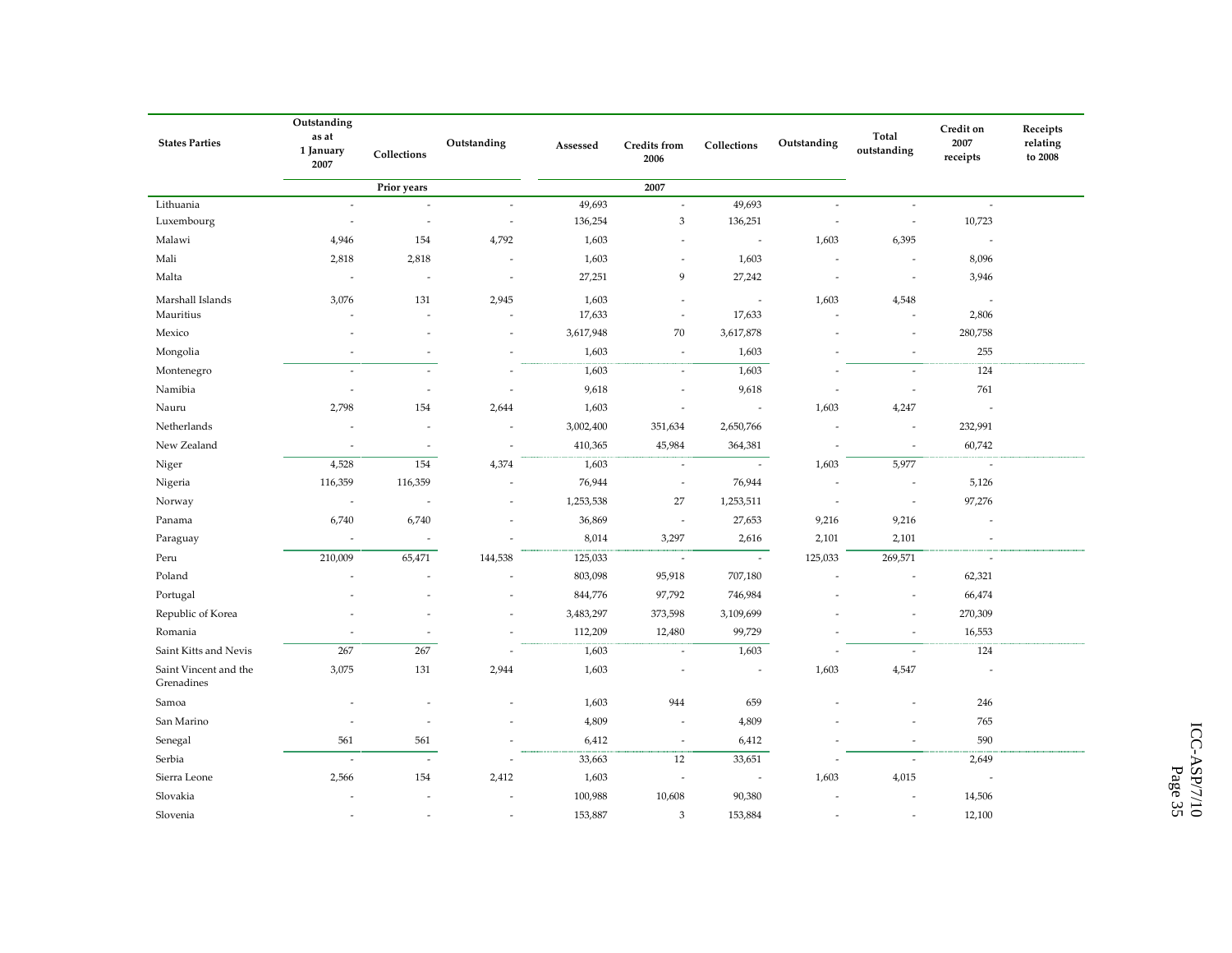| <b>States Parties</b>                    | Outstanding<br>as at<br>1 January<br>2007 | Collections              | Outstanding              | Assessed   | <b>Credits</b> from<br>2006 | Collections              | Outstanding              | Total<br>outstanding     | Credit on<br>2007<br>receipts | Receipts<br>relating<br>to 2008 |
|------------------------------------------|-------------------------------------------|--------------------------|--------------------------|------------|-----------------------------|--------------------------|--------------------------|--------------------------|-------------------------------|---------------------------------|
|                                          |                                           | Prior years              |                          |            | 2007                        |                          |                          |                          |                               |                                 |
| South Africa                             |                                           |                          |                          | 464,867    | 60,742                      | 404,125                  |                          |                          | 74,256                        |                                 |
| Spain                                    |                                           |                          |                          | 4,757,674  | 524,326                     | 338,080                  | 3,895,268                | 3,895,268                |                               |                                 |
| Sweden                                   |                                           |                          | ٠                        | 1,716,802  | 207,651                     | 1,509,151                |                          | $\overline{\phantom{a}}$ | 263,721                       |                                 |
| Switzerland                              |                                           |                          | ٠                        | 1,949,236  | 43                          | 1,949,193                |                          | $\overline{\phantom{a}}$ | 151,264                       |                                 |
| Tajikistan                               | 2,339                                     | 1,435                    | 904                      | 1,603      | ٠                           | $\overline{\phantom{a}}$ | 1,603                    | 2,507                    | $\overline{\phantom{a}}$      |                                 |
| The Former Yugoslav<br>Rep. of Macedonia | 8,456                                     | 8,456                    | $\overline{\phantom{a}}$ | 8,014      | ٠                           | 8,014                    | ٠                        | $\overline{\phantom{a}}$ | $\overline{\phantom{a}}$      |                                 |
| Timor-Leste                              | 1,410                                     | 1,410                    |                          | 1,603      |                             | 1,603                    |                          | $\overline{\phantom{a}}$ | 126                           |                                 |
| Trinidad and Tobago                      | $\overline{a}$                            | $\overline{\phantom{a}}$ | $\overline{\phantom{a}}$ | 43,281     | 4,561                       | 38,720                   |                          | $\overline{\phantom{a}}$ | 6,236                         |                                 |
| Uganda                                   | 22,621                                    | 22,621                   |                          | 4,809      | $\overline{\phantom{a}}$    | 1,254                    | 3,555                    | 3,555                    |                               |                                 |
| United Kingdom                           | $\overline{\phantom{a}}$                  |                          | $\sim$                   | 10,647,059 | 1,274,827                   | 9,372,232                | $\sim$                   | $\overline{\phantom{a}}$ | 1,627,366                     |                                 |
| United Republic of<br>Tanzania           | 74                                        | 74                       | $\overline{\phantom{a}}$ | 9,618      | $\overline{\phantom{a}}$    | 9,618                    |                          | $\sim$                   | 1,651                         |                                 |
| Uruguay                                  | 134,318                                   | 134,318                  |                          | 43,281     | ٠                           | 19,681                   | 23,600                   | 23,600                   |                               |                                 |
| Venezuela                                | 470,577                                   | 470,577                  | $\overline{a}$           | 320,598    | $\overline{\phantom{a}}$    | 320,598                  | $\overline{\phantom{a}}$ | $\overline{\phantom{a}}$ | 47,402                        |                                 |
| Zambia                                   | 5,965                                     | 3,986                    | 1,979                    | 1,603      | $\overline{\phantom{a}}$    | $\overline{\phantom{a}}$ | 1,603                    | 3,582                    | $\overline{\phantom{a}}$      |                                 |
| Total (105 States Parties)               | 11,969,176                                | 9,671,584                | 2,297,592                | 88,871,800 | 5,638,846                   | 77,382,017               | 5,850,942                | 8,148,534                | 9,077,165                     | 83,766                          |

a/ In 2007, credit on 2006 receipts reported for Belize, Ghana and Lesotho are €2,014, €16,469 and €1,716, respectively. Only €1,603, €6,412 and €1,603 are reported in 2007 as collections against 2007 assessed contributions. The remaining amounts of €411, €10,057 and €113, respectively are included in the amounts for credit on 2007 receipts to be applied against future years' contributions.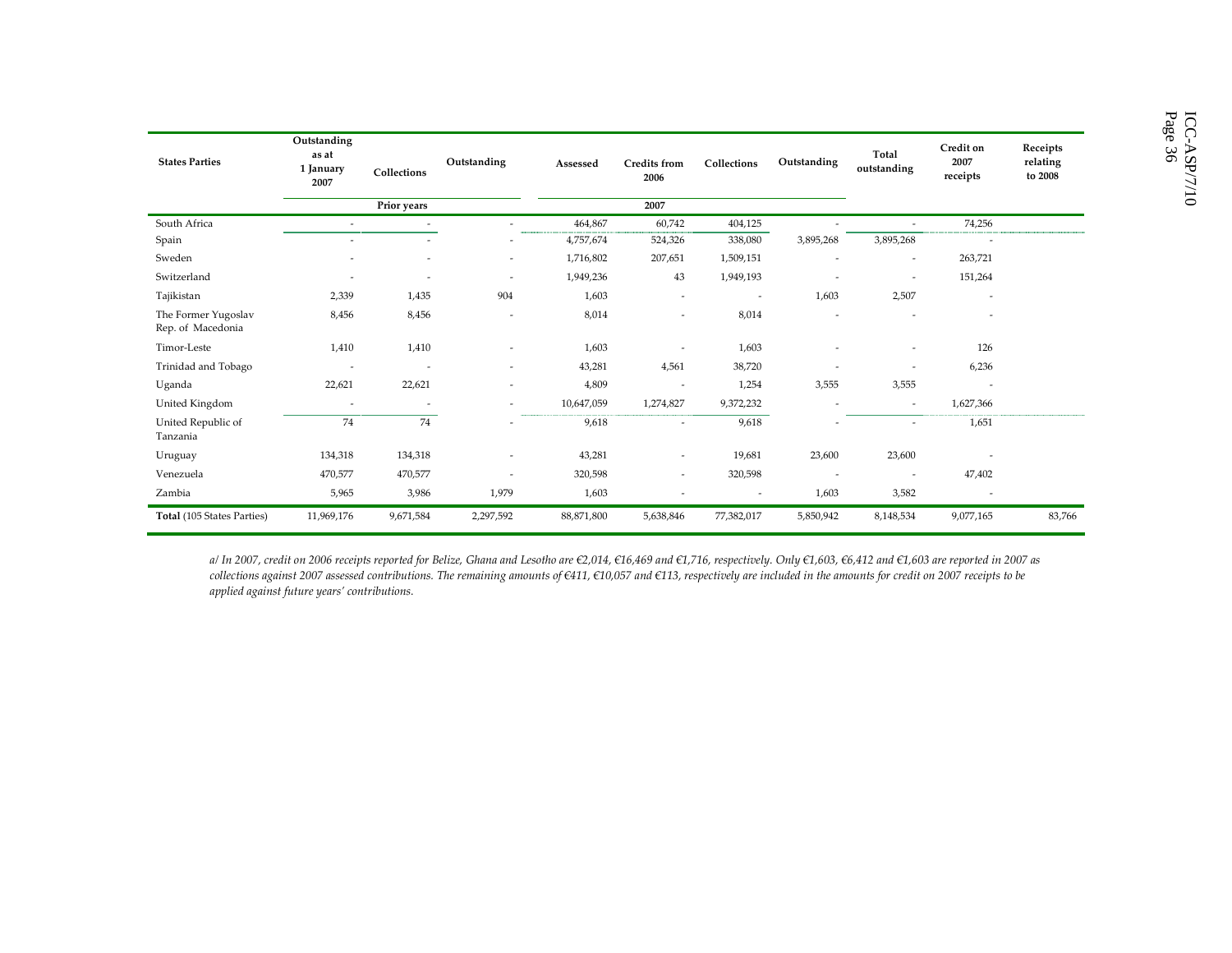#### International Criminal Court Status of Working Capital Fund as at 31 December 2007 (in euros)

|                                            | 2007      | 2006      |
|--------------------------------------------|-----------|-----------|
| Balance at beginning of financial period   | 6,606,176 | 5,276,783 |
| Receipts/(refunds)                         |           |           |
| Receipts from States Parties               | 780,453   | 1,329,393 |
| Withdrawals                                |           |           |
| Balance as at 31 December                  | 7,386,629 | 6,606,176 |
|                                            |           |           |
| <b>Established level</b>                   | 7,405,983 | 6,701,400 |
| Less: due from States Parties (Schedule 3) | 19,354    | 95,224    |
| Balance as at 31 December                  | 7,386,629 | 6,606,176 |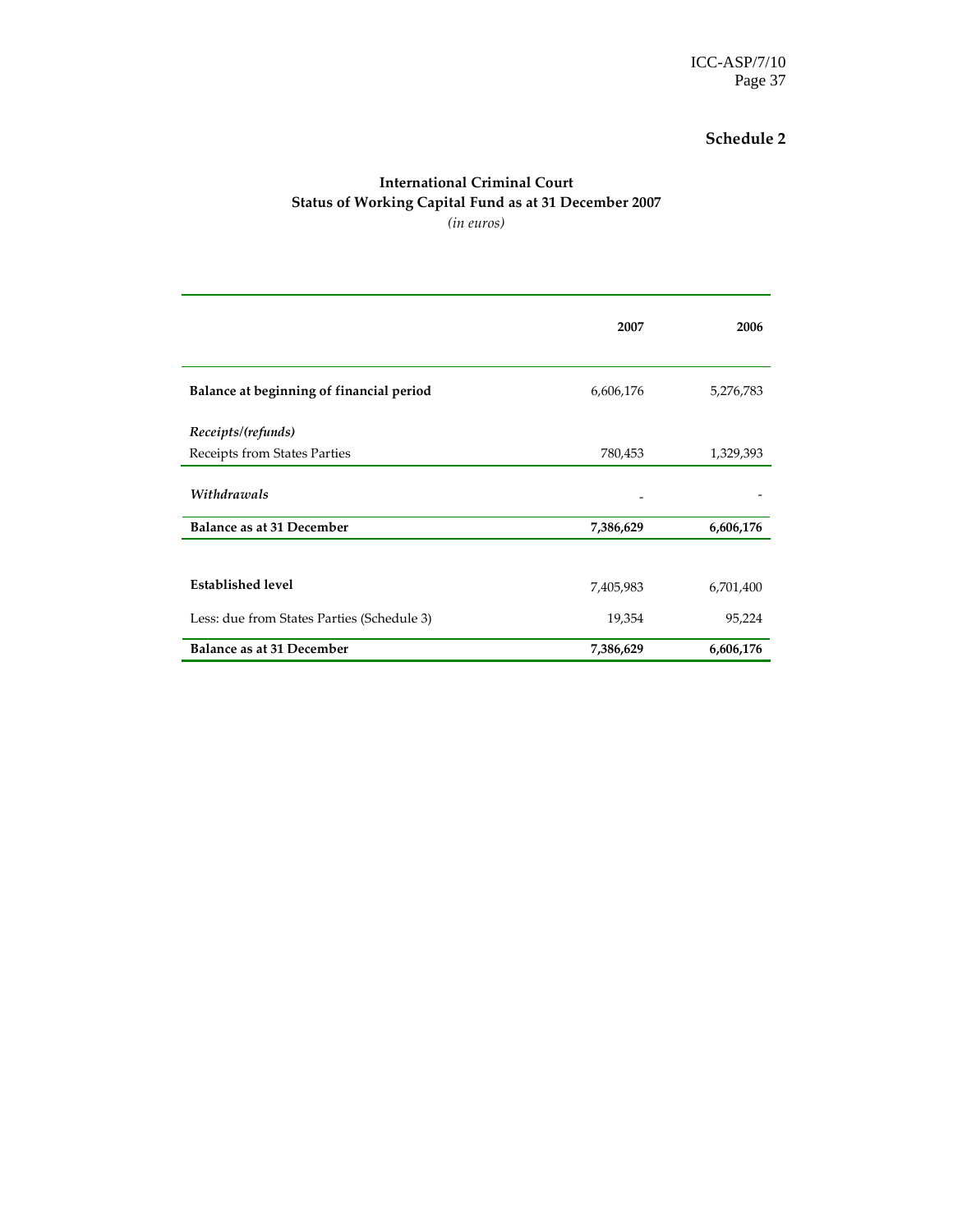#### International Criminal Court Status of advances to the Working Capital Fund as at 31 December 2007 (in euros)

| <b>States Parties</b>            | <b>Working Capital Fund</b> | <b>Cumulative payments</b> | Outstanding | <b>Receipts relating</b><br>to 2008 |
|----------------------------------|-----------------------------|----------------------------|-------------|-------------------------------------|
| Afghanistan                      | 111                         | 111                        | ä,          |                                     |
| Albania                          | 661                         | 661                        |             |                                     |
| Andorra                          | 882                         | 882                        |             |                                     |
| Antigua and Barbuda              | 221                         | 221                        |             |                                     |
| Argentina                        | 35,835                      | 18,537                     | 17,298      |                                     |
| Australia                        | 197,033                     | 197,033                    |             |                                     |
| Austria                          | 97,802                      | 97,802                     |             |                                     |
| Barbados                         | 992                         | 992                        |             |                                     |
| Belgium                          | 121,505                     | 121,505                    |             |                                     |
| Belize                           | 110                         | 110                        |             |                                     |
| Benin                            | 111                         | 111                        |             |                                     |
| Bolivia                          | 661                         | 285                        | 376         |                                     |
| Bosnia & Herzegovina             | 660                         | 660                        |             |                                     |
| Botswana                         | 1,545                       | 1,545                      |             |                                     |
| Brazil                           | 96,587                      | 96,587                     |             |                                     |
| Bulgaria                         | 2,205                       | 2,205                      |             |                                     |
| Burkina Faso                     | 221                         | 221                        |             |                                     |
| Burundi                          | 110                         | 92                         | 18          |                                     |
| Cambodia                         | 111                         | 111                        |             |                                     |
| Canada                           | 328,241                     | 328,241                    |             |                                     |
| Central African Republic         | 110                         | 92                         | 18          |                                     |
| Chad                             | 110                         | $\boldsymbol{0}$           | 110         |                                     |
| Colombia                         | 11,577                      | 11,577                     |             |                                     |
| Comoros                          | 110                         | $\boldsymbol{0}$           | 110         |                                     |
| Congo                            | 110                         | 110                        |             |                                     |
| Costa Rica                       | 3,529                       | 3,529                      |             |                                     |
| Croatia                          | 5,512                       | 5,512                      |             |                                     |
| Cyprus                           | 4,851                       | 4,851                      |             |                                     |
| Democratic Republic of the Congo | 330                         | 205                        | 125         |                                     |
| Denmark                          | 81,482                      | 81,482                     |             |                                     |
| Djibouti                         | 110                         | 110                        |             |                                     |
| Dominica                         | 110                         | 110                        | ٠           |                                     |
| Dominican Republic               | 2,646                       | 1,907                      | 739         |                                     |
| Ecuador                          | 2,315                       | 2,315                      |             |                                     |
| Estonia                          | 1,765                       | 1,765                      |             |                                     |
| Fiji                             | 331                         | 331                        |             |                                     |
| Finland                          | 62,187                      | 62,187                     |             |                                     |
| France                           | 694,740                     | 694,740                    |             |                                     |
| Gabon                            | 881                         | 881                        |             |                                     |
| Gambia                           | 110                         | 110                        |             |                                     |
|                                  |                             |                            |             |                                     |
| Georgia<br>Germany               | 330<br>945,687              | 330<br>945,687             |             |                                     |
| Ghana                            | 441                         | 441                        |             |                                     |
| Greece                           | 65,713                      | 65,713                     |             |                                     |
| Guinea a/                        | 110                         | $-135$                     | 245         |                                     |
|                                  |                             |                            |             |                                     |
| Guyana                           | 110                         | 110                        | 90          |                                     |
| Honduras                         | 550                         | 460                        |             |                                     |
| Hungary                          | 26,903                      | 26,903                     |             |                                     |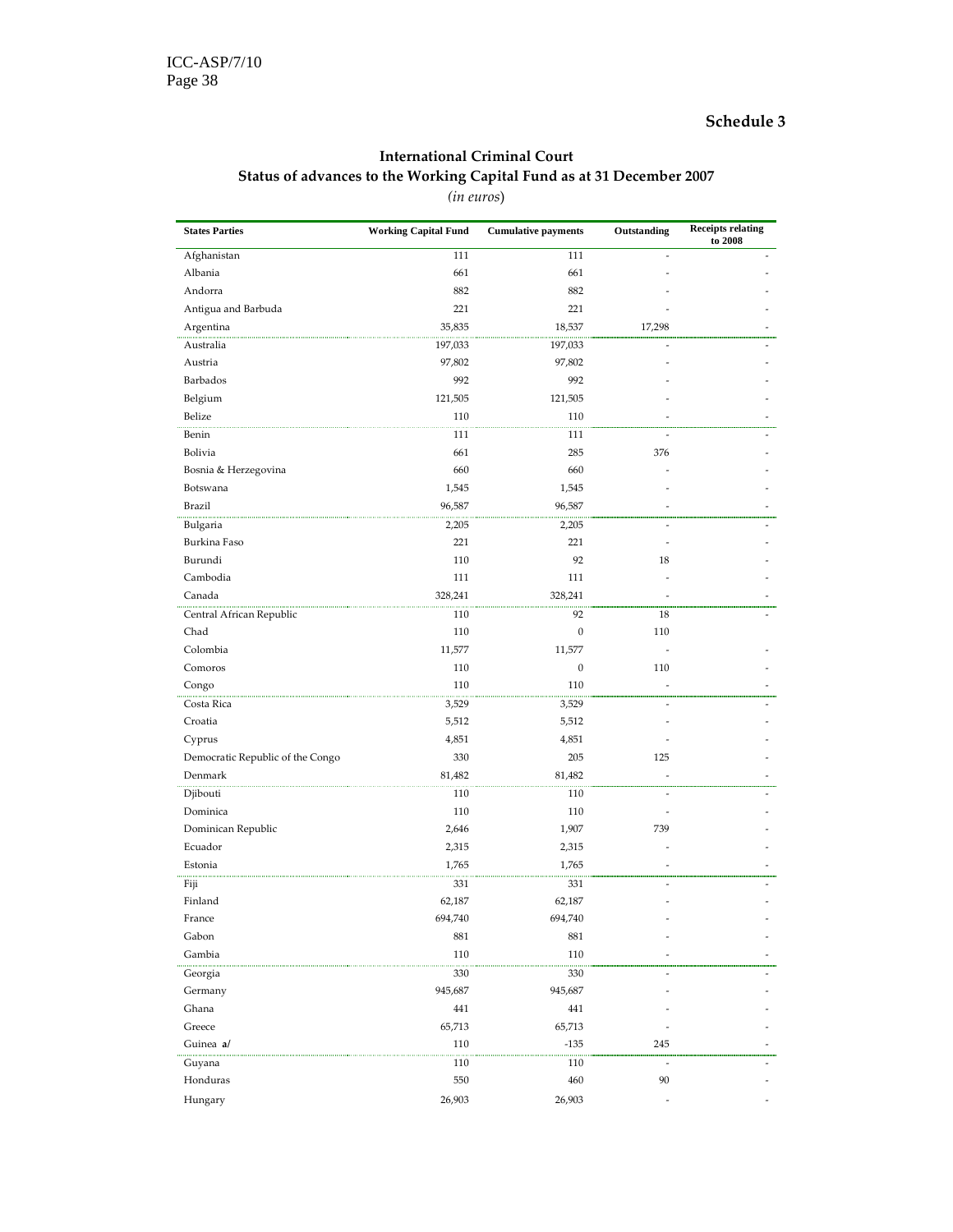| <b>States Parties</b>            | <b>Working Capital Fund</b> | <b>Cumulative payments</b> | Outstanding | <b>Receipts relating</b><br>to 2008 |
|----------------------------------|-----------------------------|----------------------------|-------------|-------------------------------------|
| Iceland                          | 4,080                       | 4,080                      |             |                                     |
| Ireland                          | 49,065                      | 49,065                     |             |                                     |
| Italy                            | 560,004                     | 560,004                    |             |                                     |
| Japan                            | 1,629,316                   | 1,629,316                  |             |                                     |
| Jordan                           | 1,322                       | 1,322                      |             |                                     |
| Kenya                            | 1,102                       | 1,102                      |             |                                     |
| Latvia                           | 1,984                       | 1,984                      |             |                                     |
| Lesotho                          | 110                         | 110                        |             |                                     |
| Liberia                          | 110                         | 110                        |             |                                     |
| Liechtenstein                    | 1,102                       | 1,102                      |             |                                     |
| Lithuania                        | 3,418                       | 3,418                      |             |                                     |
| Luxembourg                       | 9,373                       | 9,373                      |             |                                     |
| Malawi                           | 110                         | 52                         | 58          |                                     |
| Mali                             | 111                         | 111                        |             |                                     |
| Malta                            | 1,874                       | 1,874                      |             |                                     |
| Marshall Islands                 | 109                         | 91                         | 18          |                                     |
| Mauritius                        | 1,213                       | 1,213                      |             |                                     |
| Mexico                           | 248,854                     | 248,854                    |             |                                     |
| Mongolia                         | 110                         | 110                        |             |                                     |
| Montenegro                       | 110                         | 110                        |             |                                     |
| Namibia                          | 662                         | 662                        |             |                                     |
| Nauru                            | 109                         | 91                         | 18          |                                     |
| Netherlands                      | 206,515                     | 206,515                    |             |                                     |
| New Zealand                      | 28,226                      | 28,226                     |             |                                     |
| Niger                            | 110                         | 15                         | 95          |                                     |
| Nigeria                          | 5,293                       | 5,293                      |             |                                     |
| Norway                           | 86,224                      | 86,224                     |             |                                     |
| Panama                           | 2,536                       | 2,536                      |             |                                     |
| Paraguay                         | 552                         | 552                        |             |                                     |
| Peru                             | 8,600                       | 8,600                      |             |                                     |
| Poland                           | 55,240                      | 55,240                     |             |                                     |
| Portugal                         | 58,107                      | 58,107                     |             |                                     |
| Republic of Korea                | 239,594                     | 239,594                    |             |                                     |
| Romania                          | 7,718                       | 7,718                      |             |                                     |
| Saint Kitts and Nevis            | 110                         | 110                        |             |                                     |
| Saint Vincent and the Grenadines | 109                         | 91                         | 18          |                                     |
| Samoa                            | 110                         | 110                        |             |                                     |
| San Marino                       | 330                         | 330                        |             |                                     |
| Senegal                          | 441                         | 441                        |             |                                     |
| Serbia                           | 2,315                       | 2,315                      |             |                                     |
| Sierra Leone                     | 109                         | 91                         | 18          |                                     |
| Slovakia                         | 6,946                       | 6,946                      |             |                                     |
| Slovenia                         | 10,585                      | 10,585                     |             |                                     |
| South Africa                     | 31,975                      | 31,975                     |             |                                     |
| Spain                            | 327,248                     | 327,248                    |             |                                     |
| Sweden                           | 118,088                     | 118,088                    |             |                                     |
| Switzerland                      | 134,075                     | 134,075                    |             |                                     |
| Tajikistan                       | 109                         | 109                        |             |                                     |
| The Former Yugoslav Rep. of      | 552                         | 552                        |             |                                     |
| Macedonia                        |                             |                            |             |                                     |
| Timor-Leste                      | 110                         | 110                        |             |                                     |
| Trinidad and Tobago              | 2,977                       | 2,977                      |             |                                     |
| Uganda                           | 329                         | 329                        |             |                                     |
| .<br>United Kingdom              | 732,338                     | 732,338                    |             |                                     |
| United Republic of Tanzania      | 662                         | 662                        |             |                                     |
|                                  |                             |                            |             |                                     |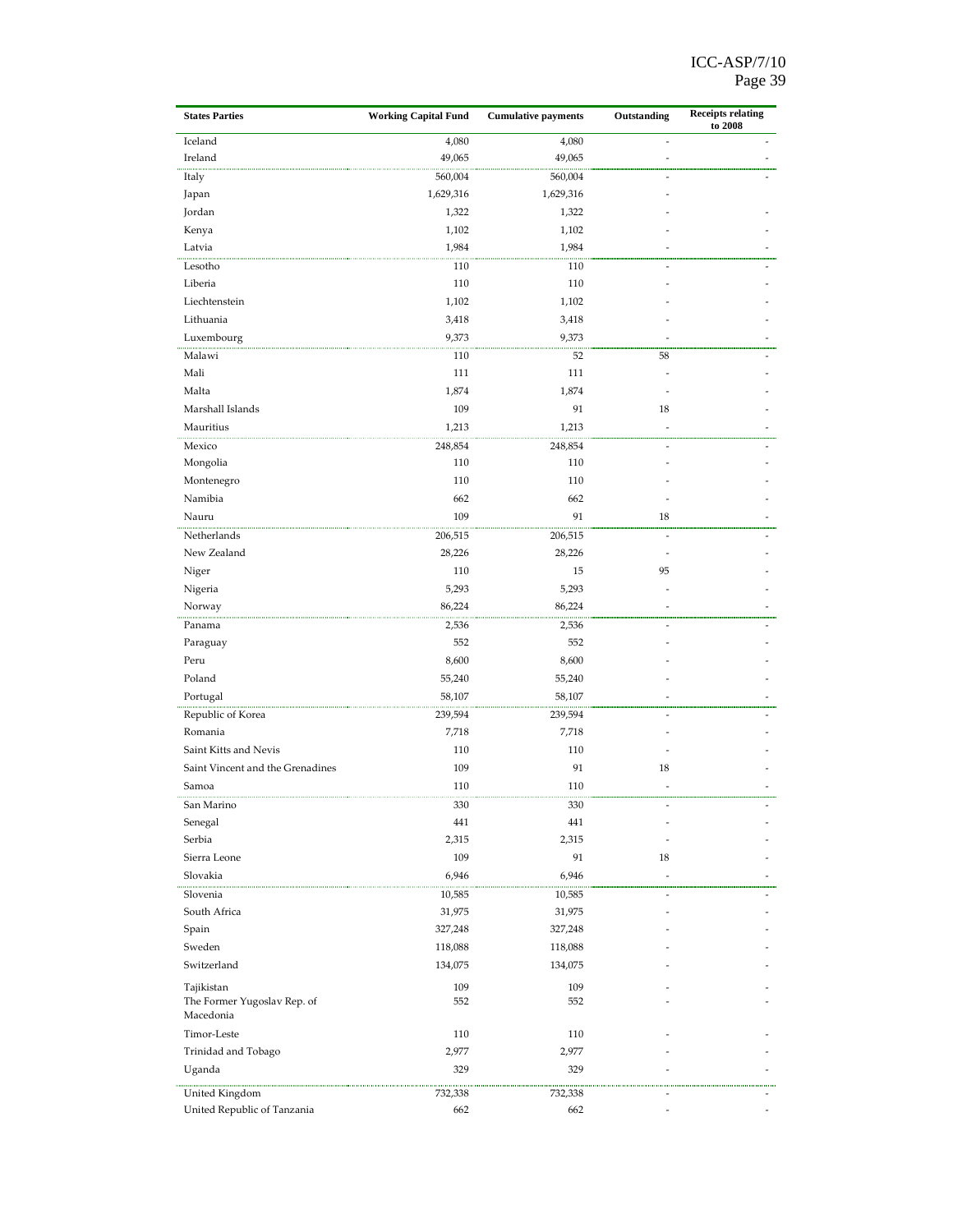#### ICC-ASP/7/10 Page 40

| <b>States Parties</b>             | <b>Working Capital Fund</b> | <b>Cumulative payments</b> | Outstanding | <b>Receipts relating</b><br>to 2008 |
|-----------------------------------|-----------------------------|----------------------------|-------------|-------------------------------------|
| Uruguay                           | 2,977                       | 2.977                      | -           |                                     |
| Venezuela                         | 22,050                      | 22,050                     | -           |                                     |
| Zambia                            | 111                         | 111                        | -           | ۰                                   |
| <b>Total</b> (105 States Parties) | 7,405,983                   | 7,386,629                  | 19.354      | ۰                                   |

a/ The negative amount for the cumulative payments for Guinea is caused by the refund of the Working Capital Fund (WCF) portion of the cash surplus for 2005, being €290; this decreased the total assessed WCF for Guinea from €400 to €110. The WCF payments actually received as at 31 December 2007 were €155.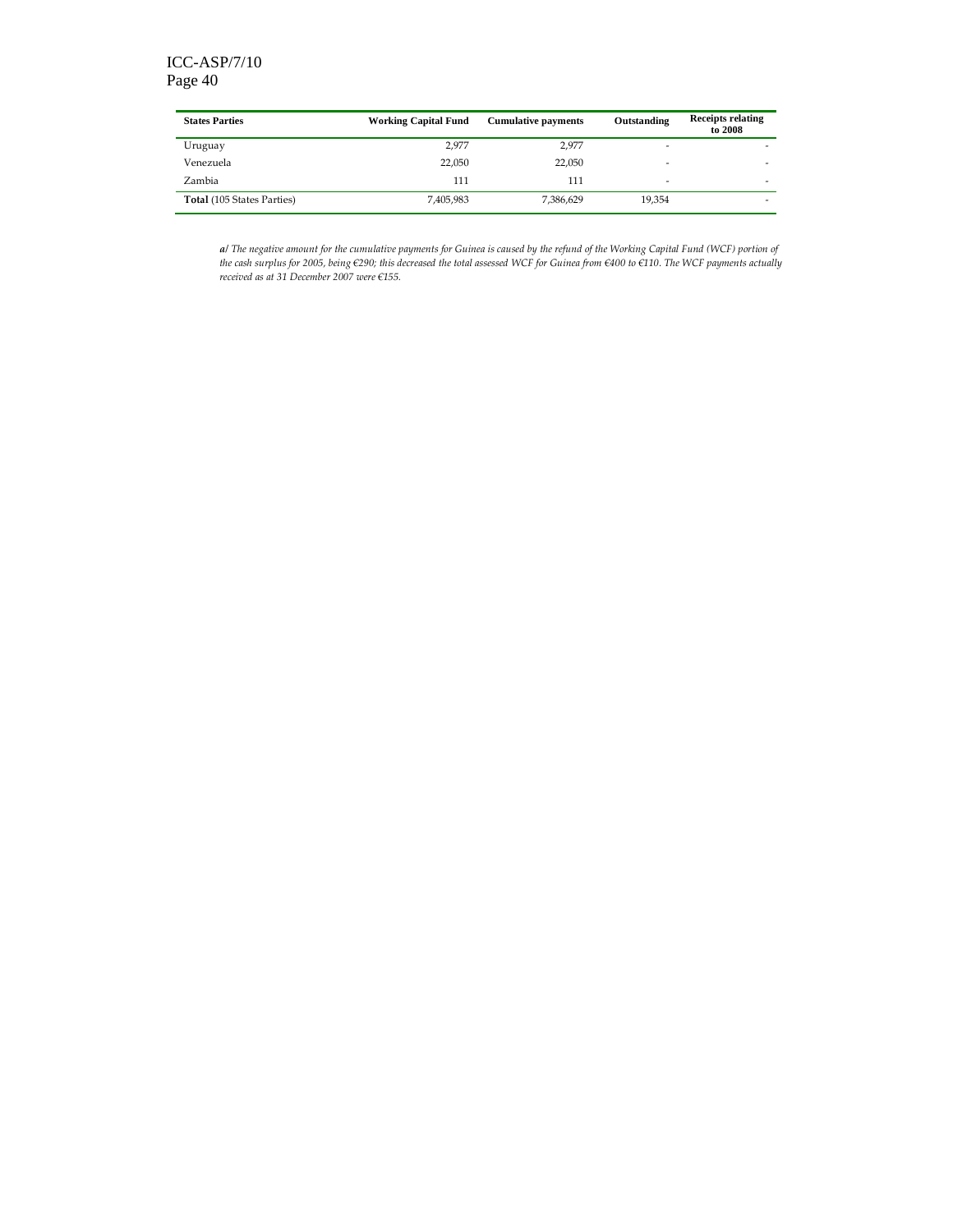|                                                                | 2007       | 2006        |
|----------------------------------------------------------------|------------|-------------|
| Current year                                                   |            |             |
| Credits                                                        |            |             |
| Receipts of assessed contributions                             | 83,020,858 | 73,525,623  |
| Miscellaneous income                                           | 3,308,350  | 1,766,020   |
|                                                                | 86,329,208 | 75,291,643  |
| Charges                                                        |            |             |
| Disbursed expenditures                                         | 63,052,531 | 52,831,394  |
| Unliquidated obligations                                       | 10,913,607 | 11,721,338  |
| Provision for pension liabilities                              | 3,423,734  |             |
| Provision for ILO cases                                        | 73,711     | 126,078     |
|                                                                | 77,463,583 | 64,678,810  |
| Provisional cash surplus/(deficit)                             | 8,865,625  | 10,612,833  |
| Contributions receivable                                       | 5,850,942  | 6,891,577   |
| Excess/(shortfall) of income over expenditure<br>(Statement I) | 14,716,567 | 17,504,410  |
| Disposition of prior year's provisional<br>surplus/(deficit)   |            |             |
| Prior year's provisional surplus/(deficit)                     | 10,612,833 | (5,609,732) |
| Plus: Receipt of prior periods' assessed contributions         | 9,671,584  | 10,068,084  |
| Savings on, or cancellation of, prior periods'<br>obligations  | 2,932,635  | 1,867,180   |
| Prior year's cash surplus/(deficit)                            | 23,217,052 | 6,325,532   |
| Total cash surplus (Statement II)                              | 37,933,619 | 23,829,942  |

#### International Criminal Court Status of cash surplus as at 31 December 2007

(in euros)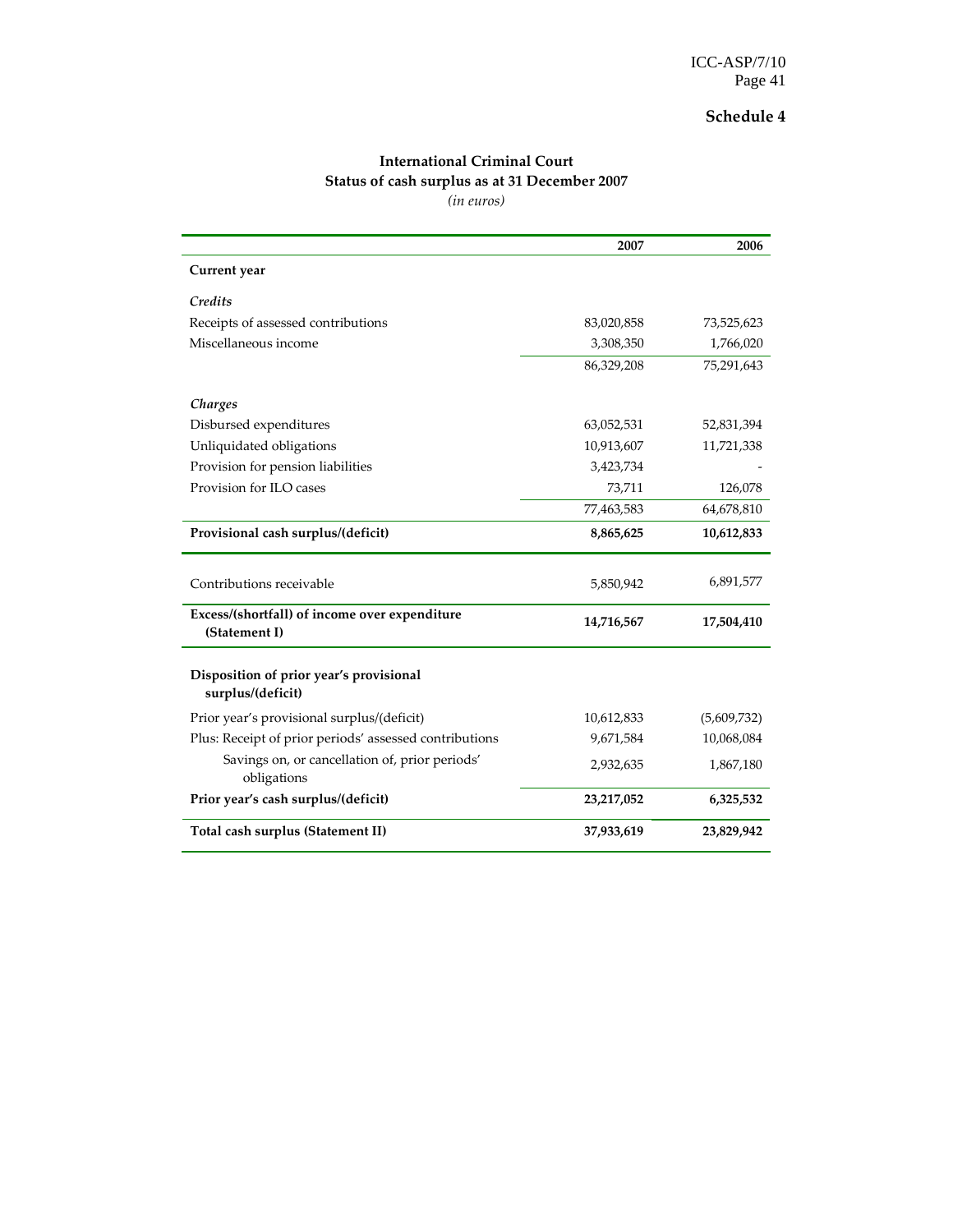#### International Criminal Court Shares of States Parties in the 2006 cash surplus

(in euros)

| <b>States Parties</b>                       | 2006 scale of | Surplus   |
|---------------------------------------------|---------------|-----------|
|                                             | assessment    |           |
| Afghanistan                                 | 0.00398       | 923       |
| Albania                                     | 0.00994       | 2,309     |
| Andorra                                     | 0.00994       | 2,309     |
| Antigua and Barbuda                         | 0.00597       | 1,385     |
| Argentina                                   | 1.90117       | 441,395   |
| Australia                                   | 3.16596       | 735,042   |
| Austria                                     | 1.70827       | 396,609   |
| Barbados                                    | 0.01989       | 4,617     |
| Belgium                                     | 2.12589       | 493,568   |
| Belize                                      | 0.00199       | 462       |
| Benin                                       | 0.00398       | 923       |
| Bolivia                                     | 0.01790       | 4,155     |
| Bosnia & Herzegovina                        | 0.00597       | 1,385     |
| Botswana                                    | 0.02386       | 5,542     |
| Brazil                                      | 3.02874       | 703,184   |
| Bulgaria                                    | 0.03381       | 7,849     |
| Burkina Faso                                | 0.00398       | 923       |
| Burundi                                     | 0.00199       | 462       |
| Cambodia                                    | 0.00398       | 923       |
| Canada                                      | 5.59412       | 1,298,790 |
| Central African Republic                    | 0.00199       | 461       |
| Colombia                                    | 0.30824       | 71,565    |
| Comoros                                     | 0.00033       | 77        |
| Congo                                       | 0.00199       | 462       |
| Costa Rica                                  | 0.05966       | 13,851    |
| Croatia                                     | 0.07358       | 17,083    |
| Cyprus                                      | 0.07756       | 18,007    |
|                                             | 0.00597       | 1,385     |
| Democratic Republic of the Congo<br>Denmark | 1.42786       | 331,508   |
|                                             | 0.00199       | 462       |
| Djibouti                                    |               |           |
| Dominica                                    | 0.00199       | 462       |
| Dominican Republic                          | 0.06960       | 16,160    |
| Ecuador                                     | 0.03778       | 8,772     |
| Estonia                                     | 0.02386       | 5,541     |
| Fiji                                        | 0.00795       | 1,847     |
| Finland                                     | 1.05996       | 246,091   |
| France                                      | 11.99167      | 2,784,111 |
| Gabon                                       | 0.01790       | 4,155     |
| Gambia                                      | 0.00199       | 462       |
| Georgia                                     | 0.00597       | 1,385     |
| Germany                                     | 17.22584      | 3,999,332 |
| Ghana                                       | 0.00795       | 1,847     |
| Greece                                      | 1.05399       | 244,706   |
| Guinea                                      | 0.00597       | 1,385     |
| Guyana                                      | 0.00199       | 462       |
| Honduras                                    | 0.00994       | 2,309     |
| Hungary                                     | 0.25057       | 58,175    |
| Iceland                                     | 0.06761       | 15,698    |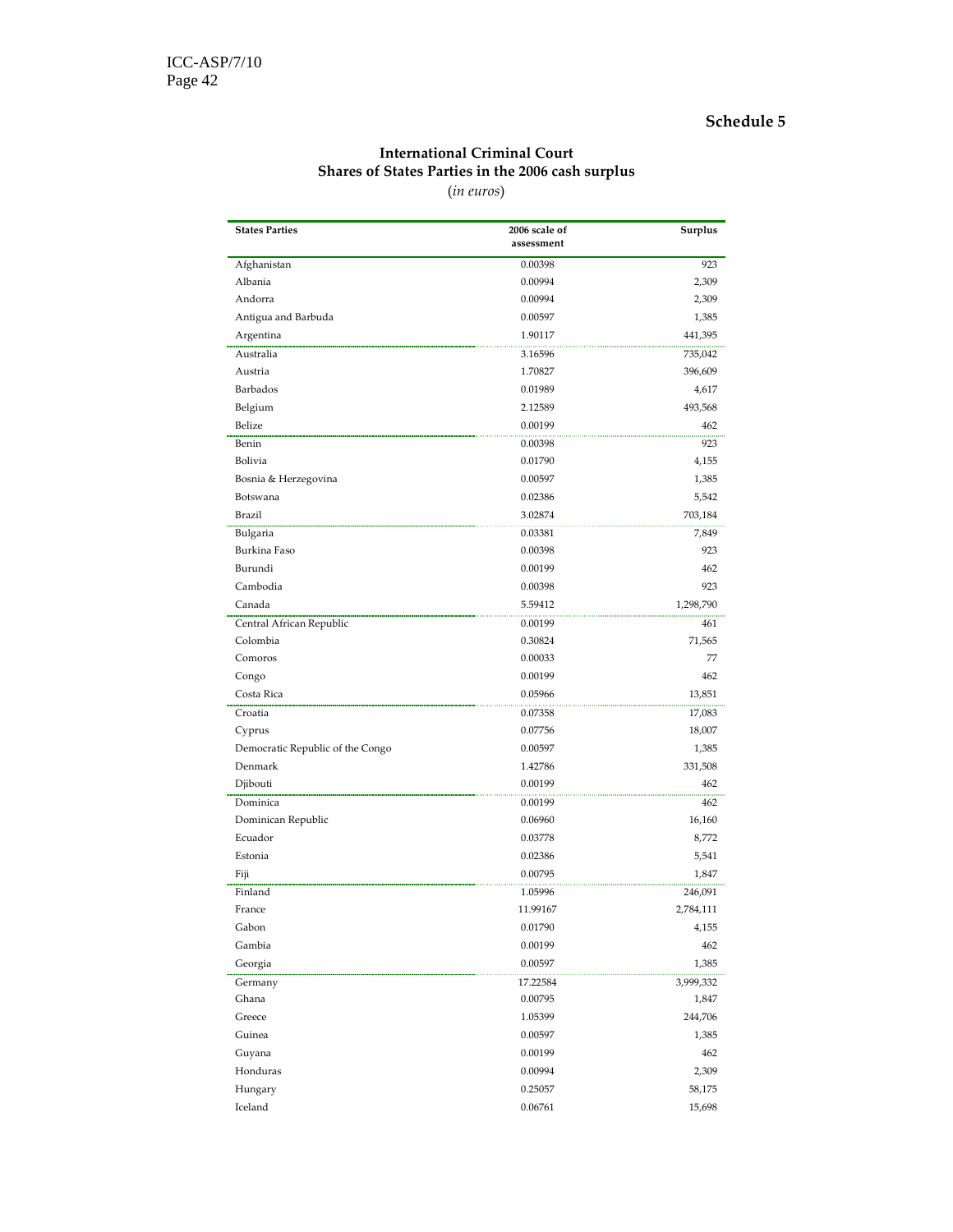| <b>States Parties</b>                 | 2006 scale of | Surplus   |
|---------------------------------------|---------------|-----------|
|                                       | assessment    |           |
| Ireland                               | 0.69603       | 161,599   |
| Italy                                 | 9.71464       | 2,255,454 |
| Jordan                                | 0.02188       | 5,079     |
| Kenya                                 | 0.01790       | 4,155     |
| Latvia                                | 0.02983       | 6,926     |
| Lesotho                               | 0.00199       | 462       |
| Liberia                               | 0.00199       | 462       |
| Liechtenstein                         | 0.00994       | 2,309     |
| Lithuania                             | 0.04773       | 11,081    |
| Luxembourg                            | 0.15313       | 35,552    |
| Malawi                                | 0.00199       | 462       |
| Mali                                  | 0.00398       | 923       |
| Malta                                 | 0.02784       | 6,464     |
| Marshall Islands                      | 0.00199       | 462       |
| Mauritius                             | 0.02188       | 5,079     |
| Mexico                                | 3.74466       | 869,400   |
| Mongolia                              | 0.00199       | 462       |
| Montenegro                            | 0.00116       | 269       |
| Namibia                               | 0.01193       | 2,770     |
| Nauru                                 | 0.00199       | 462       |
| Netherlands                           | 3.36085       | 780,290   |
| New Zealand                           | 0.43950       | 102,038   |
| Niger                                 | 0.00199       | 462       |
| Nigeria                               | 0.08352       | 19,392    |
| Norway                                | 1.35031       | 313,501   |
| Panama                                | 0.03778       | 8,772     |
| Paraguay                              | 0.02386       | 5,541     |
| Peru                                  | 0.18296       | 42,477    |
| Poland                                | 0.91678       | 212,848   |
| Portugal                              | 0.93467       | 217,004   |
| Republic of Korea                     | 3.57165       | 829,231   |
| Romania                               | 0.11932       | 27,703    |
| Saint Kitts and Nevis                 | 0.00033       | 77        |
| Saint Vincent and the Grenadines      | 0.00199       | 462       |
| Samoa                                 | 0.00199       | 462       |
| San Marino                            | 0.00597       | 1,385     |
| Senegal                               | 0.00994       | 2,309     |
| Serbia                                | 0.03778       | 8,772     |
| Sierra Leone                          | 0.00199       | 462       |
| Slovakia                              | 0.10142       | 23,547    |
| Slovenia                              | 0.16307       | 37,860    |
| South Africa                          | 0.58069       | 134,819   |
| Spain                                 | 5.01144       | 1,163,509 |
| Sweden                                | 1.98469       | 460,787   |
| Switzerland                           | 2.38044       | 552,667   |
| Tajikistan                            | 0.00199       | 462       |
| The Former Yugoslav Rep. of Macedonia | 0.01193       | 2,770     |
| Timor-Leste                           | 0.00199       | 462       |
| Trinidad and Tobago                   | 0.04375       | 10,158    |
| Uganda                                | 0.01193       | 2,770     |
| United Kingdom                        | 12.18457      | 2,828,898 |
| United Republic of Tanzania           | 0.01193       | 2,770     |
|                                       |               | 22,162    |
| Uruguay                               | 0.09546       | 78,952    |
| Venezuela                             | 0.34006       |           |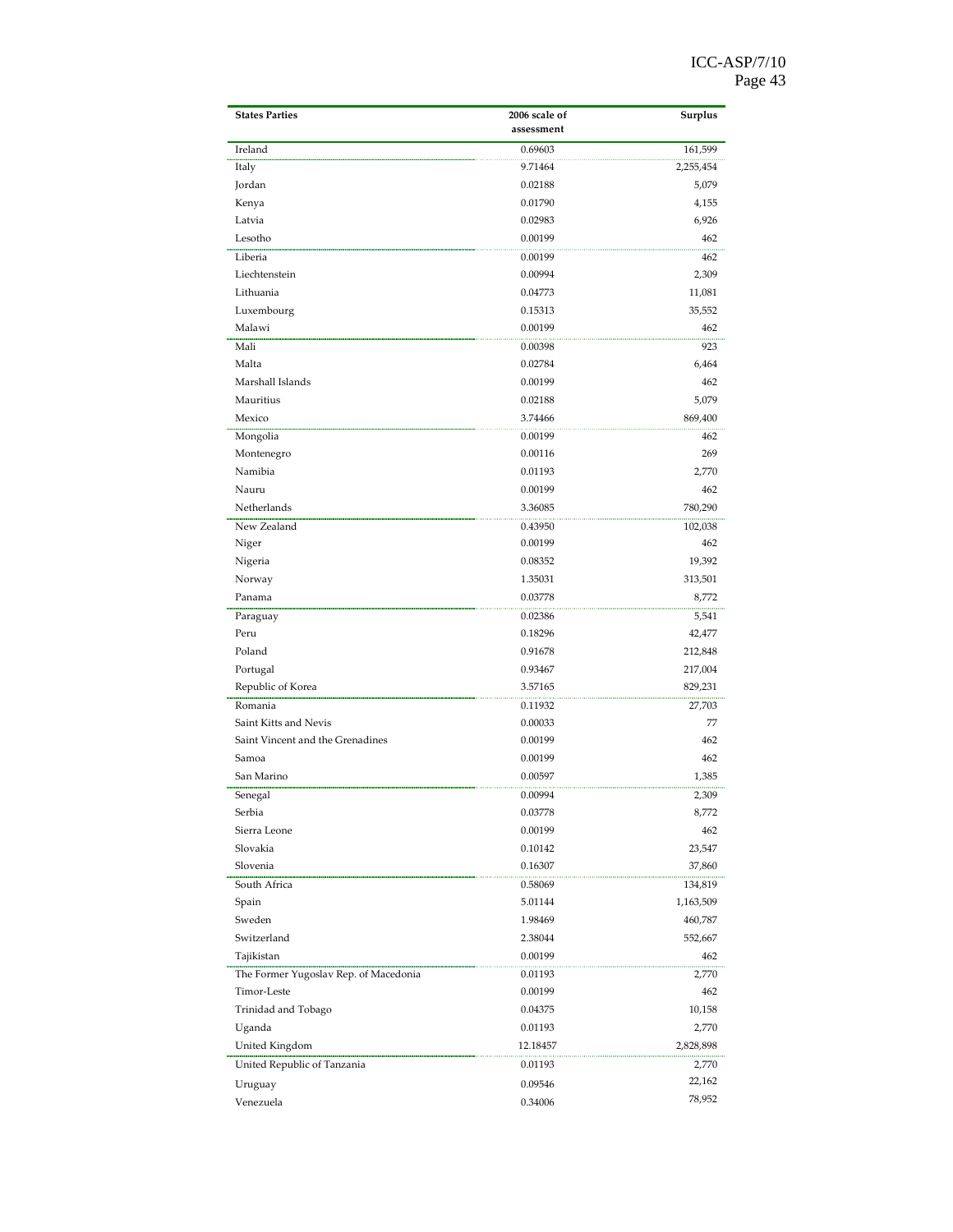| <b>States Parties</b>      | 2006 scale of<br>assessment | Surplus    |
|----------------------------|-----------------------------|------------|
| Zambia                     | 0.00398                     | 923        |
| Total (103 States Parties) | 100,0000                    | 23,217,052 |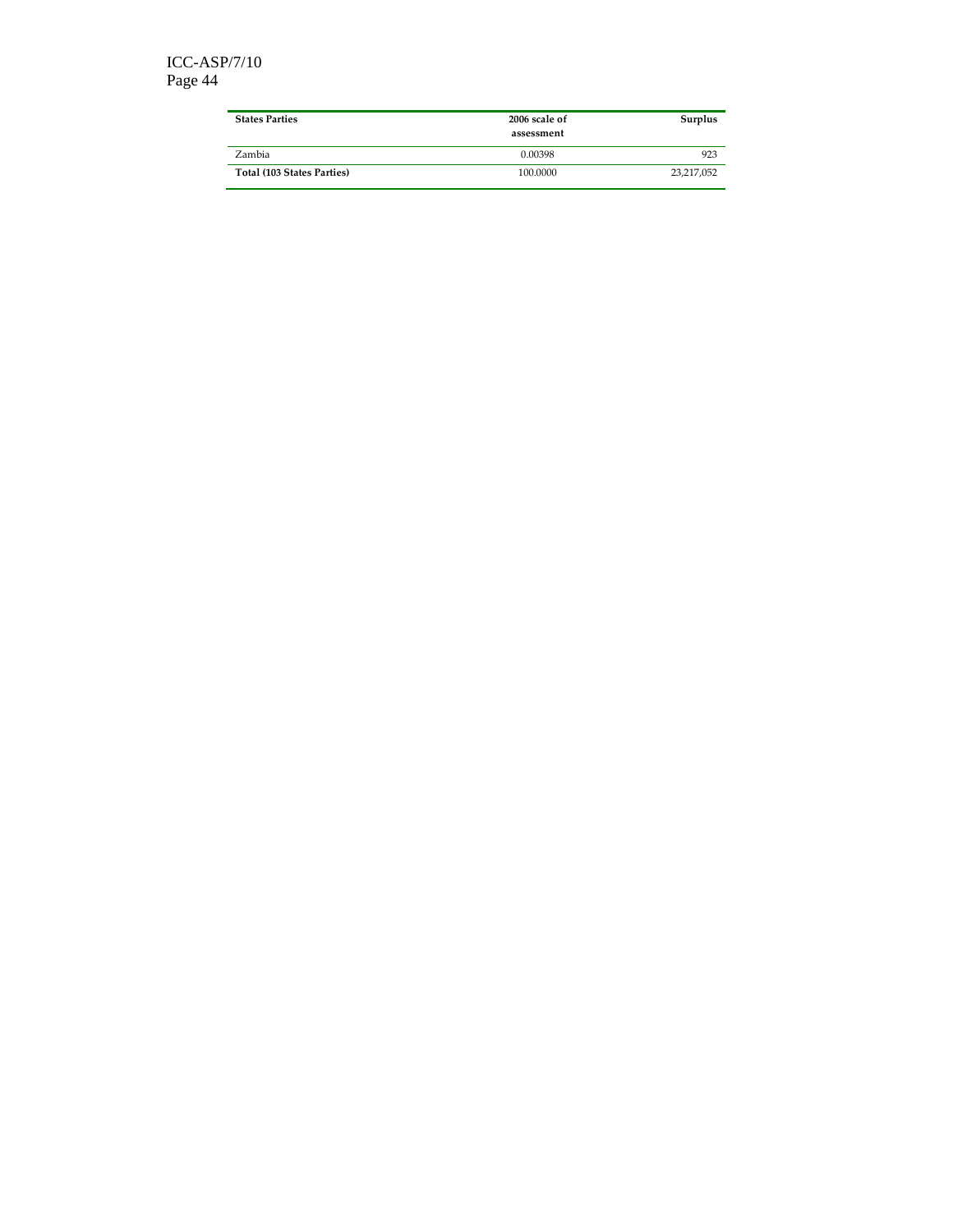#### International Criminal Court Status of voluntary contributions as at 31 December 2007 (in euros)

Project Pledge Project Pledge Project Pledge Project Pledge Project Pledge Project Pledge Project Pledge Pledge Pledge Pledge Pledge Pledge Pledge Pledge Pledge Pledge Pledge Pledge Pledge Pledge Pledge Pledge Pledge Pledg s Receive d Outstandi ng Receip ts for future period s Refun d to donor s Internship and Visiting Professionals European Commission 713,904 506,649 207,255 179,321 MacArthur Foundation 89,706 89,706 - 22,427 The Netherlands 28,500 28,500 - 10,126 Foundation Open Society Institute 62,922 62,922 - 20,974 - Norway 24,984 24,984 - - 40,849 Switzerland 7,000 7,000 - 5,380 927,016 719,761 207,255 222,722 56,355 Least Developed Countries Canada - 36,454 - 2,127 Finland - 16,000 - - - - -Germany - 20,000 - 20,000 - 20,000 - 20,000 - 20,000 - 20,000 - 20,000 - 20,000 - 20,000 - 20,000 - 20,000 - 20,000 - 20,000 - 20,000 - 20,000 - 20,000 - 20,000 - 20,000 - 20,000 - 20,000 - 20,000 - 20,000 - 20,000 - 20,00 Greece - 20,000 - - - Ireland 20,000 - - - Montenegro - 2,500 The Netherlands -  $40,000$ Switzerland - 19,979 United Kingdom - 28,679 -203,612 - 2,127 Judicial Capacity Strengthening MacArthur Foundation 48,750 48,750 - 48,750 48,750 - - - ICC Legal Tools Project (Case Matrix) Austria 5,000 5,000 - - - Finland 95,240 95,240 - - 13,993 100,240 100,240 - - 13,993 Joint Appellate Training Programme Foundation Open Society Institute 7,566 7,566 - - -  $7,566$   $7,566$   $-$  -  $-$  -  $-$ Defence Counsel Seminar Finland 52,406 52,406 - - 20,847 52,406 52,406 - 20,847 Total voluntary contributions 1,135,97 8 1,132,33 5 207,255 222,722 93,322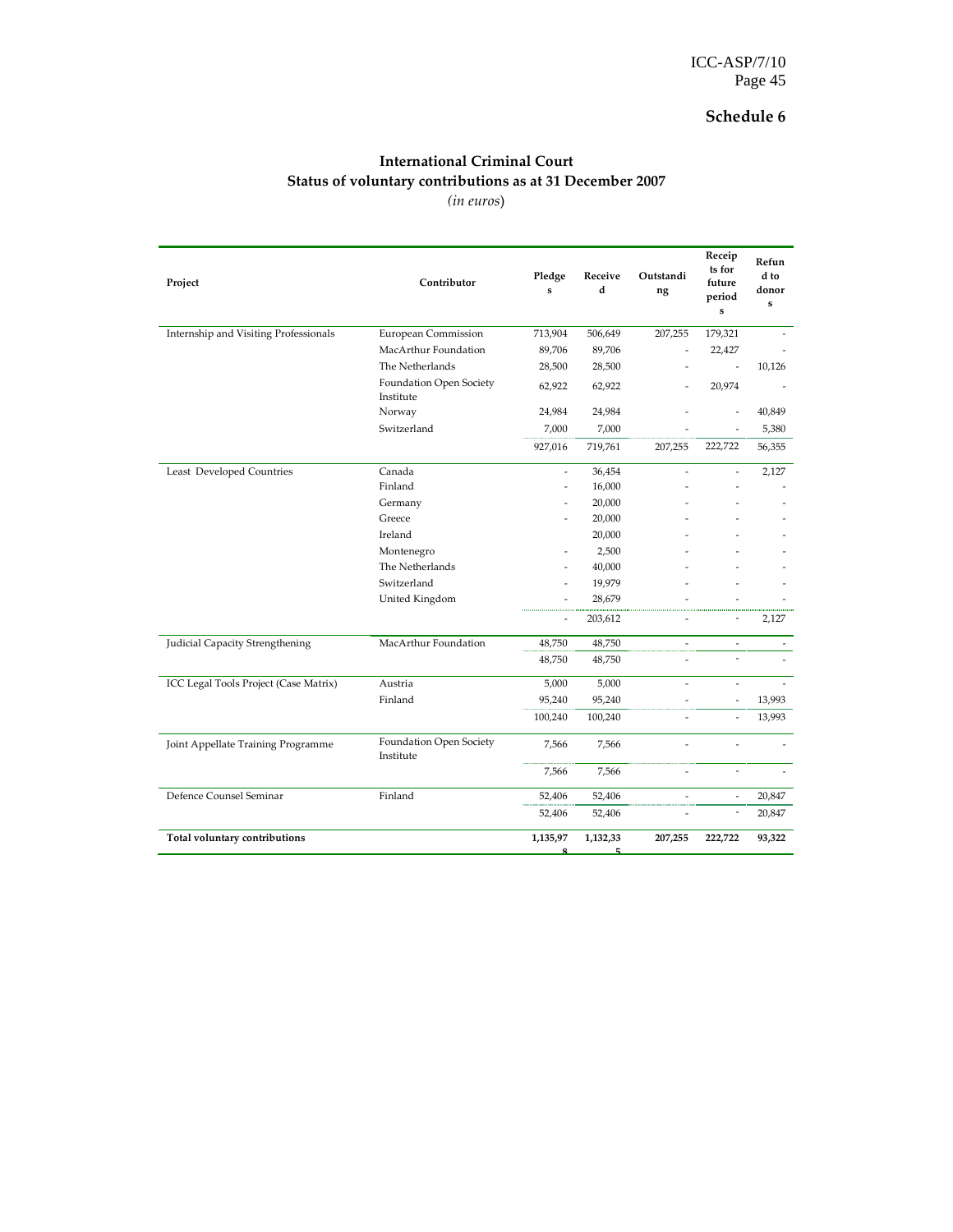#### International Criminal Court Status of trust funds as at 31 December 2007(in euros)

| (in euros) |  |
|------------|--|
|            |  |

| <b>Trust Fund</b>                                  | <b>Balances</b><br>brought forward<br>as at<br>1 January | Receipts       | <b>Disbursements</b> | Unliquidated<br>obligations | Total<br>expenditures    | Interest<br>Earned | Savings on, or<br>cancellation<br>of, prior<br>periods'<br>obligations | Refunds to<br>donors | Unencumbered<br>balances |
|----------------------------------------------------|----------------------------------------------------------|----------------|----------------------|-----------------------------|--------------------------|--------------------|------------------------------------------------------------------------|----------------------|--------------------------|
| Internship and Visiting Professionals<br>Programme | 154,114                                                  | 719,761        | 896,189              | 98,318                      | 994,507                  | 14,484             | 10,223                                                                 | (56, 355)            | (152, 279)               |
| <b>ICC</b> Institutional Video                     | 37,601                                                   | $\overline{a}$ | $\overline{a}$       | $\overline{\phantom{a}}$    | $\overline{\phantom{a}}$ | 1,209              |                                                                        | $\sim$               | 38,810                   |
| <b>Least Developed Countries</b>                   | 41,173                                                   | 203,612        | 24,351               | 79,331                      | 103,682                  | 4,184              | 4,487                                                                  | (2,127)              | 147,647                  |
| ICC Legal Tools Project (Case Matrix)              | 14,976                                                   | 100,240        | 85,944               | 10,441                      | 96,385                   | 1,557              | 535                                                                    | (13,993)             | 6,930                    |
| Judicial Capacity Strengthening Programme          | 28,356                                                   | 48,750         | 36,219               | $\overline{\phantom{a}}$    | 36,219                   | 1,655              | $\overline{\phantom{a}}$                                               | $\sim$               | 42,541                   |
| Joint Appellate Training Programme                 | 7,742                                                    | 7,566          | 15,093               | $\overline{\phantom{a}}$    | 15,093                   | 7                  | $\overline{\phantom{a}}$                                               |                      | 221                      |
| Defence Counsel Seminar                            | $\overline{\phantom{a}}$                                 | 52,406         | 23,317               | 5,258                       | 28,575                   | 532                | $\overline{\phantom{a}}$                                               | (20, 847)            | 3,517                    |
| Total                                              | 283,962                                                  | 1,132,335      | 1,081,114            | 193,347                     | 1,274,461                | 23,628             | 15,245                                                                 | (93, 322)            | 87,387                   |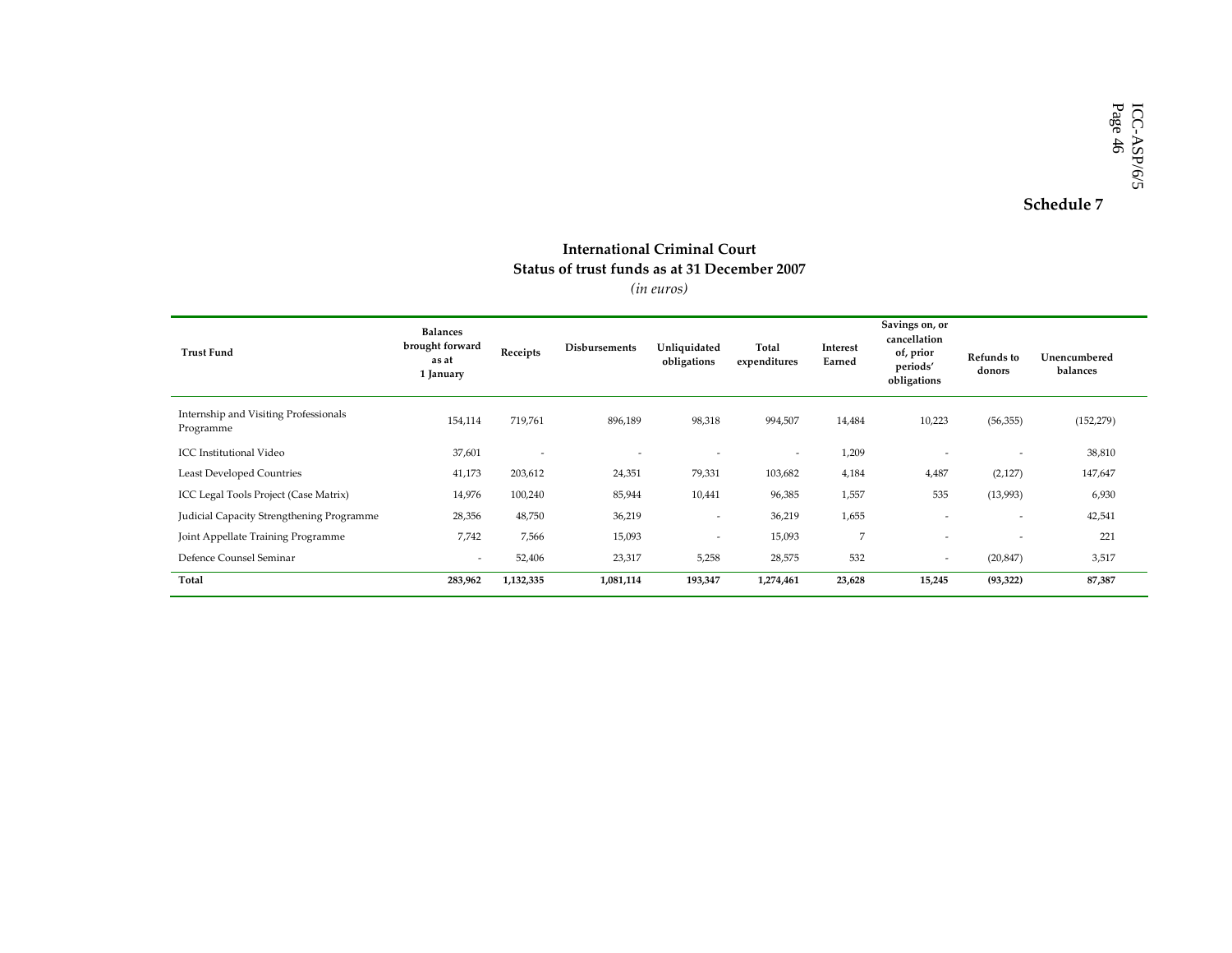#### **Notes to the financial statements**

#### **1. The International Criminal Court and its objectives**

1.1 The International Criminal Court (ICC) is a permanent institution with the power to exercise jurisdiction over perpetrators of the most serious crimes of international concern (genocide, crimes against humanity, war crimes and crimes of aggression once formally defined). The Court has four organs: the Presidency, Chambers (consisting of an Appeals Division, a Trial Division and a Pre-Trial Division), the Office of the Prosecutor and the Registry. In its resolution ICC-ASP/2/Res.3, adopted in September 2003, the Assembly of States Parties established the Secretariat of the Assembly of States Parties (the Secretariat), to begin its operations on 1 January 2004. In undertaking their tasks, the organs of the Court are guided by the framework set out in the Rome Statute, the Rules of Procedure and Evidence, and other relevant instruments.

The objectives pursued by each organ of the Court are as follows:

#### **a) Presidency**

- (i) To ensure the proper administration of the Court through means of managerial oversight, coordination and cooperation;
- (ii) To oversee and support the fair, open and effective conduct of proceedings and to fulfil all exclusive judicial functions assigned to the Presidency;
- (iii)To broaden global understanding of and support for the work of the Court by representing it in the international arena.

#### **b) Chambers**

(i) To ensure the conduct of fair, effective and open proceedings, safeguarding the rights of all parties.

#### **c) Office of the Prosecutor**

- (i) To promote national efforts and international cooperation to prevent and punish genocide, crimes against humanity and war crimes;
- (ii) To investigate and prosecute genocide, crimes against humanity and war crimes;
- (iii)To build universal consensus on the principles and purposes of the Rome Statute.

#### **d) Registry**

(i) To provide efficient, effective and high-quality judicial and administrative support services to the Presidency and Chambers, the Office of the Prosecutor, the defence, and victims and witnesses.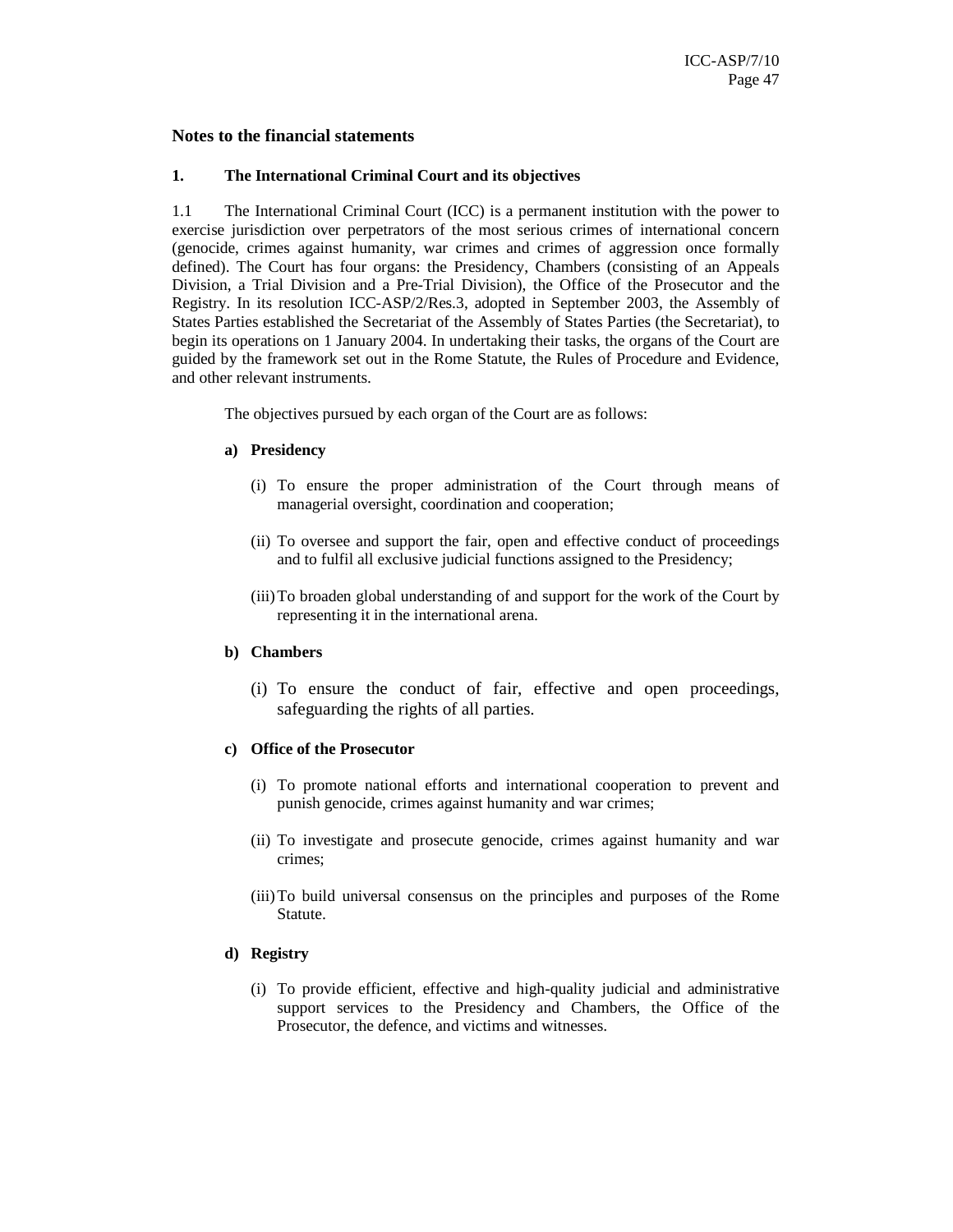#### **e) Secretariat of the Assembly of States Parties**

- (i) To organise conferences of the Assembly and meetings of the subsidiary bodies of the Assembly, including the Bureau and the Committee on Budget and Finance;
- (ii) To assist the Assembly, including its Bureau and subsidiary bodies in all matters relating to their work, with particular emphasis on the effective scheduling and procedurally correct conduct of meetings as well as consultations;
- (iii)To enable the Assembly and its subsidiary bodies to carry out their mandate more effectively by providing them with high-quality substantive Secretariat servicing and support, including technical Secretariat services.

#### **2. Summary of significant accounting and financial reporting policies**

2.1 The accounts of the International Criminal Court are maintained in accordance with the Financial Regulations and Rules of the Court, as adopted by the Assembly of States Parties at its first session in September 2002, and amendments thereto. The accounts of the ICC are currently in conformity with the United Nations system accounting standards. These notes form an integral part of the ICC's financial statements.

2.2 **Fund accounting**: the Organisation's accounts are maintained on a fund accounting basis. Separate funds for general or special purposes may be established by the Assembly of States Parties. Trust funds and special accounts funded wholly by voluntary contributions may be established and closed by the Registrar.

2.3 **Financial period**: the financial period of the Organisation is one calendar year, unless otherwise decided by the Assembly of States Parties.

2.4 **Accrual basis**: with the exception of voluntary contributions, as defined in subparagraph 2.15 (b) below, income, expenditure, assets and liabilities are recognised on the modified accrual basis of accounting.

2.5 **Historical cost basis**: the accounts are prepared on the historical cost basis of accounting and are not adjusted to reflect the effects of changing prices for goods and services.

2.6 **Currency of accounts and treatment of exchange rate movements**: the accounts of the Organisation are presented in euros. Accounting records kept in other currencies are converted into euros at the United Nations operational rate of exchange in effect at the date of the financial statement. Transactions in other currencies are converted into euros at the United Nations operational rate of exchange in effect at the date of transaction.

Exchange rate gains and losses are treated as follows:

- a) Realised gains and losses resulting from the purchase of other currencies are recorded as miscellaneous income;
- b) Realised losses on transactions are reflected in the expenditures of the main programme;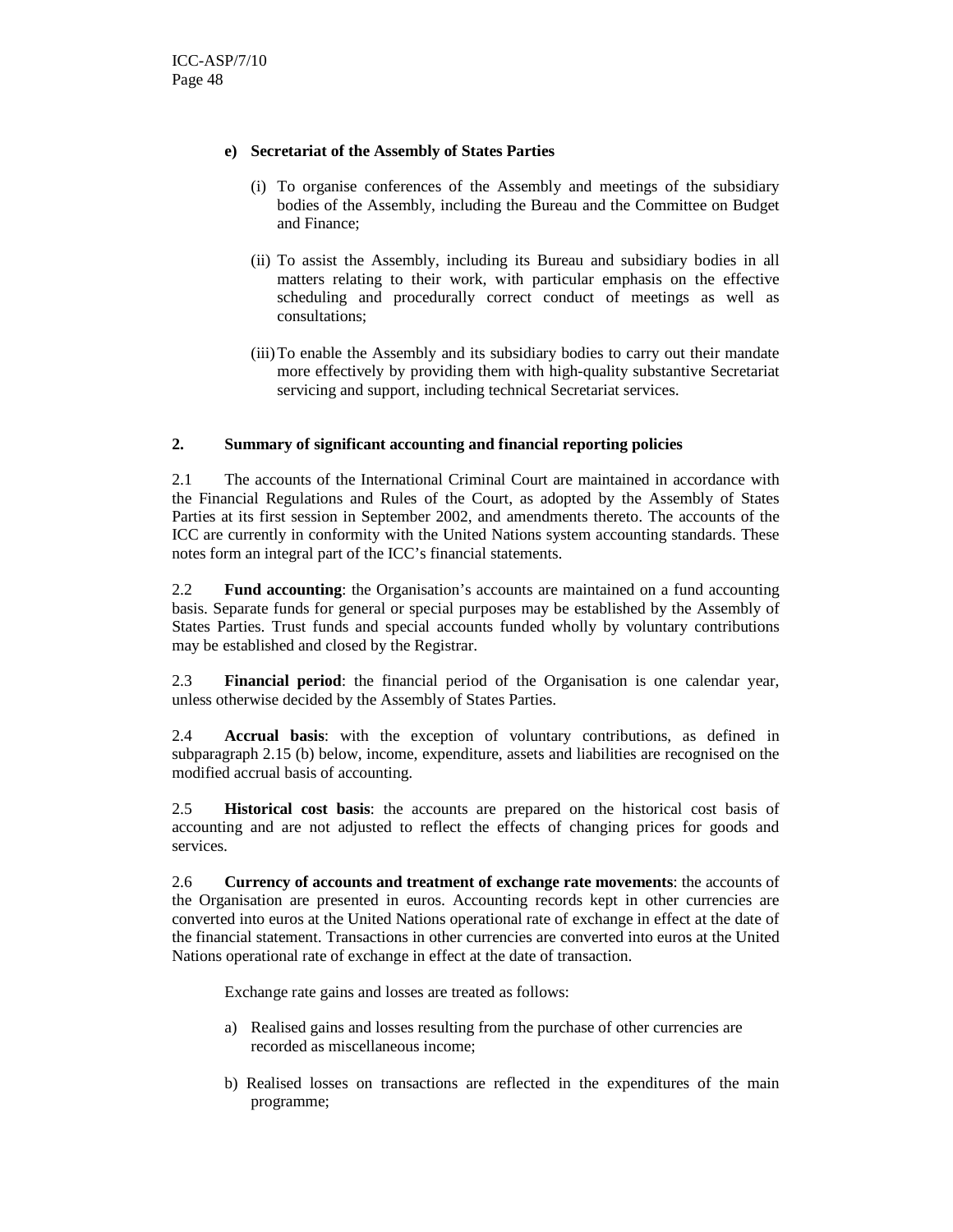- c) Unrealised gains and losses resulting from the revaluation of cash and other assets and liabilities are recorded as a provision in the balance sheet. At year-end, a cumulative net gain is left as a provision in the balance sheet, whereas a net loss is specifically provided for and recorded as expenditure;
- d) Unrealised gains and losses relating to the revaluation of unliquidated obligations are recorded as expenditure and adjusted in the corresponding programme budgets.

2.7 **The General Fund** was established for the purpose of accounting for the expenditures of the Court. The General Fund includes assessed contributions, funds provided by the United Nations, voluntary contributions, miscellaneous income and advances made from the Working Capital Fund to finance expenditures.

2.8 **The Working Capital Fund** is the fund established to ensure capital for the Court to meet short-term liquidity problems pending receipt of assessed contributions. The amount of the Working Capital Fund is determined by the Assembly of States Parties for each financial period and is assessed in accordance with the scale of assessments used for the appropriations of the Court, in accordance with financial regulation 6.2.

2.9 **Trust Funds and special accounts** are established and closed by the Registrar, and are reported to the Presidency and, through the Committee on Budget and Finance, to the Assembly of States Parties. They are funded wholly by voluntary contributions in accordance with specific terms and agreements with the donors.

Reserve accounts and special accounts funded wholly or in part by assessed contributions may be established by the Assembly of States Parties.

2.10 **The Contingency Fund** in the maximum amount of  $\epsilon$ 10,000,000 was established by the Assembly of States Parties in September 2004 to be effective 1 January 2005, to ensure that the Court can meet:

- a) Costs associated with an unforeseen situation following a decision by the Prosecutor to open an investigation; or
- b) Unavoidable expenses for developments in existing situations that could not be foreseen or could not be accurately estimated at the time of adoption of the budget; or
- c) Costs associated with an unforeseen meeting of the Assembly of States Parties.

The level of the Contingency Fund is determined by the Assembly of States Parties and is financed by assessed contributions or by applying cash surpluses, as determined by the Assembly of States Parties.

#### 2.11 **Assessed contributions:**

- a) In accordance with financial regulation 5.2, the appropriations are assessed to States Parties in accordance with the scale of assessments adopted by the United Nations for its regular budget, adjusted to reflect differences in membership between the United Nations and the Court;
- b) In accordance with financial regulation 5.8, payments made by a State Party are credited first to the Working Capital Fund and then to the contributions due to the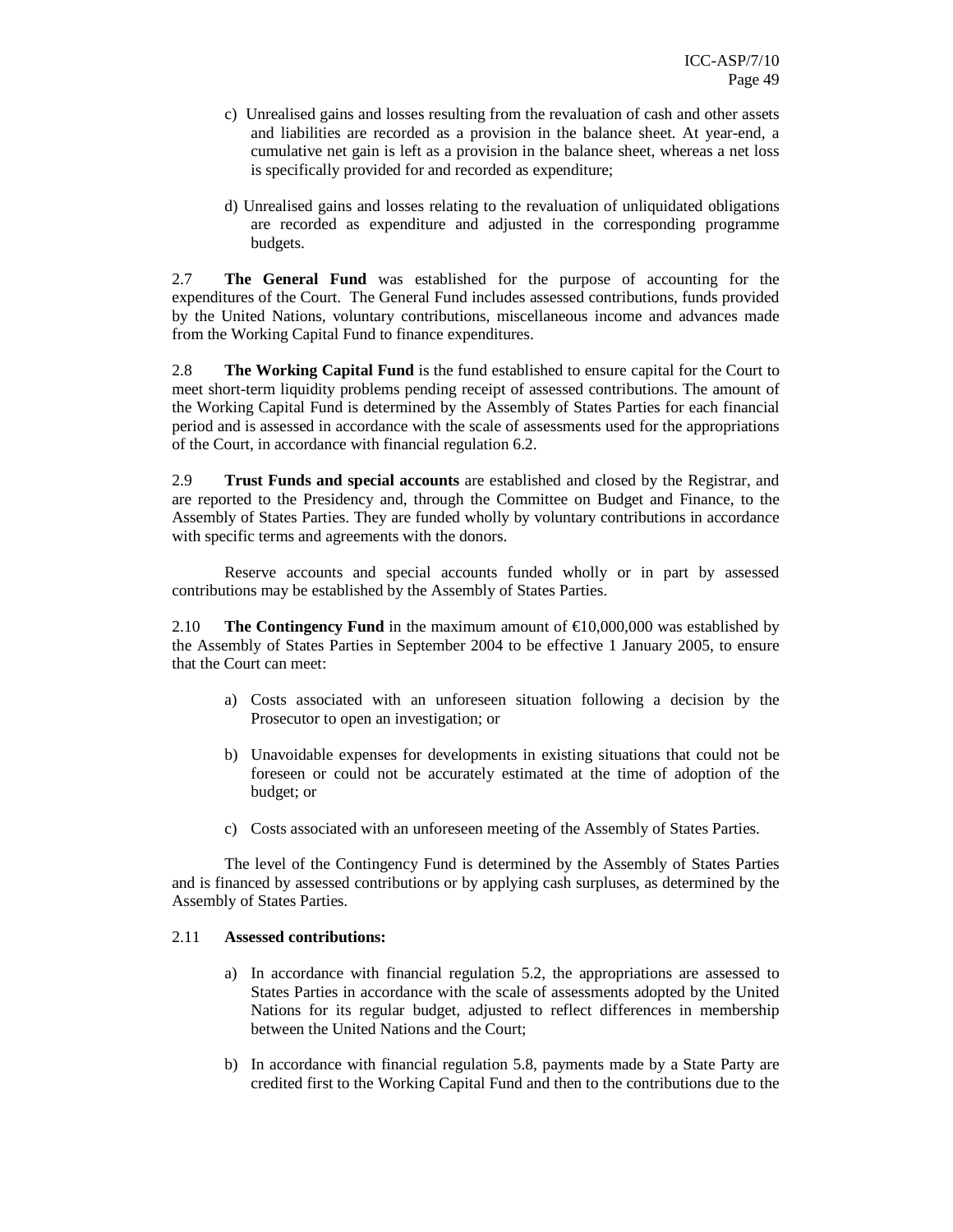General Fund, and then to the Contingency Fund, in the order in which the State Party was assessed;

- c) Contributions paid in other currencies are converted into euros at the rate of exchange in effect at the date of payment;
- d) New States Parties to the Rome Statute are assessed for the year in which they became States Parties for the Working Capital Fund and the regular budget, in accordance with financial regulation 5.10.
- 2.12 **Surpluses due to States Parties** for a given financial period are funds arising from:
	- a) Unencumbered balances of appropriations;
	- b) Savings on, or cancellation of, prior periods' obligations;
	- c) Contributions resulting from the assessment of new States Parties;
	- d) Revisions to the scale of assessments taking effect during the financial year; and
	- e) Miscellaneous income as defined in subparagraph 2.15 (d) below.

Unless otherwise determined by the Assembly of States Parties, surpluses at the end of the financial period, after deducting there from any assessed contributions for that financial period which remain unpaid, are apportioned to the States Parties based on the scale of assessments applicable for the financial period to which the surplus relates. As of 1 January following the year in which the audit of the accounts of the financial period is completed, the amount of surplus apportioned to a State Party is surrendered if its contribution for that financial period has been paid in full. In such cases, the credit is used to offset, in whole or in part, contributions due to the Working Capital Fund and assessed contributions due for the calendar year following the financial period to which the surplus relates.

2.13 **Reserve for unpaid assessed contributions:** a reserve in the amount of assessed contributions remaining unpaid for prior financial periods is shown on the balance sheet as a deduction from the cumulative surplus.

2.14 **Contributions received in advance:** contributions received in advance are shown on the balance sheet as a liability. Contributions received in advance are applied in the following financial period, first against any advances due to the Working Capital Fund and second, to the assessed contributions.

2.15 **Income:** the organisation's income consists of:

- a) Assessed contributions: for the purposes of the financial statements, income is recognised when the assessments to the States Parties of the adopted programme budget have been approved by the Assembly of States Parties;
- b) Voluntary contributions are recorded as income on the basis of a written commitment to pay monetary contributions during the current financial year, except where contributions are not preceded by a pledge. For these funds, income is recorded at the time that the actual contributions are received from the donors;
- c) Funds provided by the United Nations in accordance with article 115, subparagraph (b), of the Rome Statute;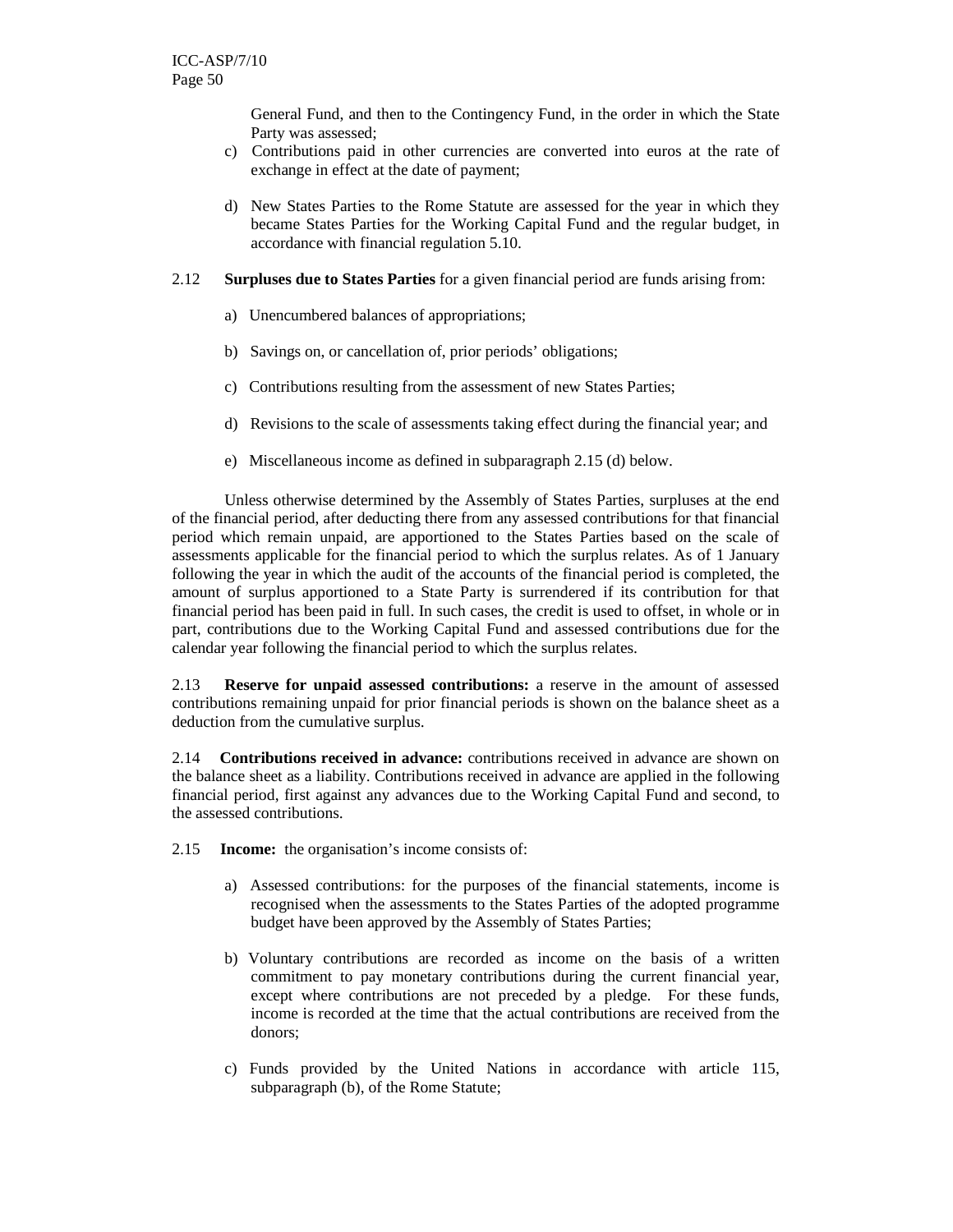- d) Miscellaneous income includes:
	- (i) Refunds of actual expenditures incurred in prior financial periods;
	- (ii) Interest income: includes all interest earned on deposits in interest-bearing bank accounts and time deposits;
	- (iii) Income derived from investments of the General Fund, the Working Capital Fund and the Contingency Fund;
	- (iv) At the end of the financial period, a net positive balance of the account for loss or gain on exchange resulting from currency exchange, or revaluation and devaluation of currency is credited to miscellaneous income. A net negative balance is charged to the relevant expenditure account;
	- (v) Proceeds from the sale of property;
	- (vi) Voluntary contributions for which no purpose is specified.

#### 2.16 **Expenditure:**

- a) Expenditures are incurred against authorised allotments in accordance with financial rule 104.1. Total expenditures reported include disbursement expenditures and unliquidated obligations;
- b) Expenditures incurred for non-expendable property are charged to the budget of the period when acquired and are not capitalised. Inventory of such nonexpendable property is maintained at the historical cost;
- c) Obligations pertaining to future financial periods are recorded against a deferred charge account, in accordance with financial rule 111.7.

2.17 **Unliquidated obligations** are commitments entered into that have not been disbursed during the financial period. Obligations are based on a formal contract, agreement, purchase order or other form of undertaking, or on a liability recognised by the Court. Current period obligations remain valid for 12 months after the end of the financial year to which they relate.

2.18 **Provision for pension liabilities for judges:** a provision for the accrued amount of liabilities for the pension scheme of judges is recognised in the accounts and is shown in the income statement as expenditure.

2.19 **Cash and term deposits** comprise funds held in interest-bearing bank accounts, time deposits and call accounts.

#### 2.20 **Deferred charges** comprise**:**

- a) Obligations established prior to the financial period to which they pertain, which are recorded as deferred charges to be charged against the relevant appropriations and funds when they become available;
- b) Expenditure items that are not properly chargeable in the current financial period and that will be charged as expenditure in a subsequent financial period;
- c) That portion of the education grant advance which is assumed to pertain to the scholastic year completed at the date of the financial statement is reported as deferred charges for the purposes of the balance sheet statement only. The full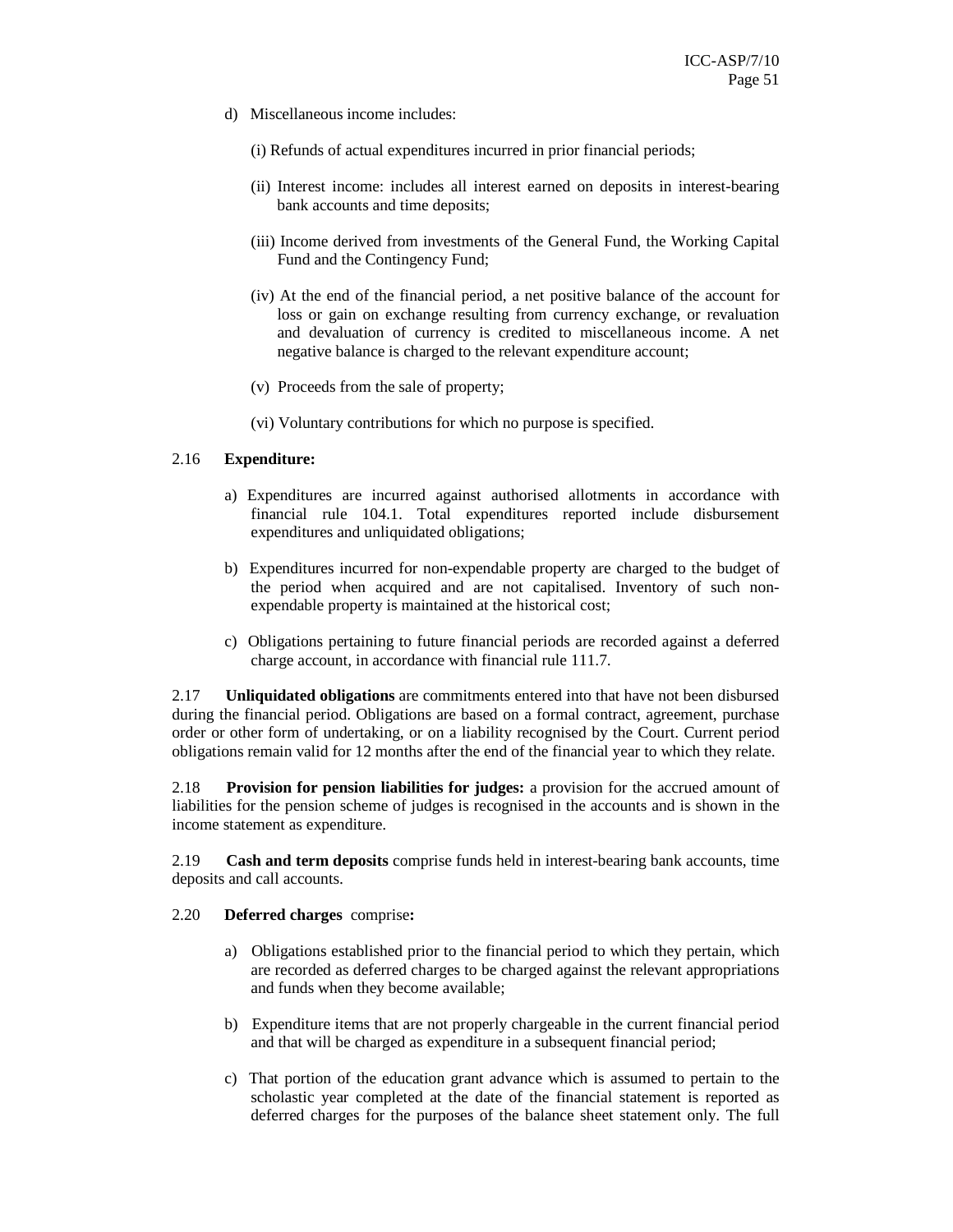amount of the advance is maintained in the accounts receivable of staff members and officials of the Court until the required evidence of entitlement is produced, at which time the budgetary account is charged and the advance settled.

2.21 **Deferred income** includes pledged contributions for future financial periods and other income received but not yet earned.

2.22 **Commitments** of the Court relating to prior and current financial periods are shown as unliquidated obligations. Current period obligations remain valid for 12 months following the end of the financial period to which they relate. Commitments against future financial periods are recorded as deferred charges.

2.23 **Repatriation grant liability:** internationally recruited staff members who separate become entitled to repatriation grants after one year of service. Similarly, judges become entitled to receive a relocation allowance after five years of service, upon termination of duty.

In prior years, the Court's repatriation grant liability has been estimated by accruing the repatriation grant of each *entitled* employee as at 31 December. In 2007, the Court estimated the liability by accruing the amount of repatriation grant that each *eligible* employee had *earned* as at 31 December.

This method of estimating the liability is more prudent and in line with current best practice for employee benefits (IPSAS 25/IAS 19), where the underlying principle is that the cost of providing employee benefits should be recognised in the period in which the benefit is earned by the employee, rather than when it is paid or payable.

The amount that would have been recorded in prior year's accounts as per the new methodology and a comparison thereof with current period accounts is shown in note 4.16 (b) below. Changing the prior year comparatives would have required a correction in prior year accounts, but is not required in this case as the amount is not material.

2.24 **Contingent liabilities,** if any, are disclosed in the notes to the financial statements.

2.25 **United Nations Joint Staff Pension Fund (UNJSPF)**: in accordance with decision ICC-ASP/1/Decision 3 of the Assembly of States Parties and United Nations General Assembly resolution 58/262 adopted on 23 December 2003, the ICC became a member organisation of the UNJSPF with effect from 1 January 2004. The UNJSPF provides retirement, death, disability and related benefits to ICC staff.

The Pension Fund is a funded defined benefit plan. The financial obligation of the organisation to the Fund consists of its mandated contribution at the rate established by the United Nations General Assembly of 15.8 per cent of pensionable remuneration, together with any share of any actuarial deficiency payments under Article 26 of the Regulations of the Fund. Such deficiency payments are only payable if and when the United Nations General Assembly has invoked the provision of article 26, following determination that there is a requirement for deficiency payments based on an assessment of the actuarial sufficiency of the Fund as of the valuation date.

At the time of this report, the United Nations General Assembly has not invoked this provision.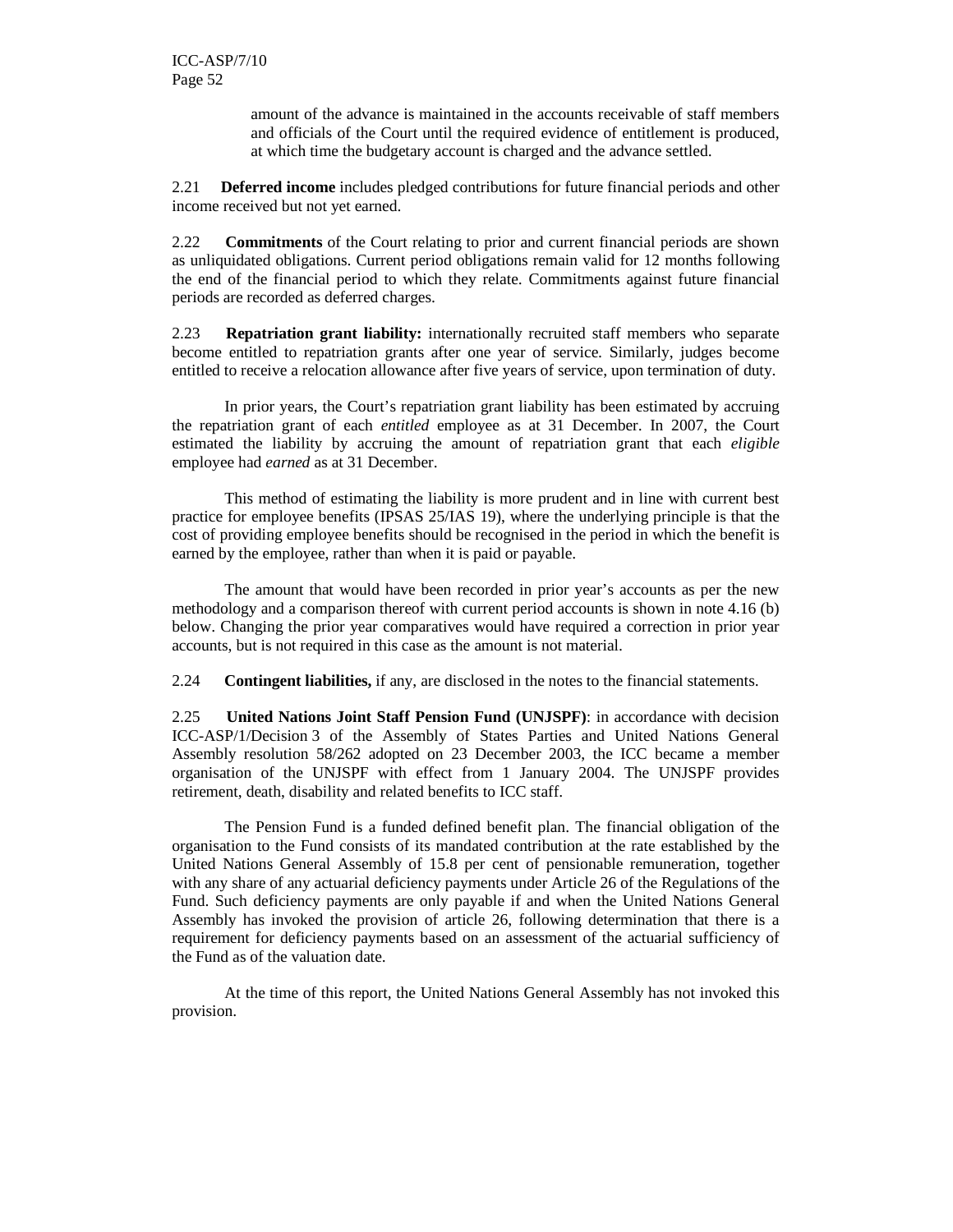#### **3. The International Criminal Court (statements I-IV)**

3.1 The International Criminal Court was established by the Rome Statute of the International Criminal Court on 17 July 1998, when 120 States participating in the "United Nations Diplomatic Conference of Plenipotentiaries on the Establishment of an International Criminal Court" adopted the Statute. The Court is an independent permanent judicial institution composed of the following organs:

- a) The Presidency, comprising the President and the First and Second Vice-Presidents;
- b) The Chambers, comprising an Appeals Division, a Trial Division and a Pre-Trial Division. The Appeals Division is composed of the President and four other judges; the Trial Division is composed of not less than six judges, as is the Pre-Trial Division;
- c) The Office of the Prosecutor, which acts independently as a separate organ of the Court, is responsible for the investigation and prosecution of crimes within the jurisdiction of the Court;
- d) The Registry, which is responsible for:
	- (i) Non-judicial support and administrative services for the Court;
	- (ii) The provision of judicial support for court services;
	- (iii) Management of the internal security of the Court;
	- (iv) The implementation of mechanisms to assist and safeguard the rights of victims, witnesses and defence;
- e) The Secretariat, which provides the Assembly and its Bureau, the Credentials Committee, the Committee on Budget and Finance, the Special Group on the Crime of Aggression, as well as, upon explicit decision by the Assembly, any subsidiary body that may be established by the Assembly, with independent substantive servicing as well as administrative and technical assistance.

The seat of the Court has been established at The Hague in the Netherlands in accordance with article 3 of the Rome Statute. The Court has also established five field offices to enable it to conduct its field operations. These field offices are operational in Uganda, Democratic Republic of the Congo, Chad and Central African Republic.

For the purposes of the 2007 financial period, the appropriations were divided into five major programmes: the Judiciary (Presidency and Chambers), the Office of the Prosecutor, the Registry, the Secretariat of the Assembly of States Parties and Investment in the Court's Premises.

3.2 The financial period of the organisation is one calendar year unless otherwise decided by the Assembly of States Parties.

3.3 **Statement I** reports the income and expenditure and changes in reserve and fund balances during the financial period. It includes the calculation of the excess of income over expenditure for the current period and prior period adjustments of income or expenditure.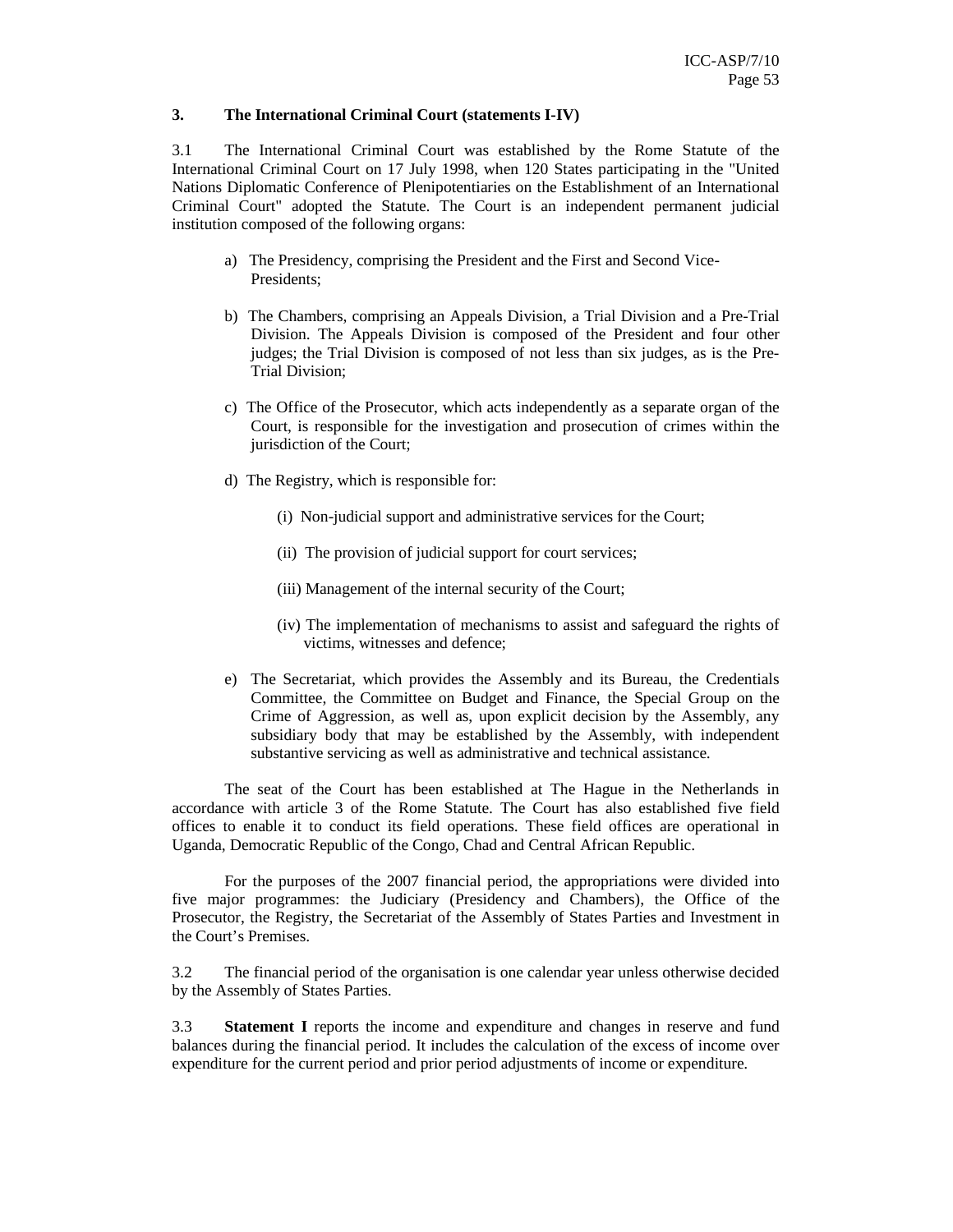3.4 **Statement II** shows the assets, liabilities, reserves and fund balances as at 31 December 2007. The value of non-expendable property is excluded from the assets (see note  $2.16(b)$ ).

3.5 **Statement III** is the cash flow summary statement prepared using the indirect method of International Accounting Standard 7.

3.6 **Statement IV** reports on expenditures against the appropriation approved for the financial period.

#### **4. General Fund, Working Capital Fund and Contingency Fund**

4.1 **Assessed contributions:** the Assembly of States Parties, in its resolution ICC-ASP/5/Res.4, approved the funding of the appropriations of the Court for the financial period 1 January to 31 December 2007 in the total amount of €88,871,800. As at 31 December 2007, there were 105 States Parties to the Rome Statute.

4.2 **Interest income:** interest in the amount of €3,103,873 represents interest earned on the Court's bank accounts for the General Fund, the Working Capital Fund and the Contingency Fund.

4.3 **Miscellaneous income:** the total miscellaneous income of €204,478 represents the following:

| <b>Miscellaneous income</b>                                | <b>Amount</b> (euros) |
|------------------------------------------------------------|-----------------------|
| Refund of expenditures incurred in prior financial periods | 93,718                |
| Miscellaneous income                                       | 110.760               |
| <b>Total</b>                                               | 204,478               |

*Table 1: Details of miscellaneous income* 

4.4 **Expenditures:** the total amount of expenditures, €77,463,583, comprises total disbursements of  $\epsilon$ 63,052,531, outstanding obligations of  $\epsilon$ 10,913,607 and provisions for liabilities of €3,497,445. The expenditures are detailed in table 2 below.

*Table 2: Details of expenditures (in euros)* 

| Category of<br>expenditure      | Appropriation<br>amount | <b>Disbursed</b><br>expenditures | <b>Unliquidated</b><br>obligations | <b>Provisions</b><br>a) | <b>Total</b><br>expenditures |
|---------------------------------|-------------------------|----------------------------------|------------------------------------|-------------------------|------------------------------|
| Salaries & other staff<br>costs | 62,195,000              | 49,774,524                       | 1,187,387                          | 3,462,066               | 54,423,977                   |
| Travel & hospitality            | 4,106,200               | 2,551,962                        | 1,109,106                          |                         | 3,661,068                    |
| Contractual services            | 7,539,100               | 3,428,142                        | 2,315,250                          | 35,379                  | 5,778,771                    |
| Operating expenses              | 11,308,400              | 5,099,689                        | 3,983,690                          |                         | 9,083,379                    |
| Acquisitions                    | 3,723,100               | 2,198,214                        | 2,318,174                          | -                       | 4,516,388                    |
| <b>Total</b>                    | 88,871,800              | 63,052,531                       | 10,913,607                         | 3,497,445               | 77,463,583                   |

a) The amount of  $\epsilon$ 3,497,445 is recorded in the accounts as a provision for pension of judges and a provision for ILO cases as stated in notes 4.5 and 4.6 below.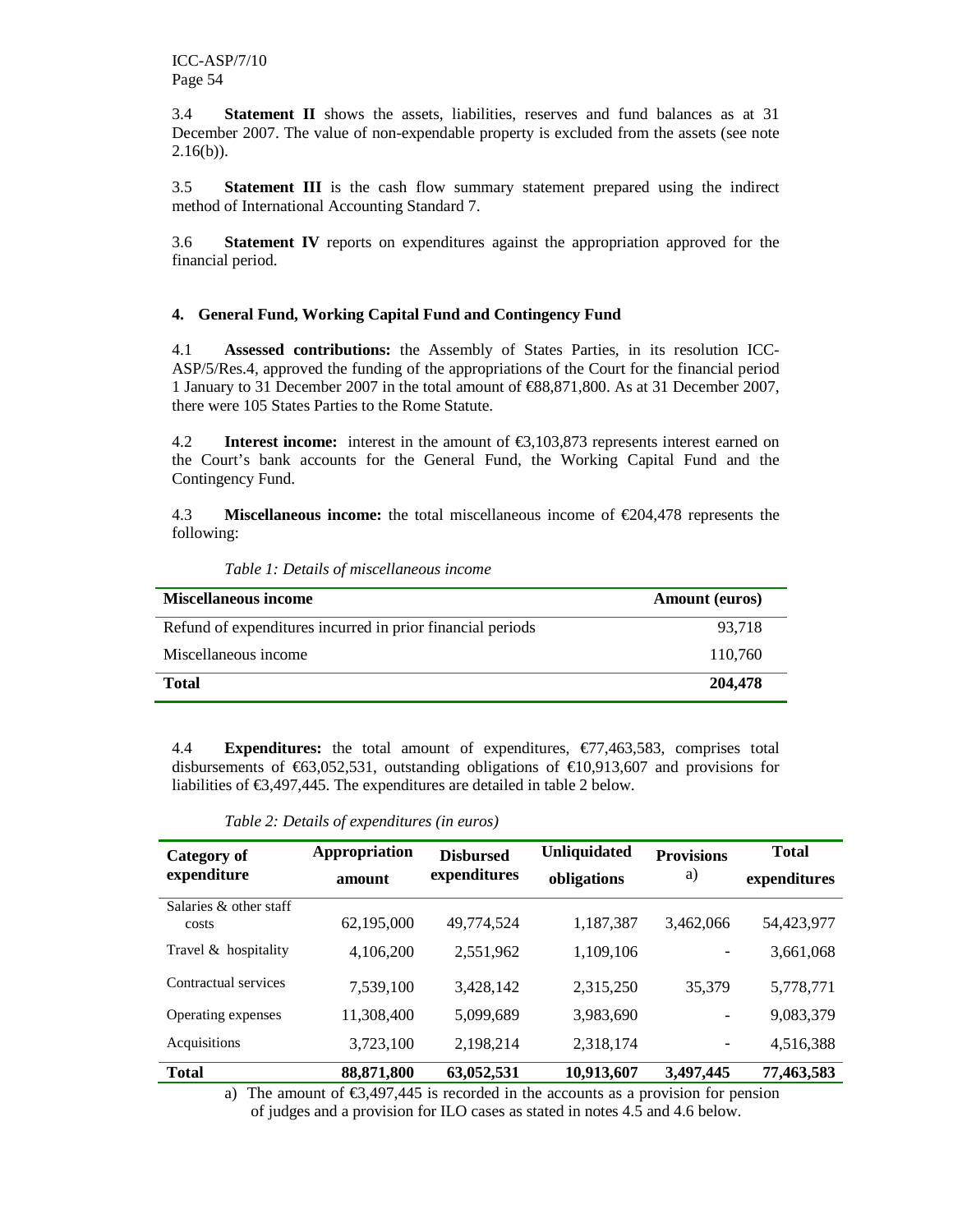4.5 **Provision for pension liabilities:** in its resolution ICC-ASP/4/Res.9, the Assembly of States Parties decided that the pension scheme of the judges should be accounted for and funded on an accrual basis. As at 31 December 2006, the ICC had recorded in its accounts the actuarial estimated costs of the accrual for the period from 11 March 2003 to 31 December 2006 in the amount of  $\epsilon$ 6,291,289. In 2007, the ICC recorded the estimated actuarial costs of the accrual for the period 1 January to 31 December 2007 in the total amount of  $\epsilon$ 2,475,710, resulting in a total provision for the pension of the judges of  $\epsilon$ 8,766,999.

In addition to the provision for the pension of judges, the Court recorded in its accounts in 2007 the liability for the disability premium of a judge who had been declared by the Court not able to perform his duties due to ill-health and was entitled to disability pension effective August 2007. The additional premium for the disability pension accounted for in 2007 was  $\text{\textsterling}948,024$ , resulting in a total provision for pension of judges of  $\text{\textsterling}9,715,023$ .

Due to the complexity of the pension scheme, the ICC and Allianz were not able to finalise the contract in 2007 as stated in the prior year's financial statements. The new estimated time for the completion of the contract is July 2008, at which time the accrued amount as well as the premium for 2008 will be paid to Allianz.

4.6 **Provision for ILO cases:** during 2007, a complaint against the ICC has been presented to the ILOAT by a former staff member. The decision is expected in 2008. Considering the jurisprudence of the Tribunal and its favourable disposition to staff complaints, it is probable that the Tribunal will rule in favour of the complainants, in which case the Tribunal will award damages and costs to staff if their claims are successful. Based on previous awards in similar cases, the amount estimated for damages and costs which has been recorded as a provision is  $\epsilon$ 38,332. The Courtalso recorded as a provision the amount of administrative costs of the Tribunal for 2007 in the amount of  $\epsilon$ 35,379, resulting in a total provision for ILO cases of €73,711.

In 2006, the ICC reported a provision of  $\epsilon$ 126,078 for damages and costs regarding three cases against it presented by (former) staff members of the ICC to the International Labour Organization Administrative Tribunal (ILOAT). In 2007, the ILOAT decided upon the cases and a total amount of  $\epsilon$ 22,232 has been paid to the complainants from the provision. The remaining amount of  $\text{£}103,847$  has been credited to miscellaneous income.

4.7 **Savings on, or cancellation of, prior periods' obligations:** actual disbursements of prior periods' obligations of  $\epsilon$ 11,721,338 amounted to  $\epsilon$ 8,788,703 due to savings on or cancellation of obligations in the amount of  $\epsilon$ 2,932,635.

4.8 **Credits to States Parties:** cash surplus credited to eligible States Parties amounted to €6,325,532. This comprises cash surpluses from 2005 and had been apportioned to States Parties in accordance with their respective assessments for that financial period. The sum of €487,587 of this cash surplus had been returned to States Parties and the remaining amount of €5,837,495 was credited towards assessed contributions due and is included in the total amount of collections during 2007 (Schedule 1).

4.9 **Working Capital Fund:** the Assembly of States Parties, in its resolution ICC-ASP/5/Res.4, established the Working Capital Fund for the financial period 1 January to 31 December 2007 in the amount of  $\epsilon$ 7,405,983 resulting in a net increase of  $\epsilon$ 704,583 from the previous financial period.

4.10 **Assessed contributions receivable:** the outstanding balance of contributions of €8,148,534 comprises €2,297,592 due for prior financial periods and €5,850,942 due for 2007 (Schedule 1). Contributions received from States Parties in excess of contributions due in the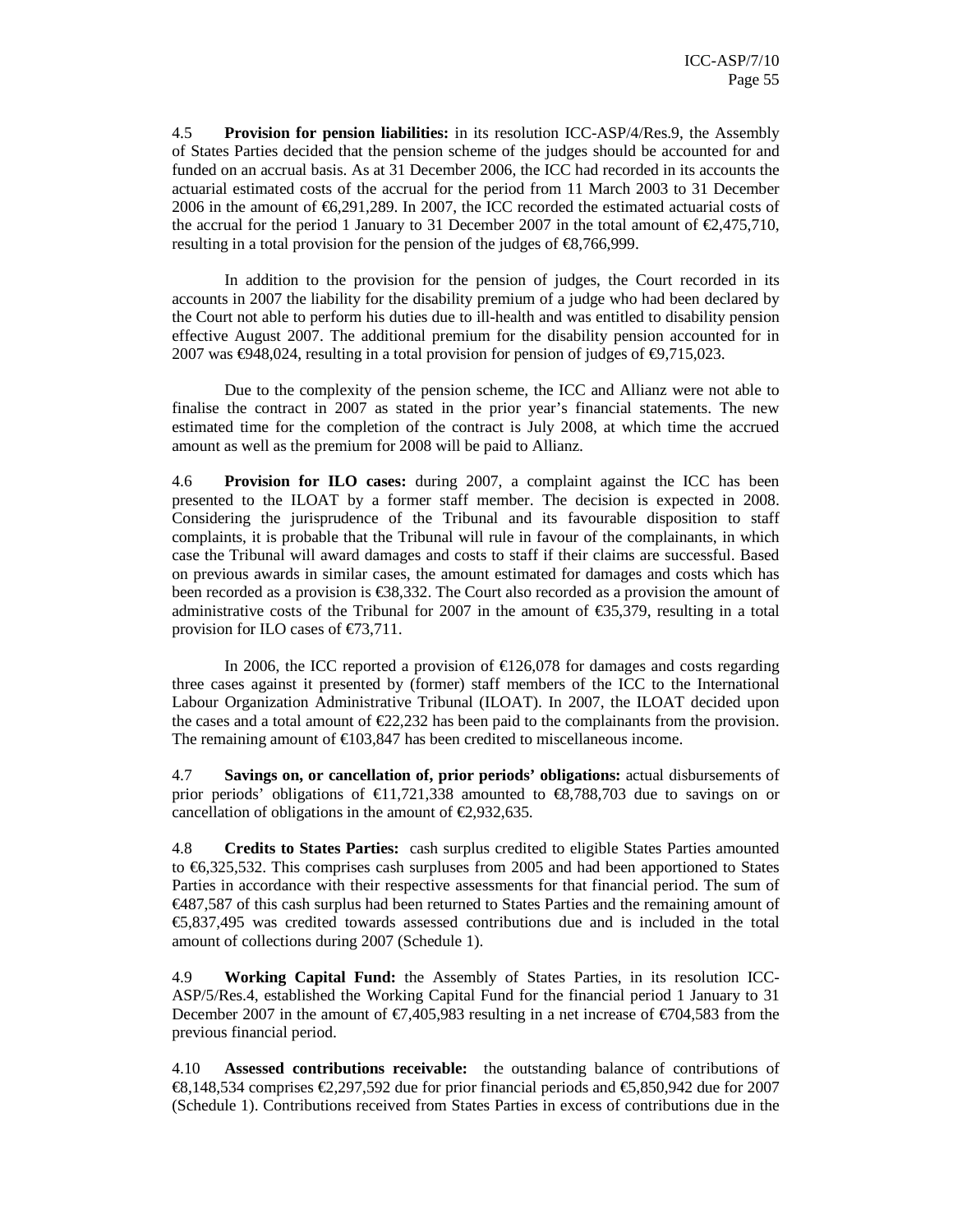amount of  $\epsilon$ 9,077,165 are reported as contributions received in advance (see note 4.15(b) below).

4.11 **Other contributions receivable** refer to the outstanding balance due to the Working Capital Fund. The outstanding balance as at 31 December 2007 was  $\epsilon$ 19,354 (Schedules 2 and 3).

4.12 **Interfund balances receivable** to the General Fund as at 31 December 2007 amount to €25,644, comprising €21,644 from the trust funds and €4,000 from the Trust Fund for Victims for which there are separate accounts.

4.13 **Other accounts receivable** in the total amount of €4,426,233 are detailed in table 3 below.

| <b>Accounts receivable</b>                                     | Amount (euros) |  |
|----------------------------------------------------------------|----------------|--|
| Governments (value-added tax) a)                               | 702,837        |  |
| <b>Staff</b>                                                   | 760,278        |  |
| <b>Vendors</b>                                                 | 147,391        |  |
| Interest accrued                                               | 1,495,976      |  |
| Travel advances (other than cash advances) b)                  | 538,467        |  |
| Advances to vendors for travel-related expenses <sup>c</sup> ) | 714,319        |  |
| <b>Others</b>                                                  | 66,965         |  |
| <b>Total</b>                                                   | 4,426,233      |  |

*Table 3: Details of other accounts receivable* 

- a) **Value-added tax:** the amount of  $\epsilon$ 702,837 recorded in the accounts as receivable from government for value-added tax (VAT) paid on goods and services includes an amount of  $\epsilon$ 108,447 representing VAT for purchases in Uganda during 2005, 2006 and 2007. This amount is a receivable from the Ugandan Government pending the completion of the agreement between the ICC and the Ugandan Government on VAT refund. It is not certain whether the amount of  $\text{\textsterling}108,447$ will be recoverable, as it may be that the agreement will only be effective from the date it is signed by both parties.
- b) **Travel advances (other than cash advances):** represents the amount of travel advances for which the travellers had not submitted travel expense claims to be recorded in the accounts as expenditure in 2007. This is the amount of travel advances with the exception of those paid in the form of cash. Cash advances are recorded as receivables from the travellers and are included in the total amounts for "Staff", "Vendors", or "Others" receivables.
- c) **Advances to vendors for travel-related expenses:** represents the amounts paid to vendors for travel-related expenses such as tickets and shipments for which the travel claims had not been submitted by the travellers to be recorded as expenditure in the accounts as at 31 December 2007.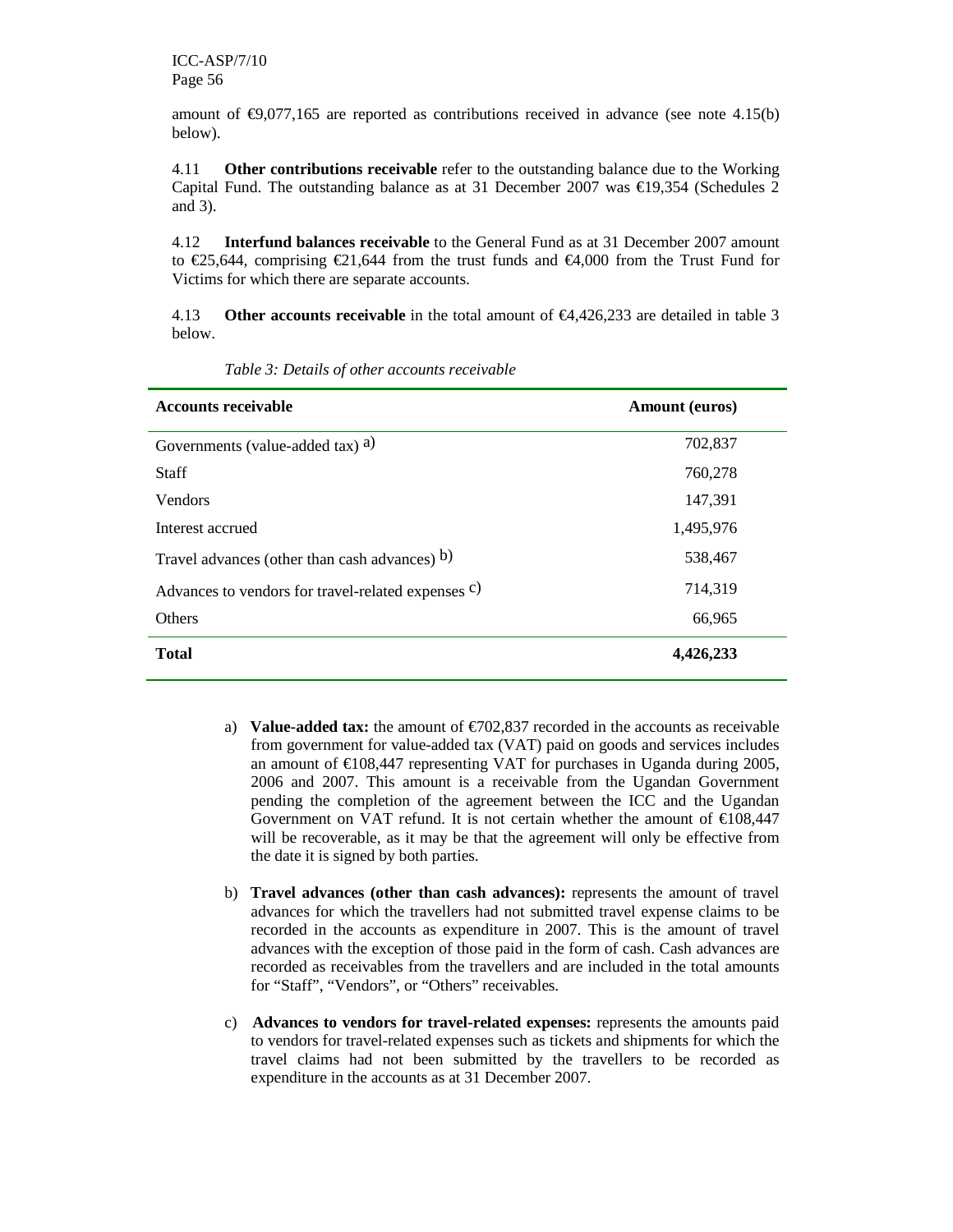4.14 **Education grant advances:** deferred charges contain the amount of €329,490 which is the portion of the education grant advance that is assumed to pertain to the scholastic years completed as at 31 December 2007.

4.15 **Contributions or payments received in advance:** a total of €9,160,931 was received from States Parties to be applied to the next financial period. This comprises:

- a)  $\epsilon$ 83,766 received from States Parties in advance for 2008 assessed contributions (Schedule 1);
- b)  $\epsilon$ 9,077,165 representing contributions received in excess of assessed contributions for 2007 resulting from assessment of new States Parties, overpayments or the distribution of 2005 cash surplus (Schedule 1).

4.16 **Other accounts payable** in the total amount of €3,516,579 are detailed in table 4 below.

| <b>Accounts payable</b>                                            | <b>Amount</b> (euros) |  |
|--------------------------------------------------------------------|-----------------------|--|
| <b>Staff</b>                                                       | 193,456               |  |
| <b>Vendors</b>                                                     | 433,713               |  |
| Deferred payment from Special Court for Sierra Leone <sup>a)</sup> | 334,069               |  |
| Repatriation grant liability <sup>b)</sup>                         | 2,464,567             |  |
| <b>Others</b>                                                      | 90,774                |  |
| <b>Total</b>                                                       | 3,516,579             |  |

*Table 4: Details of other accounts payable* 

a) **Deferred payment from the Special Court of Sierra Leone:** on 29 March 2006, the ICC received a request from the President of the Special Court of Sierra Leone (Special Court) to provide temporary assistance with regard to the provision of courtroom and detention services and facilities and support for the conduct of the trial of Charles Taylor. After consultations with the Bureau of the Assembly of States Parties, the ICC agreed to provide the services and facilities on condition that full payment in advance would be made before services are rendered. Based on this decision, the ICC and the Special Court signed a Memorandum of Understanding (MOU) on 13 April 2006 regarding the administrative arrangements between the two Courts.

Following this agreement, the Special Court made advance payments to the ICC to cover its expenditures. The amount of  $\epsilon$ 334,069 is the balance of the advance payments received from the Special Court less the expenditures incurred by the Special Court as at 31 December 2007.

b) **Repatriation grant liability:** the amount of  $\epsilon$  2,464,567 is the liability of the organisation for repatriation grants and relocation allowances accrued as at 31 December 2007.

In 2006, the ICC recorded in its accounts and reported in its financial statements a total amount of  $\epsilon$ 1,207,032 being the accrued liability for repatriation grants as at 31 December 2006. As per note 2.23 above, the Court changed its accounting policy in 2007 to estimate the accrued liability for repatriation grants of staff and relocation allowances of judges. The amount of  $\epsilon$ 624632 ( $\epsilon$ 76,249 for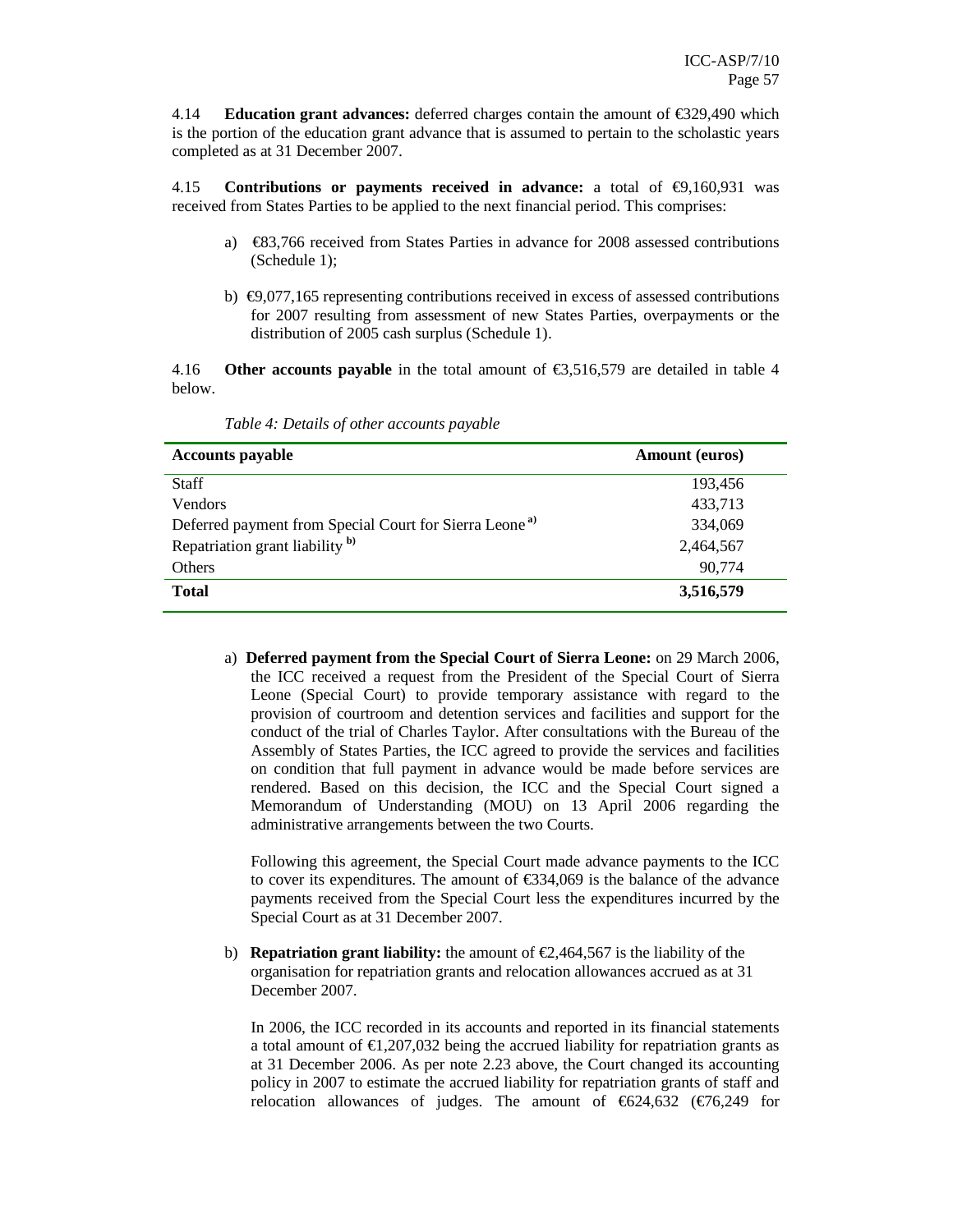repatriation grants and €548,383 for relocation allowances) is the amount that would have been charged to prior years as per the new methodology. However, due to the fact that the amount is not material, the prior year accounts were not restated and the amount of  $\epsilon$ 624,632 in addition to the 2007 portion for the accrual of €632,903 have been fully expensed in 2007. The table below shows the 2007 and 2006 comparative figures if the accounts were to be restated using the new methodology.

| <b>Account</b>                                          | 2006       | Prior year<br>adjustment | 2006<br>(restated) | $2007$ (if<br>2006<br>restated) |
|---------------------------------------------------------|------------|--------------------------|--------------------|---------------------------------|
| Adjustments to income statement<br>(Statement I)        |            |                          |                    |                                 |
| Disbursed expenditures                                  | 52,831,394 | 624,632                  | 53,456,026         | 61,427,899                      |
| <b>Fund balance as at 31 December</b>                   | 44,777,506 | (624, 632)               | 44,152,874         | 56,805,760                      |
| Adjustments to balance sheet<br>(Statement II)          |            |                          |                    |                                 |
| Other accounts payable                                  | 2,081,337  | 624.632                  | 2,705,969          | 2,891,947                       |
| <b>Total liabilities</b>                                | 27,963,889 | 624,632                  | 28,588,521         | 32,755,220                      |
| Cumulative surplus                                      | 23,829,940 | (624, 632)               | 23, 205, 308       | 37,308,986                      |
| <b>Total reserves and fund balances</b>                 | 44,777,506 | (624, 632)               | 44,152,874         | 56,805,760                      |
| Total liabilities, reserves and fund<br><b>balances</b> | 72,741,395 | 624,632                  | 73,366,027         | 90,185,612                      |

*Table 5: Comparatives for repatriation grant liability (in euros)* 

4.17 **Contingency Fund:** the amount of €9,168,567 representing the cash surplus for 2002-2003 financial period had been credited to establish the Contingency Fund in accordance with resolution ICC-ASP/ICC/Res.4 (b). The fund had not been used in 2007.

4.18 **Reserve for unpaid assessed contributions**: an amount of €2,297,592, being the amount of outstanding assessed contributions for prior financial periods (Schedule 1), is deducted from the cumulative surplus to derive the cash surplus for 2006 for distribution to States Parties (Schedule 4).

#### **5. Trust Funds**

5.1 **Voluntary contributions:** contributions in the amount of €1,339,591 have been pledged and/or received for 2007 projects.

5.2 **Interest income:** interest in the amount of €23,628 represents interest earned on the Court's bank account for the Trust Funds.

5.3 **Refund to donors:** the amount of  $\epsilon$ 93,322 was refunded to donors, being the amount in excess of the requirements of the specific projects completed (Schedules 6 and 7).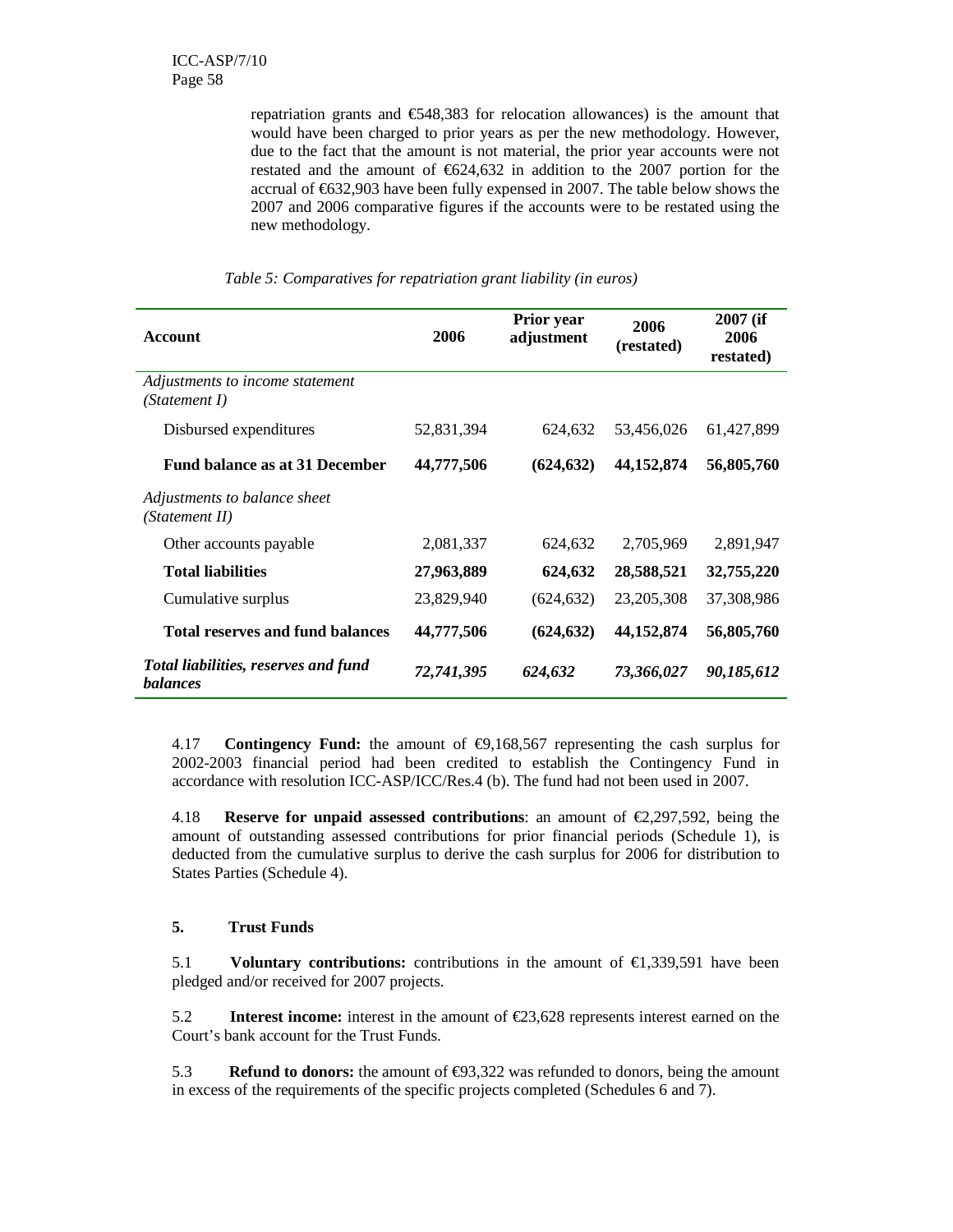5.4 **Other accounts receivable:** the amount of  $\epsilon$ 7,488 is the interest earned but not received with regard to the bank account of the Trust Funds.

5.5 **Contributions or payments received in advance:** the ICC received voluntary contributions in the total amount of  $\epsilon$ 222,722 for projects starting after 31 December 2007 (Schedule 6).

5.6 **Interfund balances payable:** as at 31 December 2007, interfund balances between the Trust Fund and the General Fund amounted to a payable of €21,644.

#### **6. Non-expendable property**

6.1 A summary of non-expendable property, at historical cost, as at 31 December 2007 is provided in table 6 below. In accordance with the current ICC accounting policies, nonexpendable property is not included in the fixed assets of the organisation, but is directly charged to the budget upon acquisition.

| <b>Asset management category</b>                        | <b>Opening</b><br>balance as at<br>1 January<br>2007 | Acquisitions/<br>adjustments | Written-<br>off items<br>a/ | <b>Closing</b><br>balance as<br>at 31<br><b>December</b><br>2007 |
|---------------------------------------------------------|------------------------------------------------------|------------------------------|-----------------------------|------------------------------------------------------------------|
| Information, technology and<br>communications equipment | 4,885,118                                            | 1,069,249                    | (33,766)                    | 5,920,601                                                        |
| Security and safety equipment                           | 736,694                                              | 69,947                       | (4,788)                     | 801,853                                                          |
| General services equipment                              | 837,896                                              | 88,810                       | (1,639)                     | 925,067                                                          |
| Vehicles and transportation<br>equipment                | 777,412                                              |                              |                             | 777,412                                                          |
| Office of the Prosecutor equipment                      | 1,245,707                                            | 59.893                       | (13,375)                    | 1,292,225                                                        |
| Other equipment                                         | 158,087                                              | 489,106                      |                             | 647,193                                                          |
| <b>Total</b>                                            | 8,640,914                                            | 1,777,005                    | (53, 568)                   | 10,364,351                                                       |

*Table 6: Summary of non-expendable property (in euros)* 

a) During 2007, items valued at a total amount of  $\epsilon$ 53,568 had been written off.

In addition to the above, the ICC's records include the following non-expendable property acquired from voluntary contributions: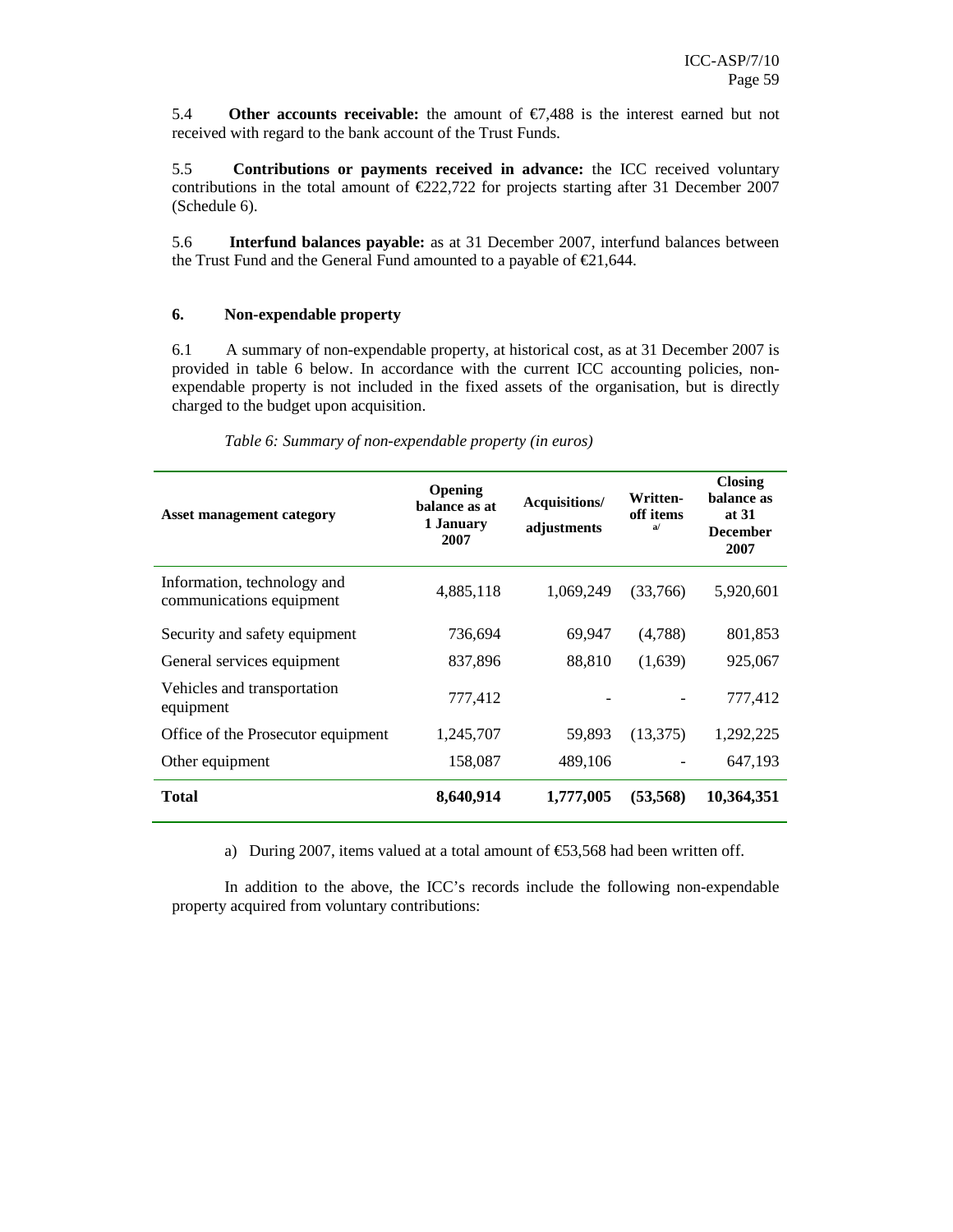| <b>Asset management category</b> | Opening<br>balance as at<br>1 January 2007 | Acquisitions/<br>adjustments | <b>Closing</b><br>balance as at<br>31 December<br>2007 |
|----------------------------------|--------------------------------------------|------------------------------|--------------------------------------------------------|
| Advance team budget              | 18,276                                     |                              | 18,276                                                 |
| <b>Host State contributions</b>  | 148.960                                    |                              | 148,960                                                |
| Other donations                  | 270,597                                    |                              | 270,597                                                |
| Total                            | 437,833                                    |                              | 437,833                                                |

*Table 7: Summary of non-expendable property funded by other sources (in euros)* 

#### **7. Write-off losses of cash, receivables and property**

7.1 In addition to the items written off during 2007 as stated in 6.1 above, a total amount of €5,549 had been written off as loss of cash.

#### **8.** *Ex-gratia* **payments**

8.1 No *ex-gratia* payments were made by the Court during the financial period.

#### **9. Gratis personnel**

9.1 No services of gratis personnel were received during the financial period.

#### **10. Contingent liabilities**

10.1 Liabilities for end-of-service payments to staff as at 31 December 2007 in the total amount of  $\epsilon$ 2,806,950 are the estimated costs of compensation for accrued annual leave for ICC staff members and elected officials. During 2007, the ICC's Human Resources Section devolved the responsibility of maintenance of annual leave to heads of sections. At the time of this report, not all leave balances were available for the estimation of liabilities. An estimated cost was calculated for each of those staff based on the average annual leave balance of all staff, and was added to the estimate of accrued annual leave resulting in the total estimated liability of  $\epsilon$ 2,806,950.

10.2 In 2006, a dispute arose between the ICC and the landlord of the ICC premises in the Kampala field office, in which the landlord is claiming from the ICC approximately  $\epsilon$ 500,000 for alleged breach of contract and interest on delayed payments of invoices. In accordance with the ICC Terms of Contract, the parties have decided to refer the matter to arbitration. Although the claim from the landlord is highly inflated and unreasonable, the ICC believes that the arbitration will determine some amounts to be due and payable. Pending the outcome of the arbitration, at this stage it is very difficult to provide a reliable estimate of the amount which may be due. The ICC will also have to bear its own costs of the arbitration.